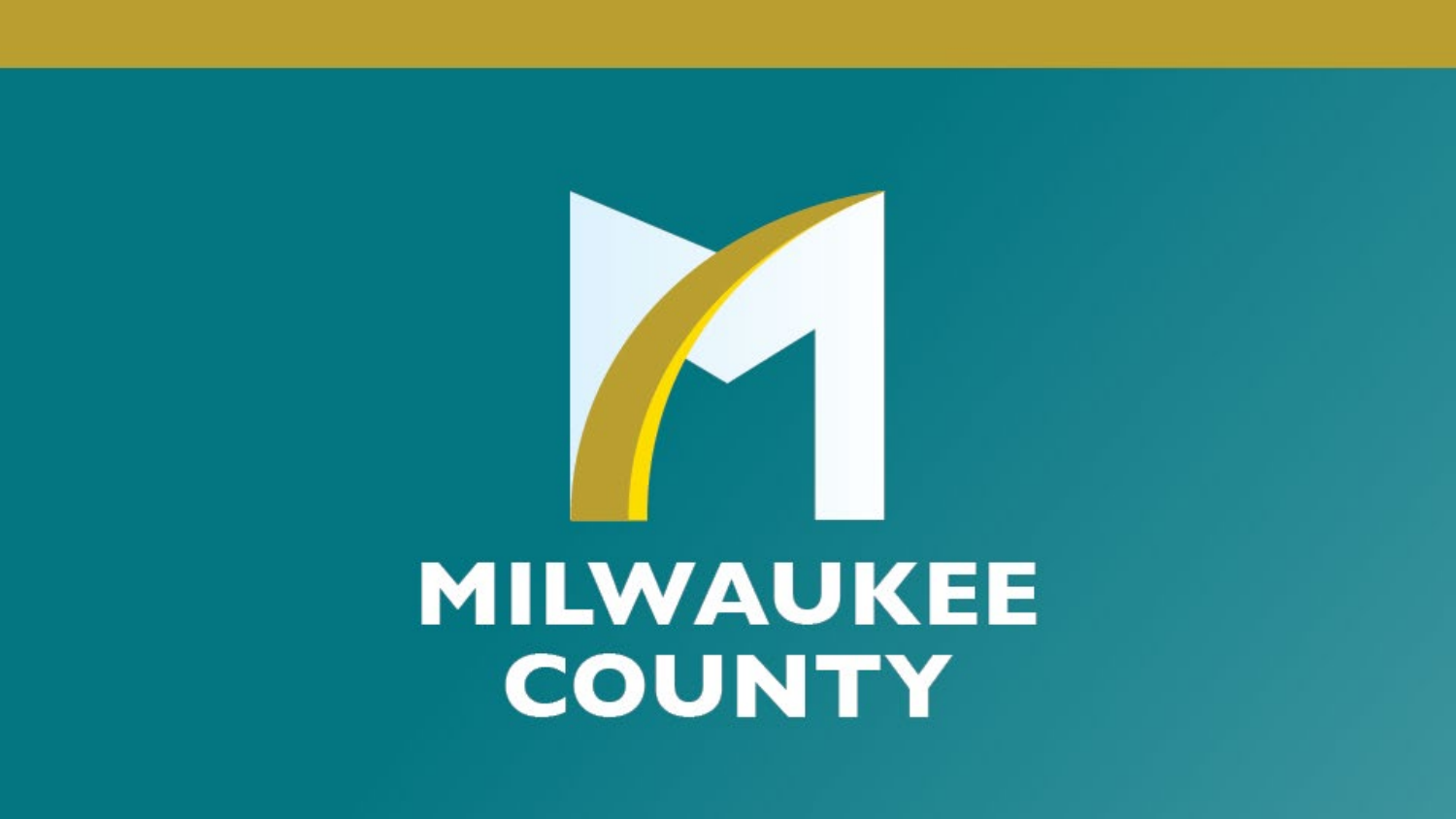## **2022-2023 Purchase of Service and Fee for Service Agreement Review Presentation Milwaukee County DHHS Welcome**

**Dennis Buesing DHHS Contract Administrator**

**Diane Krager DHHS Quality Assurance Coordinator**

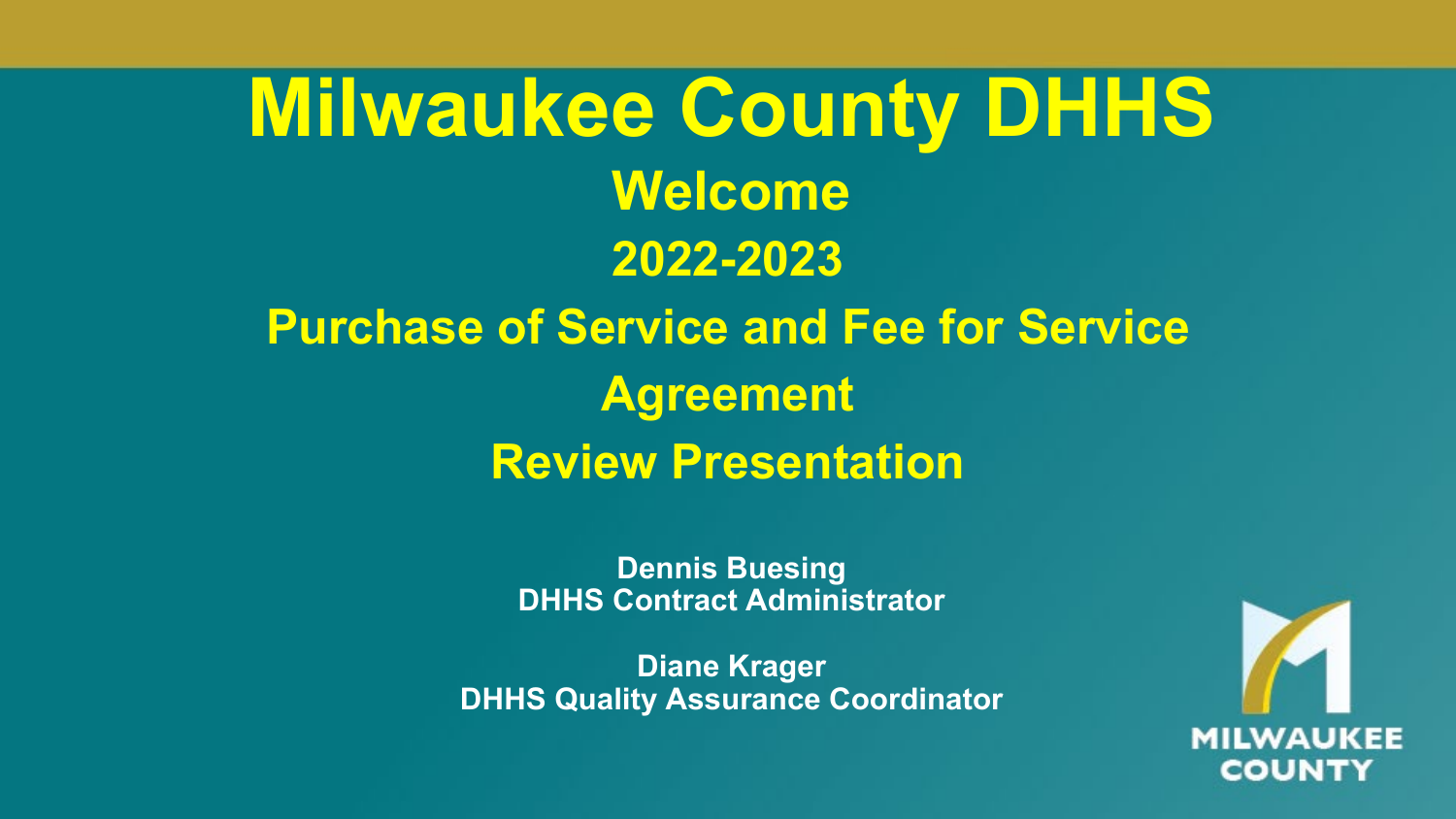## **INTRODUCTION and OVERVIEW**

- $\triangleright$  Content of this presentation will apply to entire DHHS, including BHD.
- This presentation includes both new **additions, revisions & amplifications** from previous years, as well as highlights of specific requirements which have historically created confusion or are of particular importance.
- **Changes from previous year appear in highlighted text** in 'Reference Copy' of Agreement
- The changes described in this presentation represent an **overview of the most significant changes** from the prior year and are **NOT** inclusive of **ALL changes**; agencies are responsible for carefully reading and complying with the Contract/Agreement and all relevant Policies and Procedures
- $\triangleright$  Unless otherwise indicated, all items discussed today apply to all DHHS agreements.
- $\triangleright$  Reference Copy is a draft version.

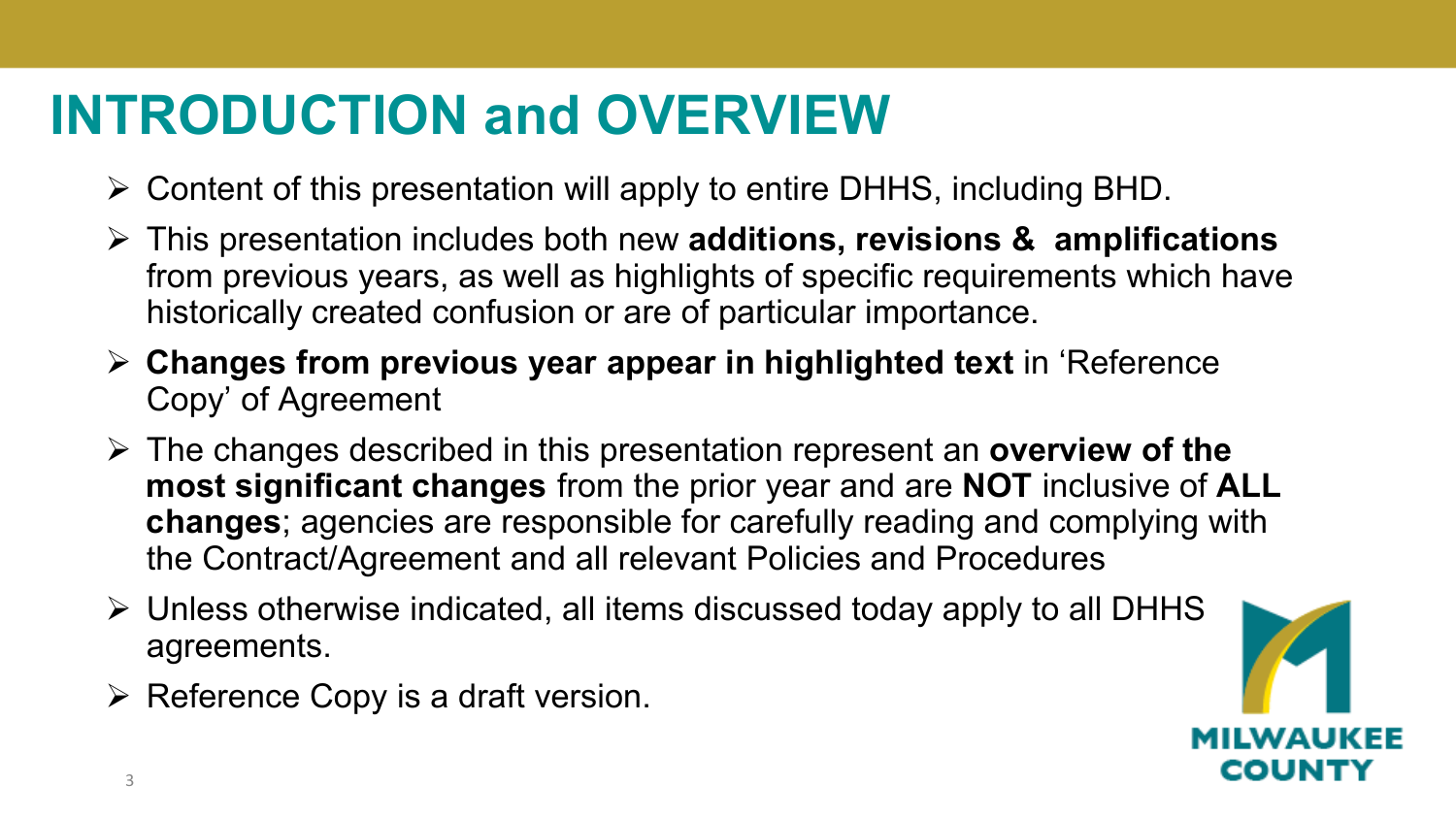## **Contract Renewal, Execution and Timelines**

- $\triangleright$  On September 1, 2021, BHD sent out a request for information for all Vendors who currently have a contract with BHD (CARS or Wraparound Milwaukee) to support the 2022 contract renewals and all required information was due on October 30, 2021, via Bonfire
- All DHHS Vendors (Continuing Programs for DSD, HD, MSD and DYFS) received their RFI for 2022 contract renewals with continuing program descriptions on October 4, 2021 and it will be due on November 19, 2021, via Bonfire
- Your **CSC** will follow up with agencies **missing any submission items** required for contract renewal.
- $\triangleright$  CSC will email contracts for electronic signatures (via Docusign).
- Contracts will not be executed until **all required submission items** have been received.
- $\triangleright$  DHHS Contract Administration will work with agencies with pending audit issues that may delay contract execution.

ILWAUKFF

COUNTY

No payment will be released until contract execution. 4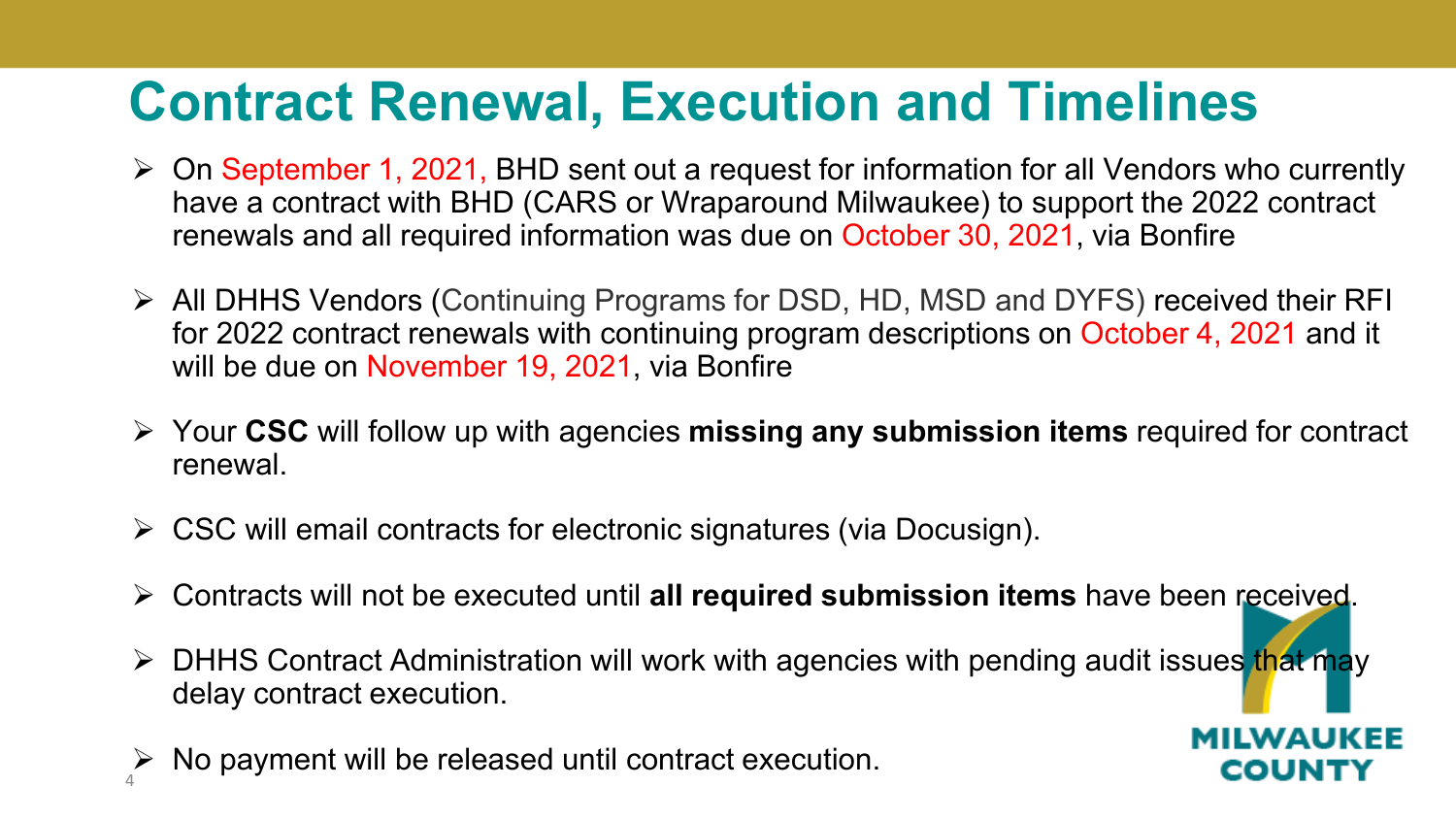## **Billing**

- $\triangleright$  FFS Billings are due no later than sixty (60) days following last day of month of service
- $\triangleright$  POS invoices are due no later than ten (10) business days following last day of month of service (Except Birth to 3 where it is 15 Business days)
- $\triangleright$  Provider shall submit, within 60 days of the date of termination final invoice/billings. **Final invoice submissions for 2021** due no later than **Friday, January 21, 2022**
- $\triangleright$  And shall submit within 120 days or other mutually agreed upon date all other financial, performance, and other reports required by the terms of the agreement

COUN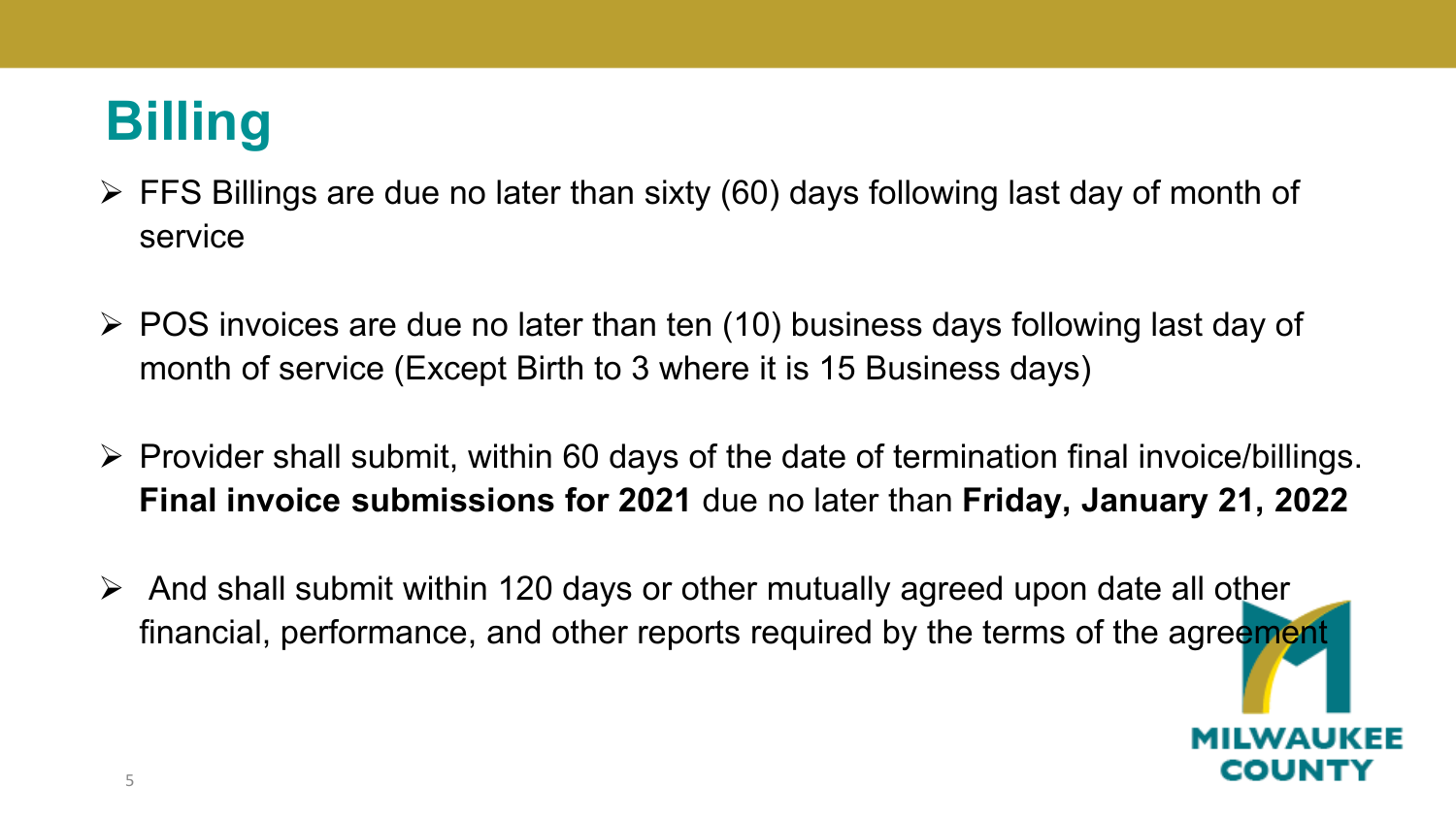## **CONTRACT ATTACHMENT B - DEFINITIONS**

- **B."Behavioral Health Services" (BHD)** A unit of County (DHHS) administering programs to enhance the quality of life for individuals with mental health and substance abuse problems, assisting in their recovery and providing individualized opportunities to participate in the community.
- **F."Critical Incidents"** Any actual or alleged event or situation that jeopardize the health or safety of Service Recipients, Provider or DHHS staff, or visitors, including, but not limited to, any instance of abuse, injury, or neglect of Service Recipient by any person including another Service Recipient.

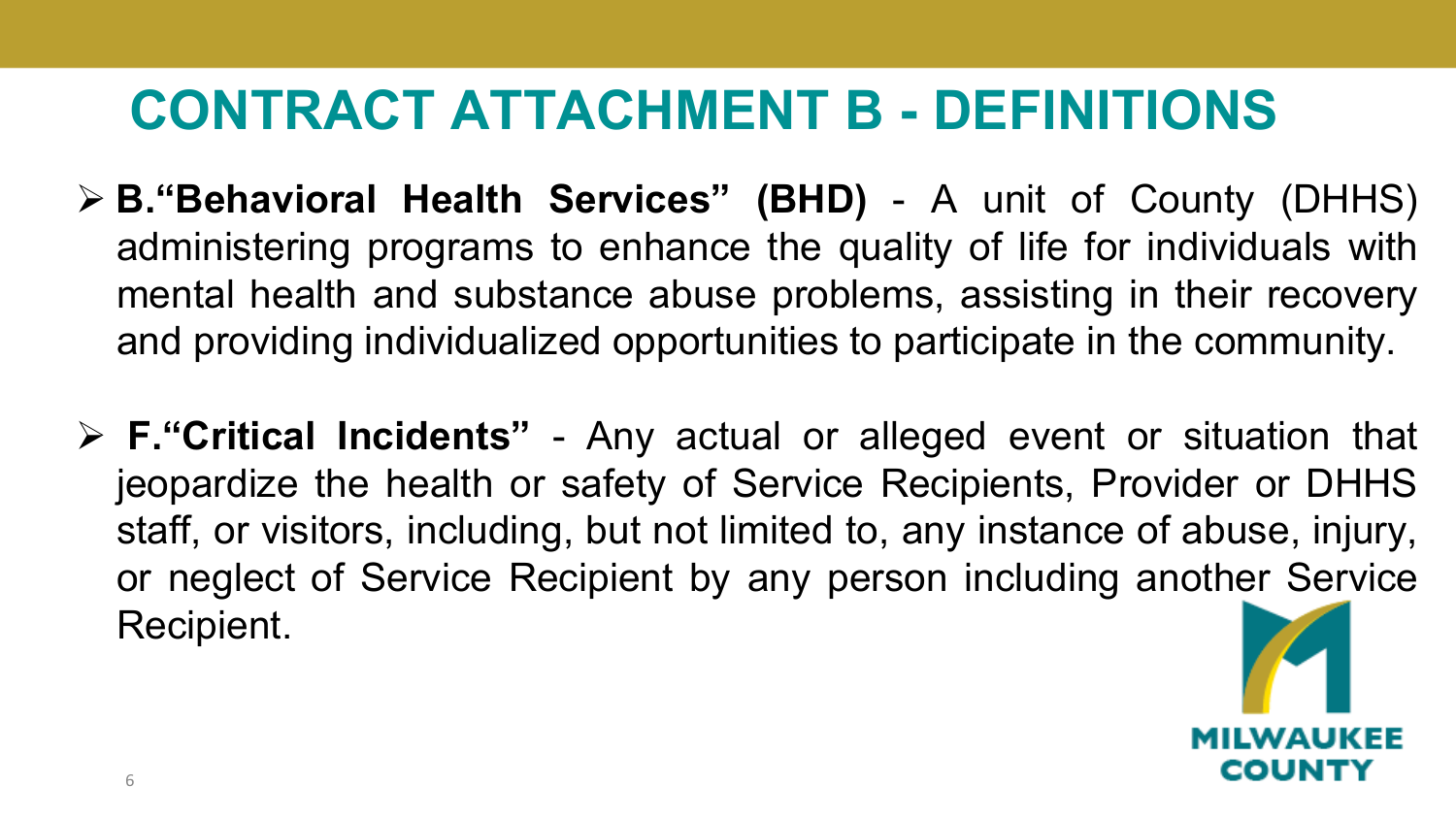## **CONTRACT ATTACHMENT B - DEFINITIONS**

 **H."Community Access to Recovery Services" (CARS)** - A department of the Behavioral Health Services that specializes in helping Milwaukee County **adult** residents get connected with the community-based resources needed to guide and support their journey to recovery. CARS has **five main areas of focus** that put individuals at the center of care, while following best practices to achieve the most positive outcomes. The areas include: **Prevention, Access, Treatment, Care Management, and Recovery Support Services**. The department has strong partnerships with a network of diverse, committed, local providers that provide high quality services for mental health and/or substance use treatment needs. A broad range of supportive services that help individuals achieve independence are also offered.

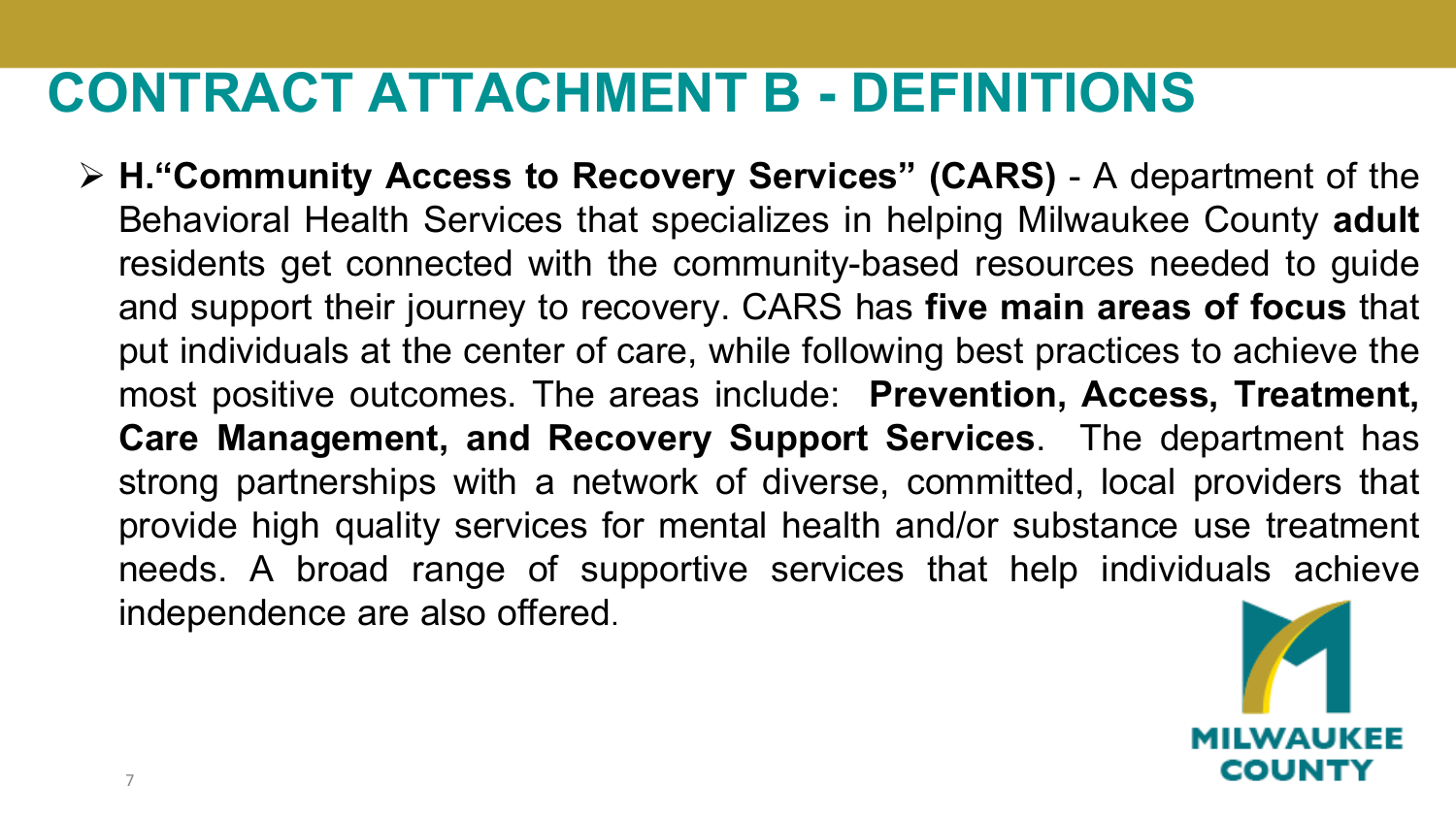## **CONTRACT ATTACHMENT B – DEFINITIONS**

- **O. "Aging & Disabilities Services"** as of January 1, 2022; Formerly **"Disabilities Services Division"**– A service of DHHS administering programs to enhance the quality of life for individuals **over the age of 18** and individuals with **physical, sensory, cognitive, or developmental disabilities** and their support networks living in Milwaukee County by addressing the participant's identified needs and meeting her/his desired individual outcomes and providing individualized opportunities to participate in the community. This is the single point of access to services for people aged 18 and over. We offer a wide range of programs and services to meet the diverse needs of the older adults in Milwaukee County and ensure they have the resources to live as independently as possible in their communities.
- Aging & Disabilities Services includes the Area Agency on Aging (AAA), Aging and Disabilities Resource Center (ADRC), Adult Protective Services, (APS) and the Office on Persons with Disabilities (OPD). 8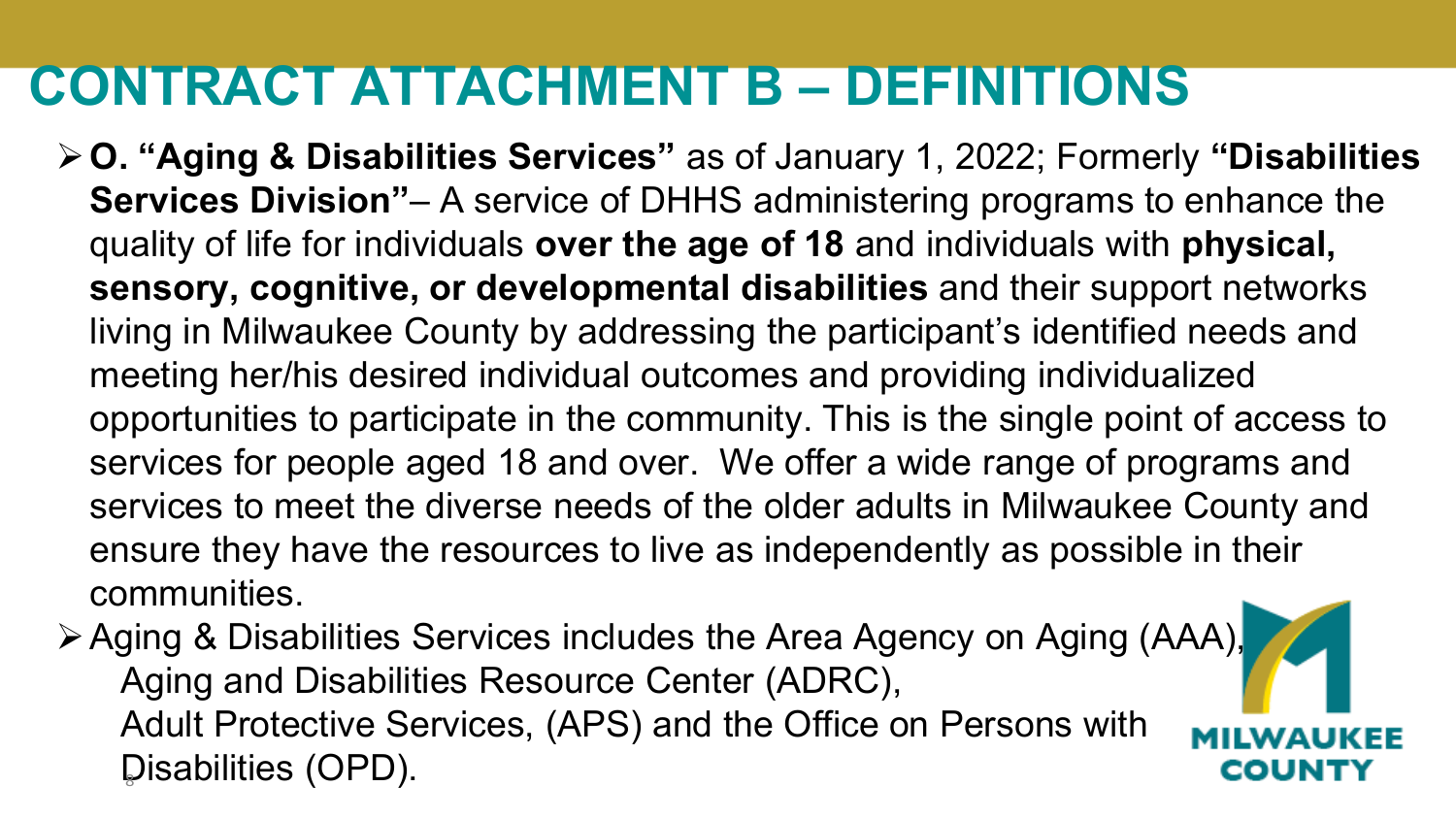## **CONTRACT ATTACHMENT B – DEFINITIONS**

- **P. "Children, Youth & Family Services" (CYFS)** Children, Youth & Families Services (CYFS) facilitates a children's **system of care (SOC)**  which aims to enhance community wellbeing. It is a county-wide integrated network of resources which require shared responsibility and accountability to assure that Milwaukee families have access to the services, programs and supports they need. Children, youth and their families will have support to thrive, actively participate in community and experience life in an inclusive way which is meaningful to them.
- While partnering with families, the local SOC **integrates** the work of **education, youth justice, health, mental health, child welfare, family and treatment courts, disability services** and **other community organizations** through team decision making and addressing inequities.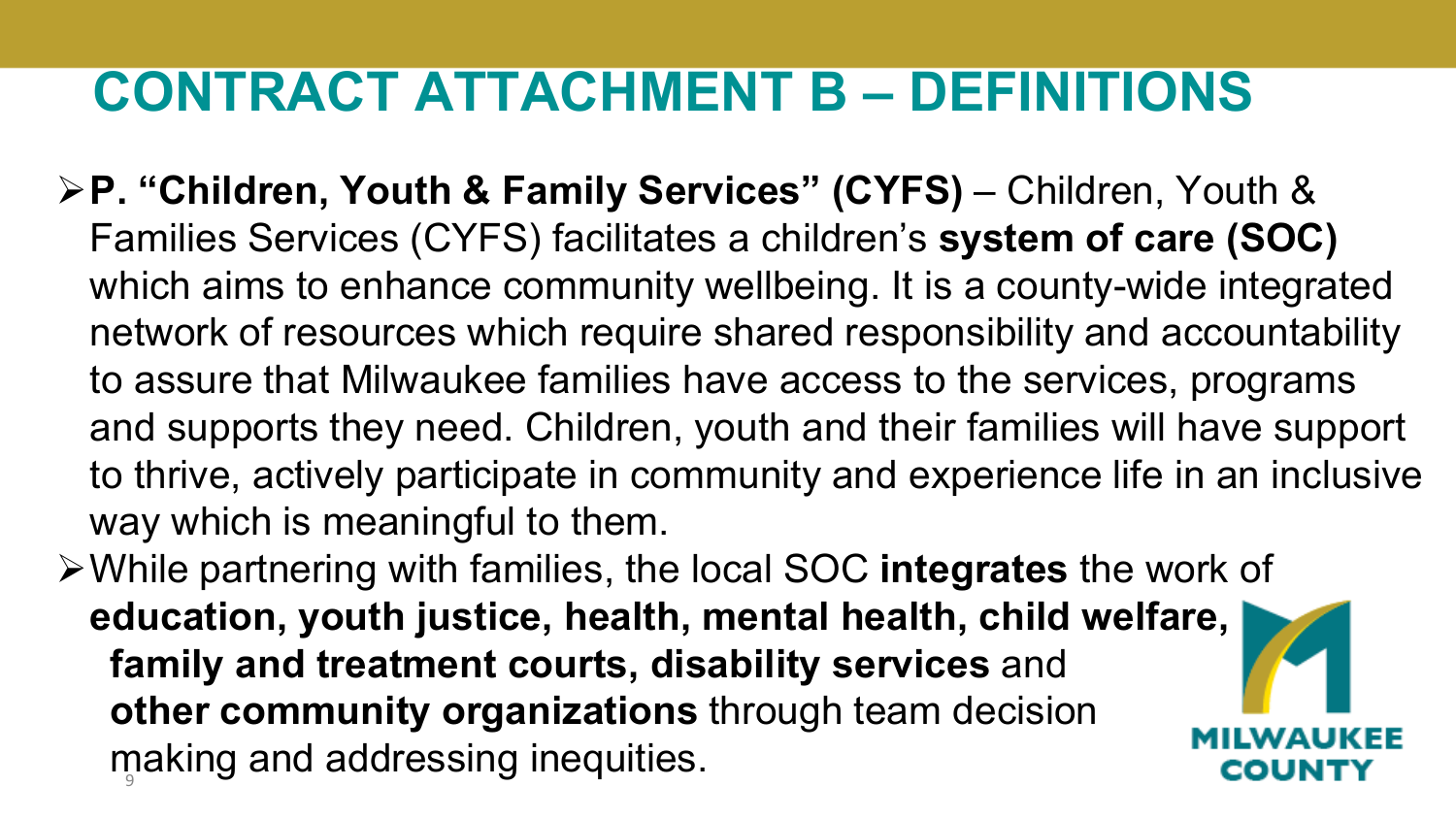## **CONTRACT ATTACHMENT B – DEFINITIONS**

- Q. **"Emergency Preparedness and Response Plan " (EMP)**  the procedures, developed by the Provider organization, to manage an epidemic, pandemic, public emergency, or other natural or man-made disasters internal or external hazard that threatens Residents/Service Recipients, DSP and other staff, and/or visitor life and safety. These threats could potentially affect current operations or sites directly and indirectly within a particular area or location.
- T. **"Government"** means the government of the United States of America.

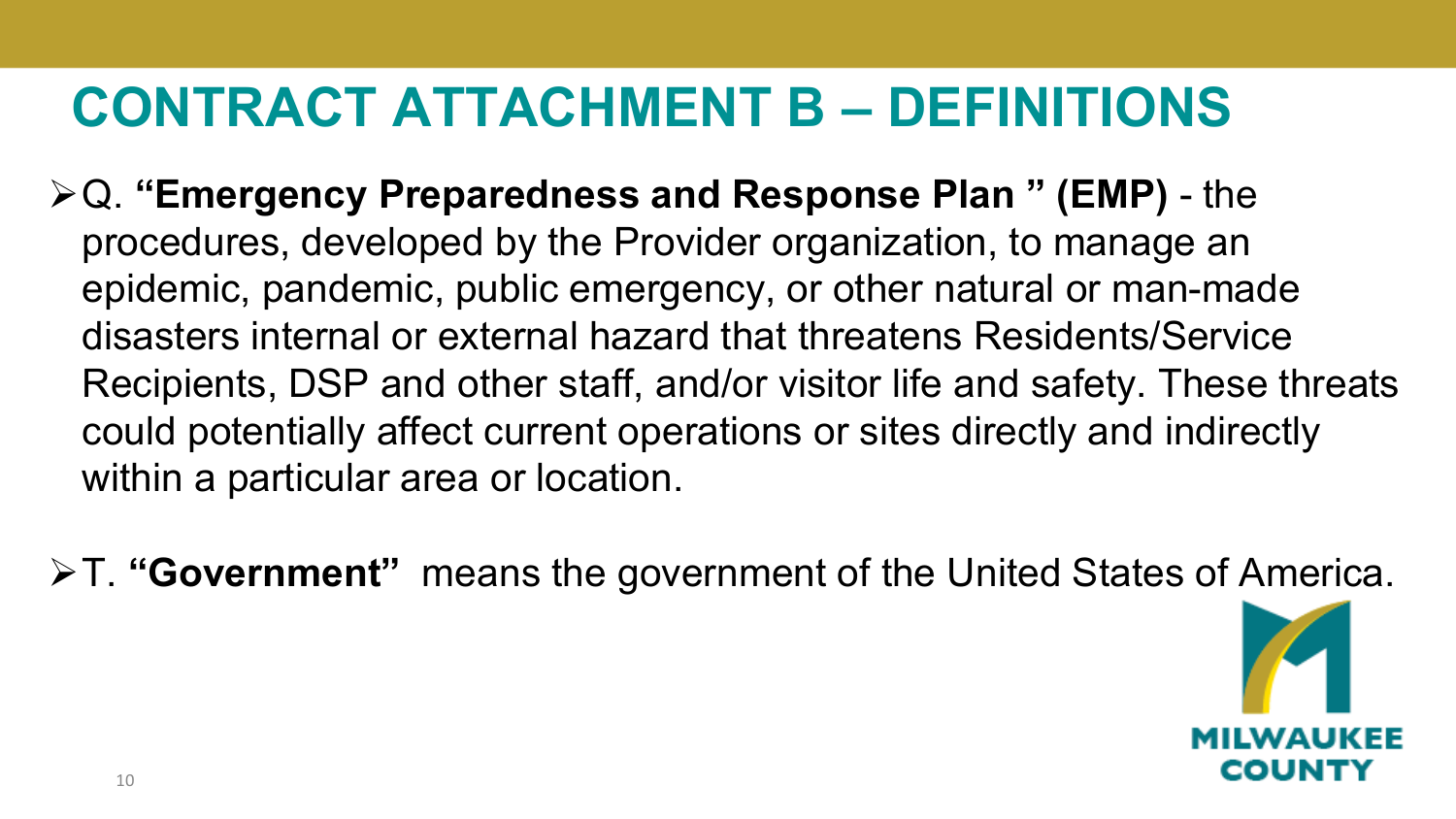# **Promoting Thriving Communities through a Health and Racial Equity Lens**

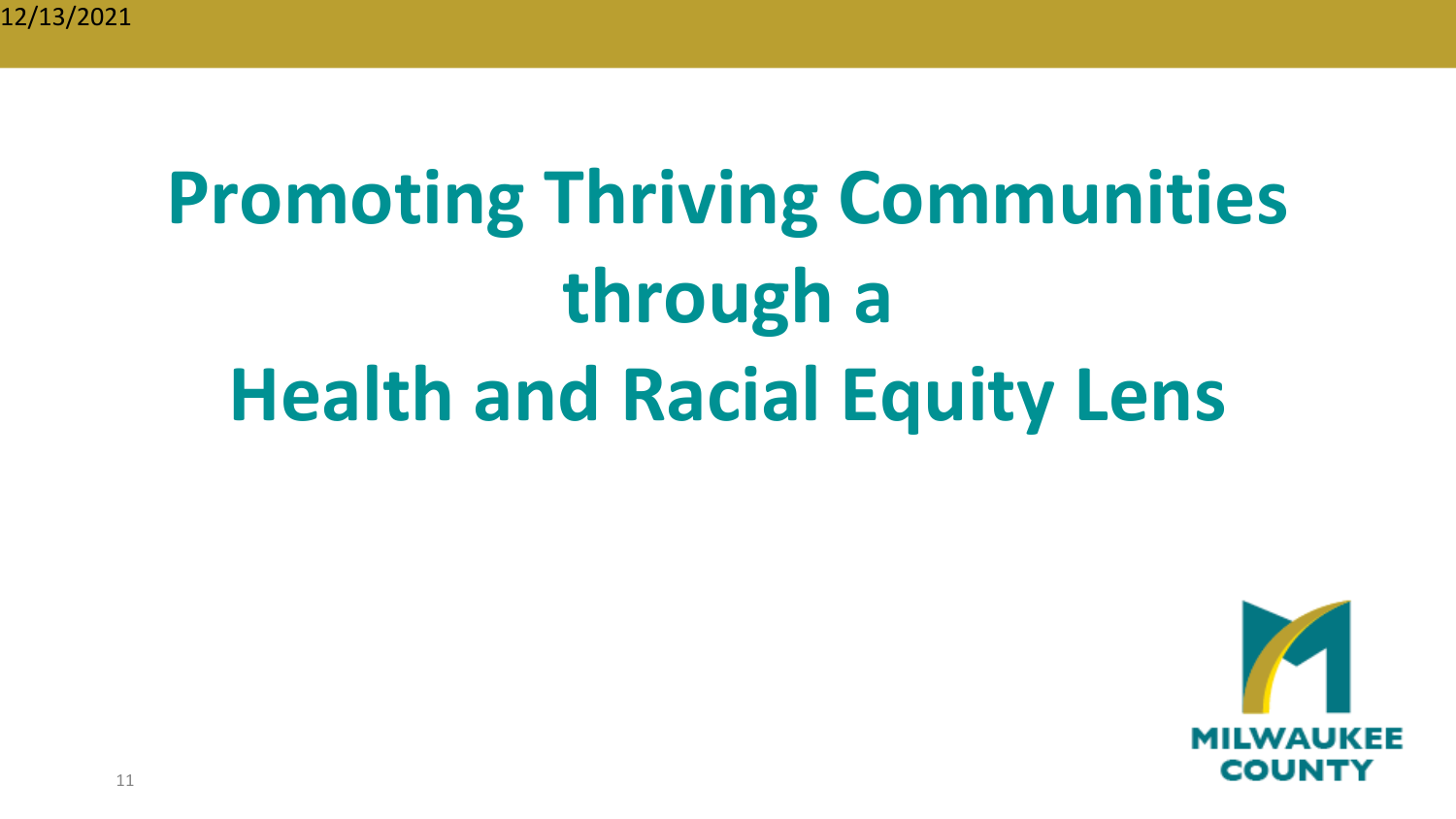#### 12/13/2021

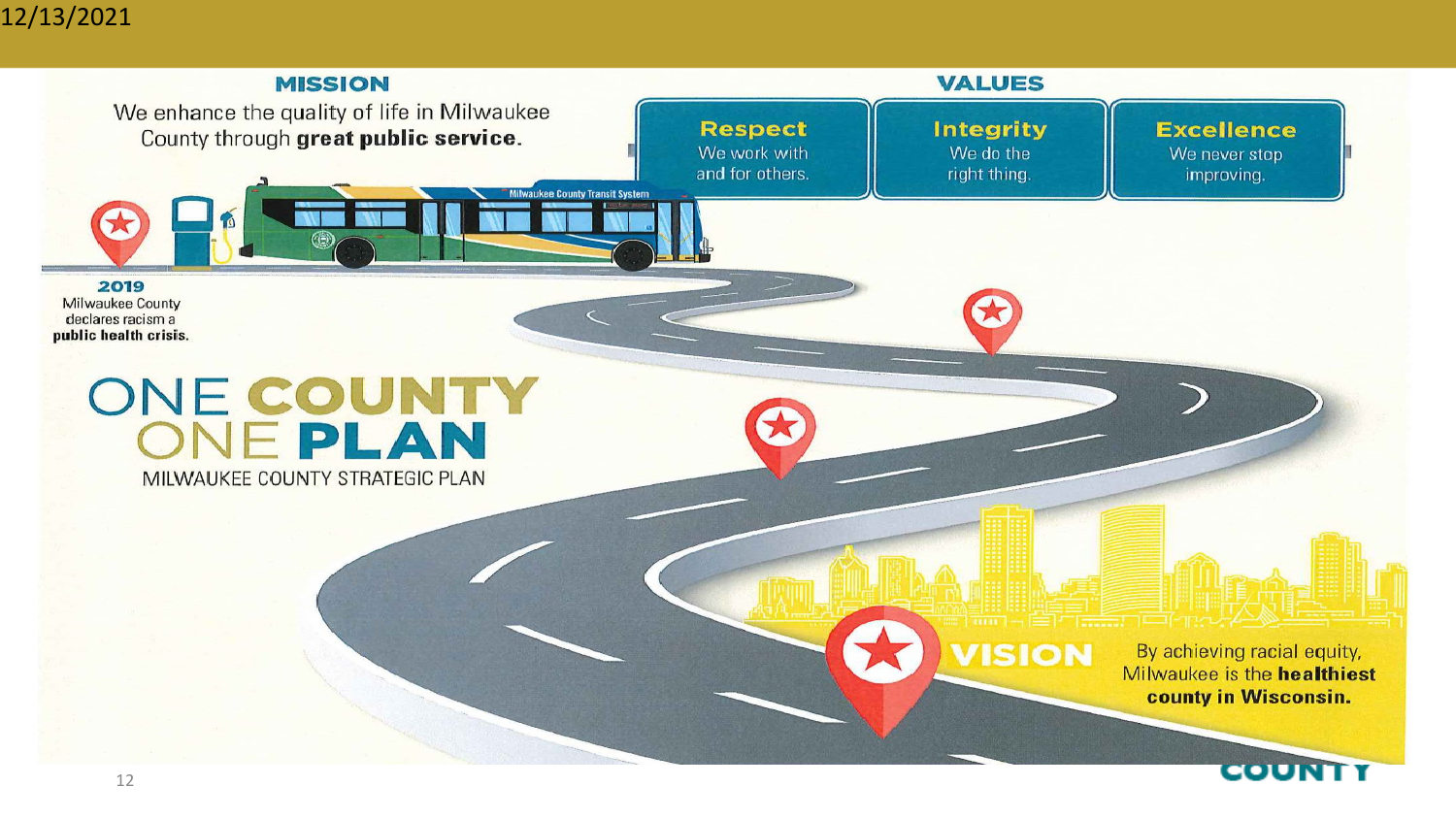## **DHHS Initiative**

**Milwaukee Declared "Racism" a Public Health Crisis**; **May 2019**, Milwaukee County passes a

first-of-kind resolution in the nation declaring racism as a public health crisis.

#### **Goal: Healthiest County in the State – by 2025**

#### **Evaluating internal current state**

- What services is DHHS currently providing, how many, where and what is the quality of the services
- Kairo Communications Report on Achieving Racial Equity in Contracting issued in Spring of 2021

#### **Health current state:**

#### **5-year Strategic Plan**

- How should DHHS define "Healthy"?
- What is the current health of Milwaukee County Residents?
- **Benchmarks** 
	- Look at current DHHS benchmarks (what is working, what can be improved upon)
	- What are other Counties or Cities similar to Milwaukee doing to improve health
- Partnerships & Engagement, and receiving Community Voice
	- Community Vendors/Partners
	- **Consumers**
	- Residents in the community

COUN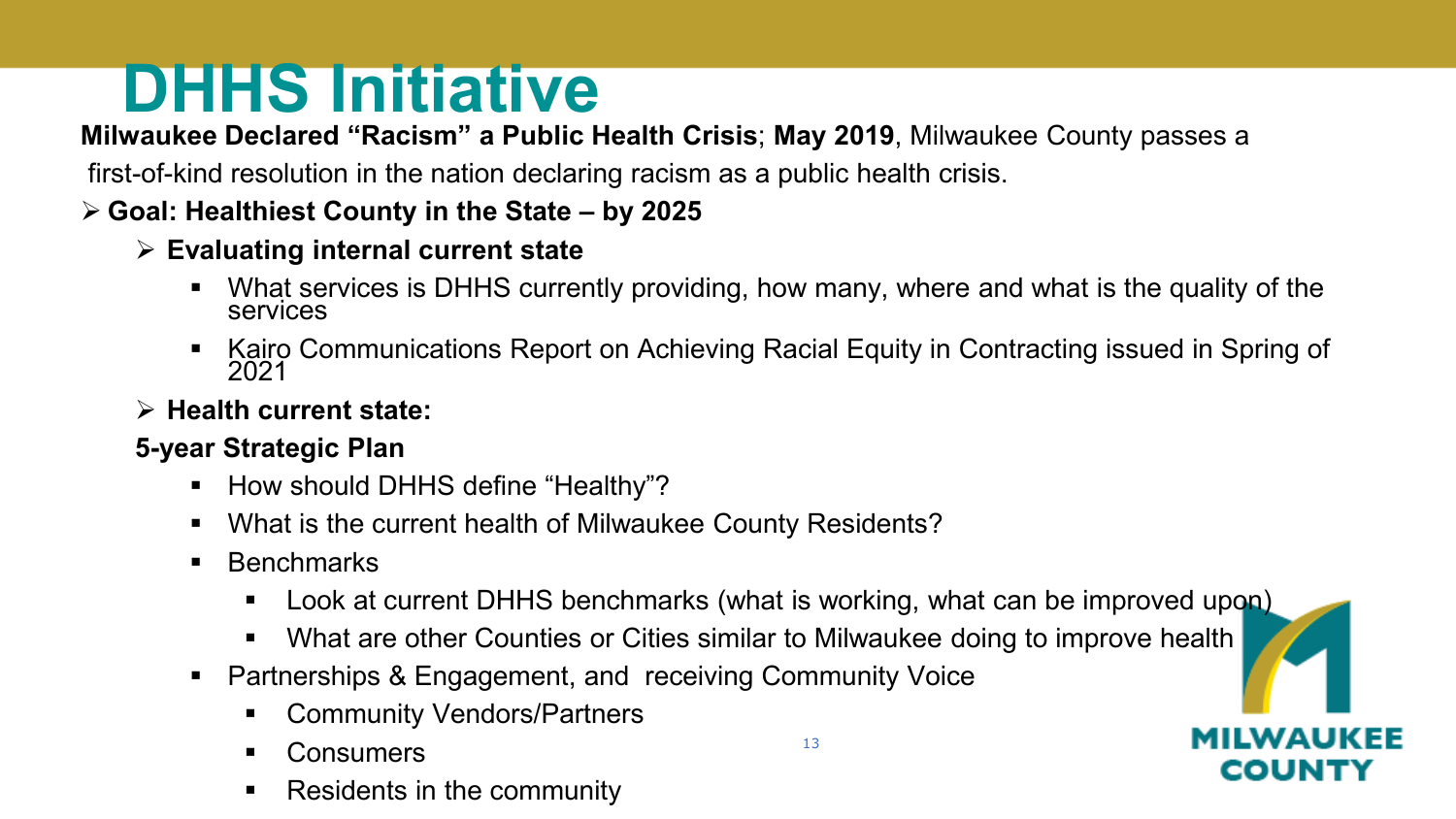## **Contract – Page 1**

- May 2019, Milwaukee County passes a first-of-kind resolution in the nation declaring racism as a public health crisis.
- Code of Ordinances Chapter 108 Achieving Racial & Health Equity, officials passed & signed ordinance, May 2020

#### WITNESS THAT:

WHEREAS, Purchaser is a governmental subunit of Milwaukee County managing and providing mental health, substance abuse and/or health and social services.

WHEREAS, Purchaser also arranges for the provision and purchase of such services from Mental Health and Health and Social Services Providers for adults, children and families in Milwaukee County-operated programs or programs managed by Purchaser; and

WHEREAS, Contractor desires to provide such services for Purchaser.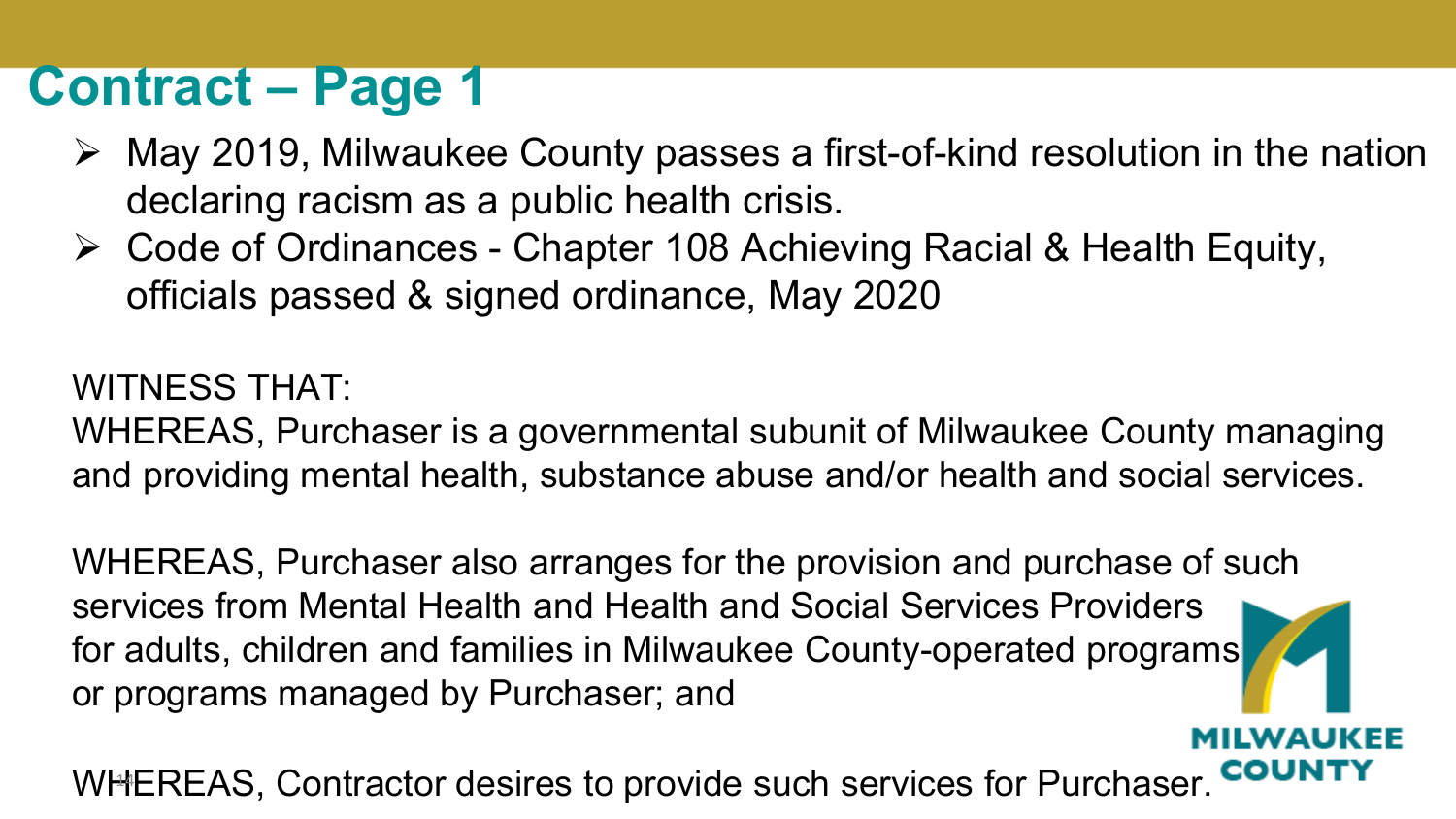## **Contract – Page 1**

WHEREAS, as a governmental body, Milwaukee County recognizes its power to make change at a systemic level, Milwaukee County passed an ordinance (Code of Ordinances - Chapter 108, Achieving Racial & Health Equity) that commits itself to identify and address policies, practices and power structures that, whether intentionally or unintentionally, that work in favor of white people and create barriers for Black, Brown, Indigenous people and people of color (BIPOC).

WHEREAS, the ordinance ensures racial equity is a top priority of Milwaukee County government and remains larger than any one government leader.

COUN

WHEREAS, the institutionalization of racial equity in the County's mission, vision, values, and services are of the utmost priority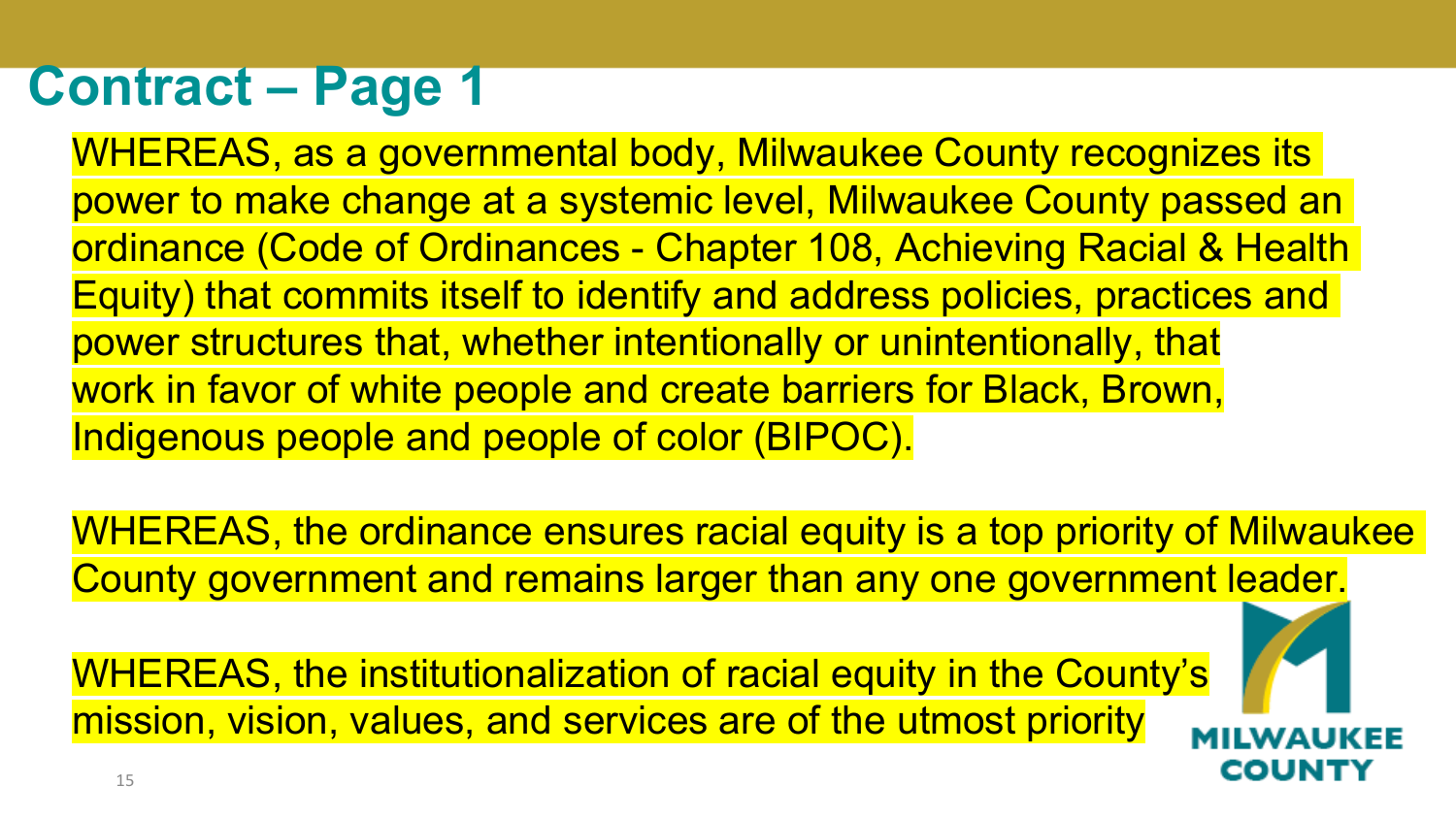## **Contract – Page 1**

WHEREAS, racism has been, is, and will continue to be, a public health crisis until race is no longer a predictor of quality or length of life in Milwaukee County.

WHEREAS, the vision of the County is "By achieving racial equity, Milwaukee County is the healthiest county in Wisconsin."

WHEREAS, equity involves trying to understand and give people what they need to enjoy full, healthy lives.

WHEREAS, Milwaukee County has a county-wide goal to improve equitable Service delivery and develop an organizational culture of equity.

NOW, THEREFORE, in consideration of the mutual promises herein stated, it is agreed by and between the parties that the Contractor shall provide the services at the rates set forth in the attachment identified as "Attachment 1 – Schedule of Services to be Purchased" and that said services will cover the **MILWAI** following duties and obligations [Per Statement of Work].

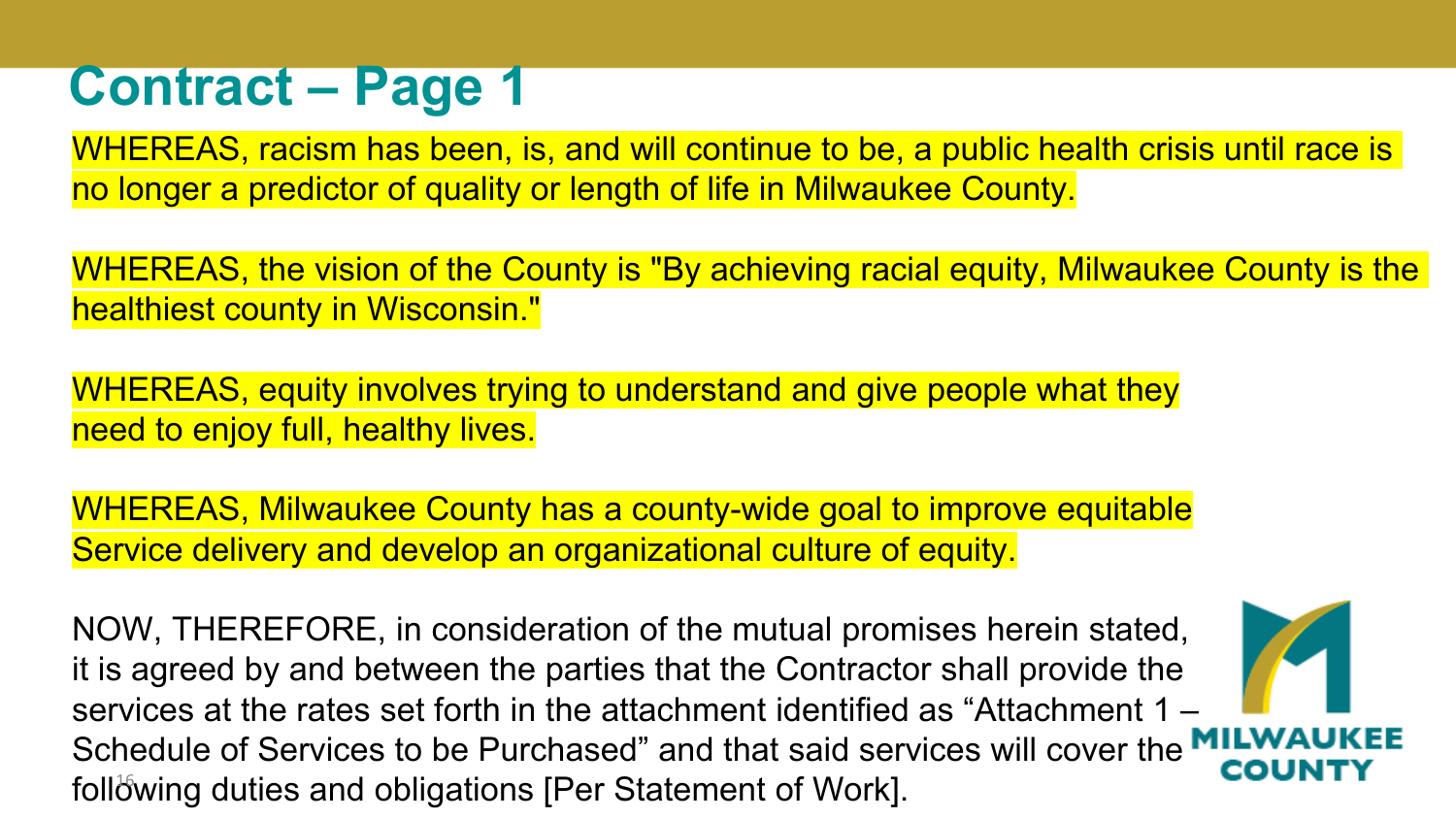## **3. CONTRACTOR/PROVIDER OBLIGATIONS**

### **Critical Incidents and Complaints:**

#### **Critical Incidents:**

To ensure timely and accurate documentation and notification of Critical Incidents (CI) involving Milwaukee County Department of Health & Human Services (DHHS) service recipients and/or their families/guardians/visitors and/or any other contacts, DHHS contractors and service providers, It is the policy of DHHS that all "critical incidents" must be documented and reported to DHHS within **24 hours of becoming aware of the critical incident** to confirm that necessary actions are taken in an attempt to ensure the health, safety and welfare of clients and providers.

Refer to **DHHS Policy 010 Critical Incident Policy** (policy can be found at: [https://county.milwaukee.gov/EN/DHHS/Provider-Portal\)](https://county.milwaukee.gov/EN/DHHS/Provider-Portal) 17

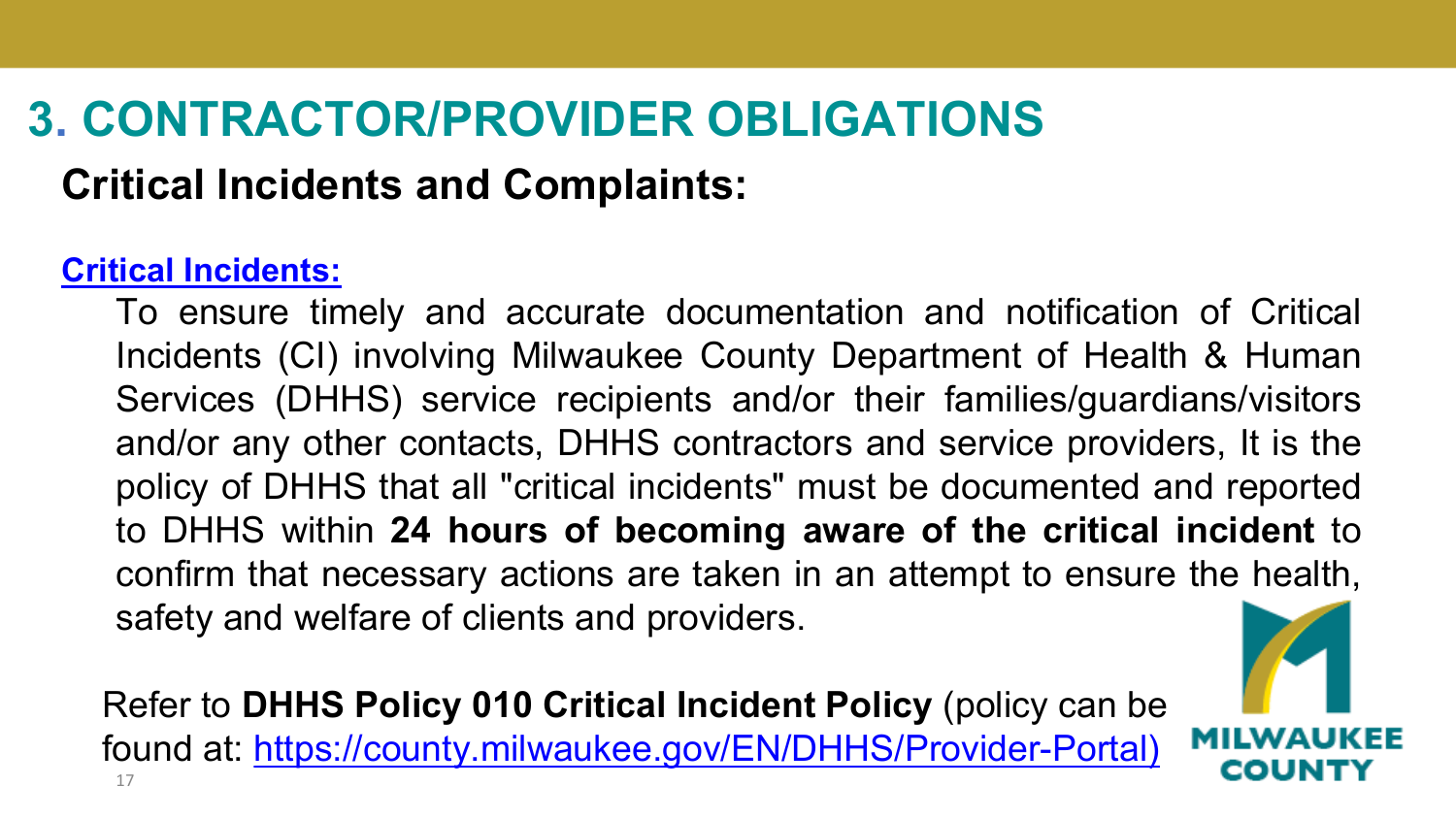#### **Critical Incidents and Complaints: (cont'd)**

#### **Complaints/Grievances:**

Additionally, Provider/Contractor shall maintain a record of complaints received, status and final resolution, and shall work toward the positive resolution of all complaints with an initial response and acknowledgement letter **sent to complainant** within ten (10) business days of receipt, or within program/service policy requirement, **whichever is sooner.** The complaint must be documented and **reported to DHHS within ten (10**) **business days** (or within program/service policy requirement, **whichever is sooner**) of receipt, or of becoming aware of complaint with a **final response** or report determining the investigation outcome (i.e., substantiation or unsubstantiated) to be completed **within thirty (30) days from the date the Complaint/Grievance** was received. Such final response/outcome report shall be provided to DHHS upon request.

Complaints relating to challenges to the official policies or procedures of DHHS and its Divisions shall not be considered for the purposes of assessing sanctions or liquidated damages.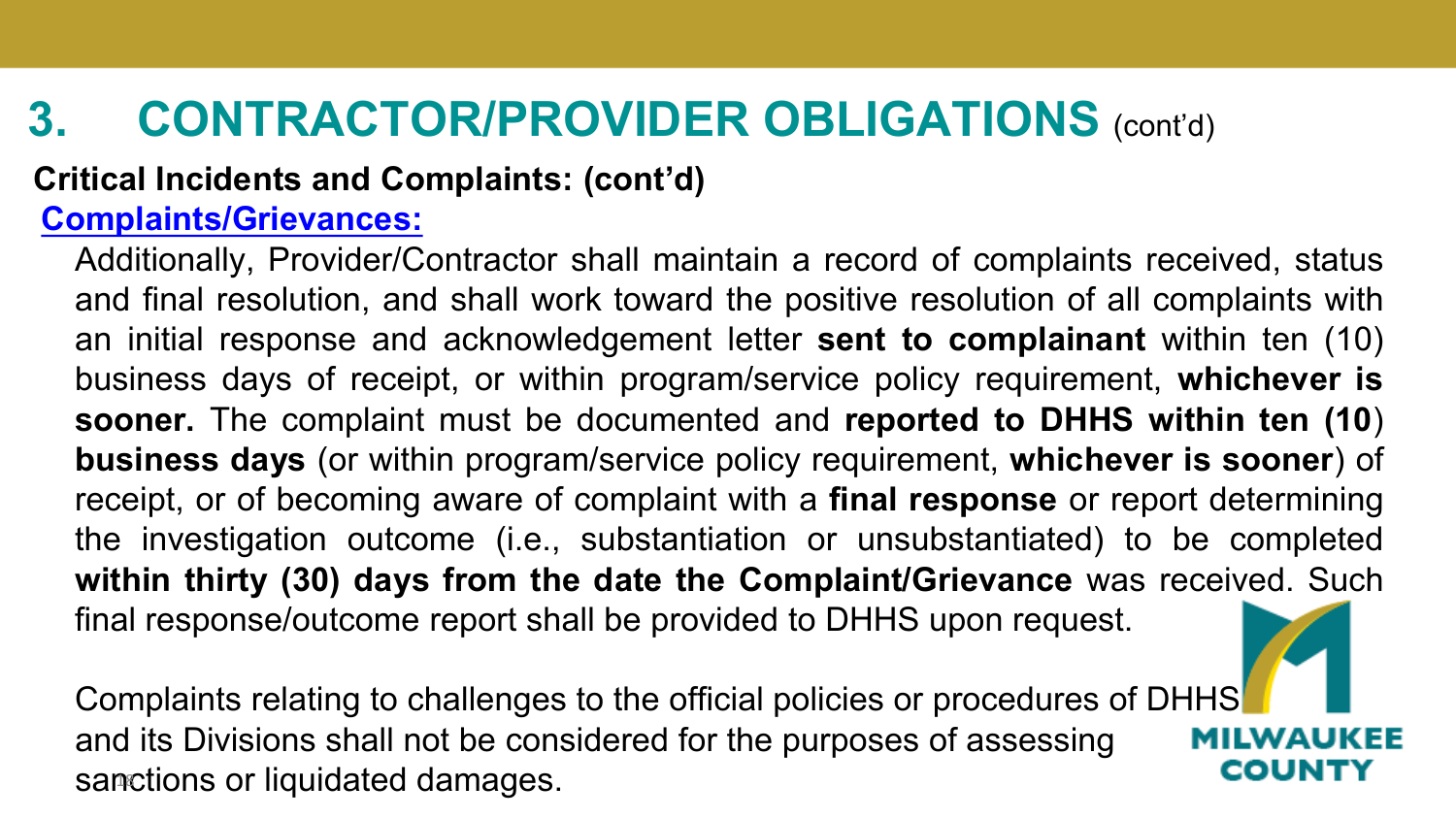## **3. CONTRACTOR/PROVIDER OBLIGATIONS (cont'd) Ownership of Data:**

Upon completion of the work or upon termination of the Contract, it is understood that all completed or partially completed data, drawings, records, computations, survey information, Contract Performance Measure (CPM) data, and all other **material that Contractor has collected, prepared, or produced in carrying out this Contract shall become property of the County** and shall be provided to DHHS upon request. **Medical Records, Protected Health Information, and client case files, including Case Notes, are the property of Provider/Contractor**, are subject to audit by Purchaser or designee and shall be made available to DHHS upon request, and shall be retained by Provider/Contractor subject to County record retention policy at Provider's expense.

coun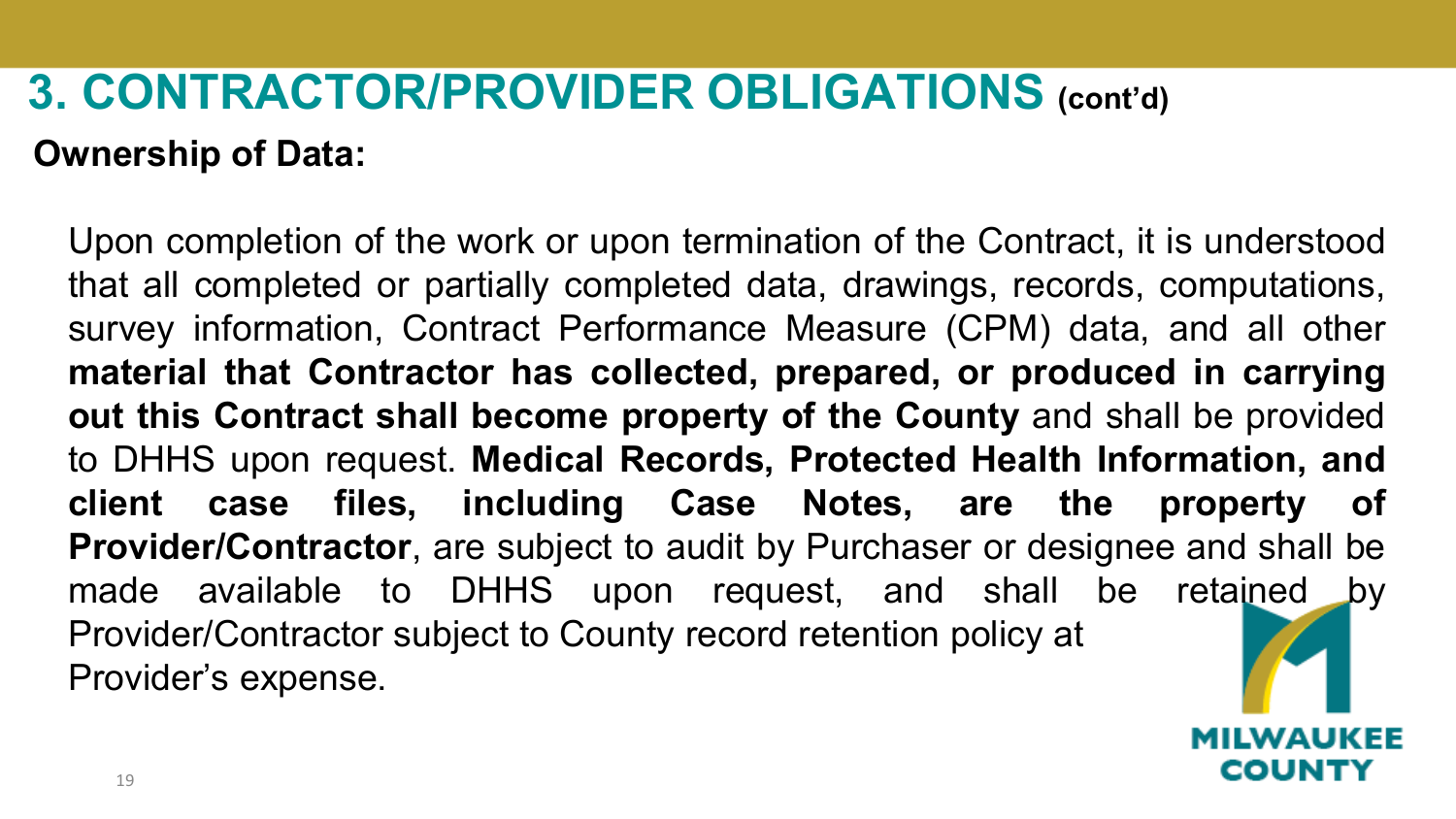**Ownership of Data:**

**Excluding Protected Health Information** regulated under HIPAA, any **reports, information, and data, given to or prepared or assembled by Contractor under this Contract shall not be made available to any individual or organization by Contractor without the prior written approval of DHHS**. Contractor/Provider represents and warrants that Protected Health Information will only go to intended parties to whom such disclosure has been authorized or permitted under HIPAA

No reports, documents, or software produced in whole or in part under this Contract shall be the subject of an application for copyright by or on behalf of the Contractor/Provider.

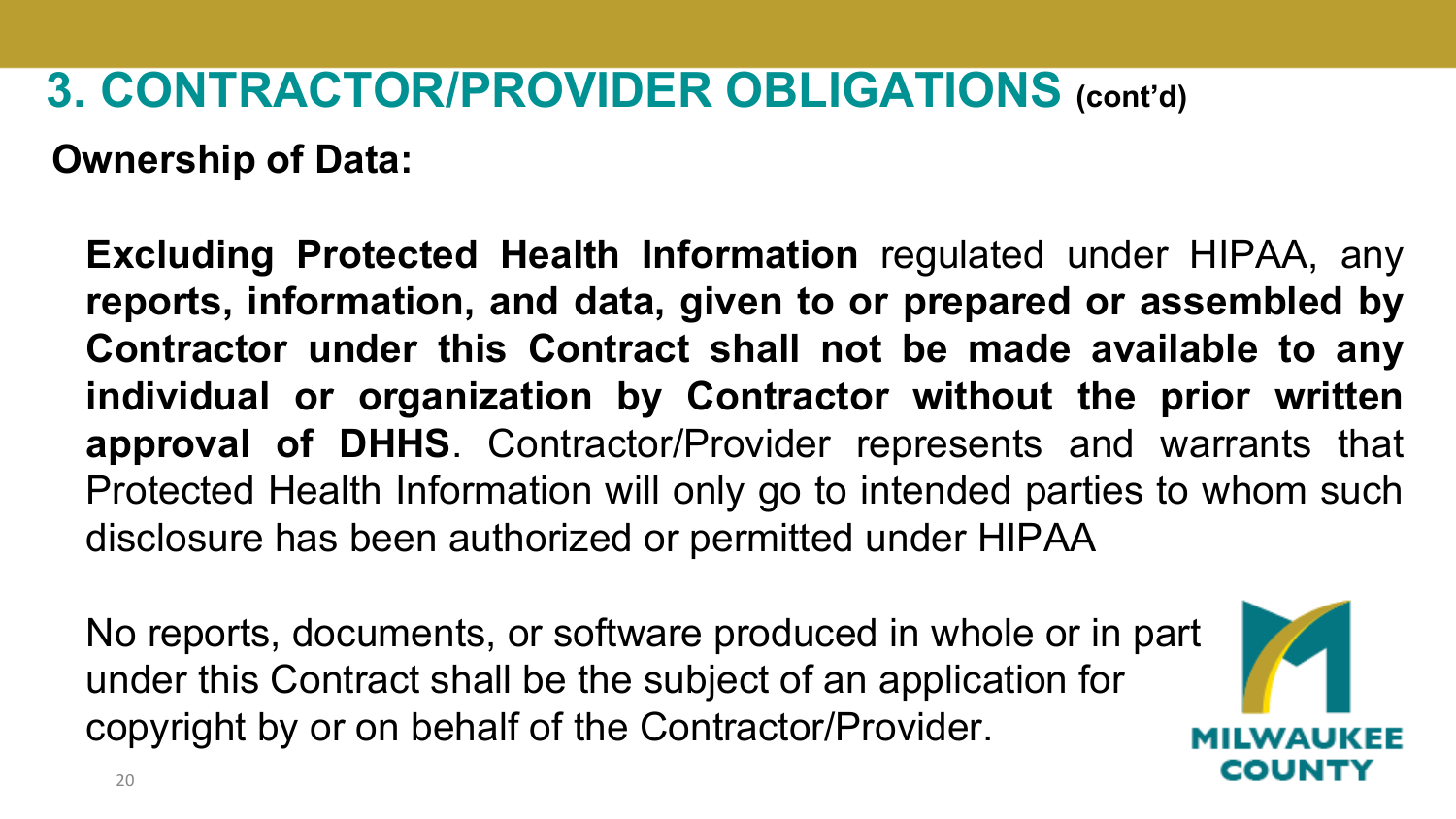#### **DHHS Marketing/Informing Requirements**

Provider/Contractor/Subcontractor agrees to abide by Milwaukee County Department of Health and Human Services (DHHS) Marketing/Informing requirements. Provider/Subcontractor **must include the DHHS logo and acknowledge that the service is subsidized by DHHS on all print materials**, including, but not limited to materials, flyers, brochures, letters, and pamphlets and press releases that directly mention or indirectly relate to service(s) **funded or subsidized by DHHS** that the Provider/Contractor/Subcontractor intends to distribute to its members and/or service recipients concerning its DHHS affiliation(s), changes in affiliation, or information relating directly to the DHHS-affiliated client/service recipient population(s).

COUN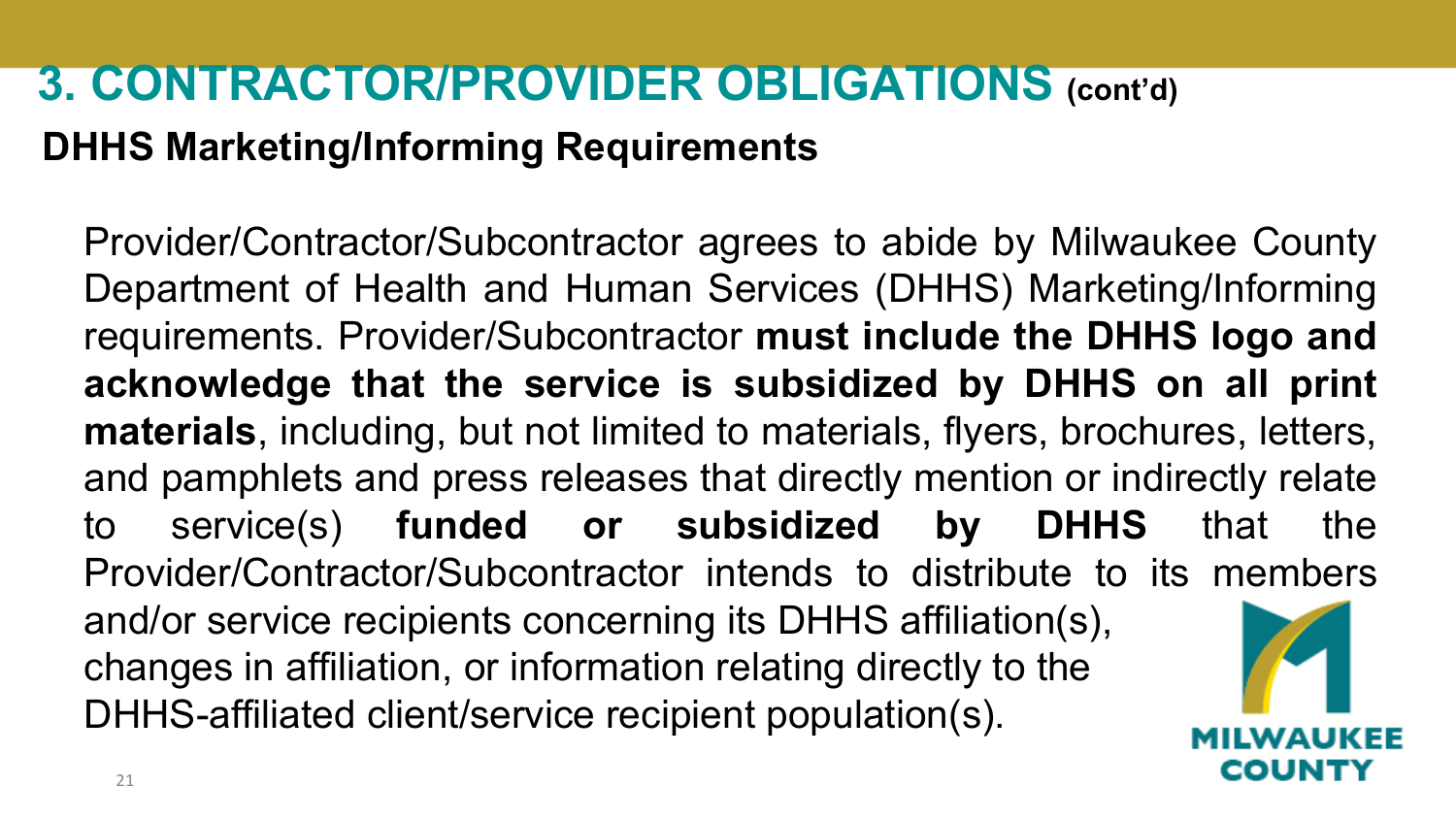#### **DHHS Marketing/Informing Requirements**

The DHHS logo can be accessed by going to this link: (To Be Provided). **Electronic narrative**, such as social media posts or website content, related to a DHHSsubsidized service **must also acknowledge that the service is subsidized by DHHS**. Services may include public service announcements, various forms of electronic advertisements, social media campaigns, etc. Refer to DHHS Policy 005, Provider Obligations (policy can be found at: [https://county.milwaukee.gov/EN/DHHS/Provider-](https://county.milwaukee.gov/EN/DHHS/Provider-Portal)Portal ). Per DHHS Policy 005, Notwithstanding division/program policy requirements, Provider must immediately **refer**

**all media inquiries related to a subsidized DHHS service to DHHS's Communications Manager and Public Information Officer** at 414-289-5885, or secondarily, to the County Executive's office at (414) 469-3493. Any contractor or subcontractor questions related to communication, branding, and/or marketing policies should be referred to the DHHS Communications and Public Information Officer at 414-289-5885, or secondarily, to the DHHS Community Programs Coordinator at 414-289-5973. COUNTY 22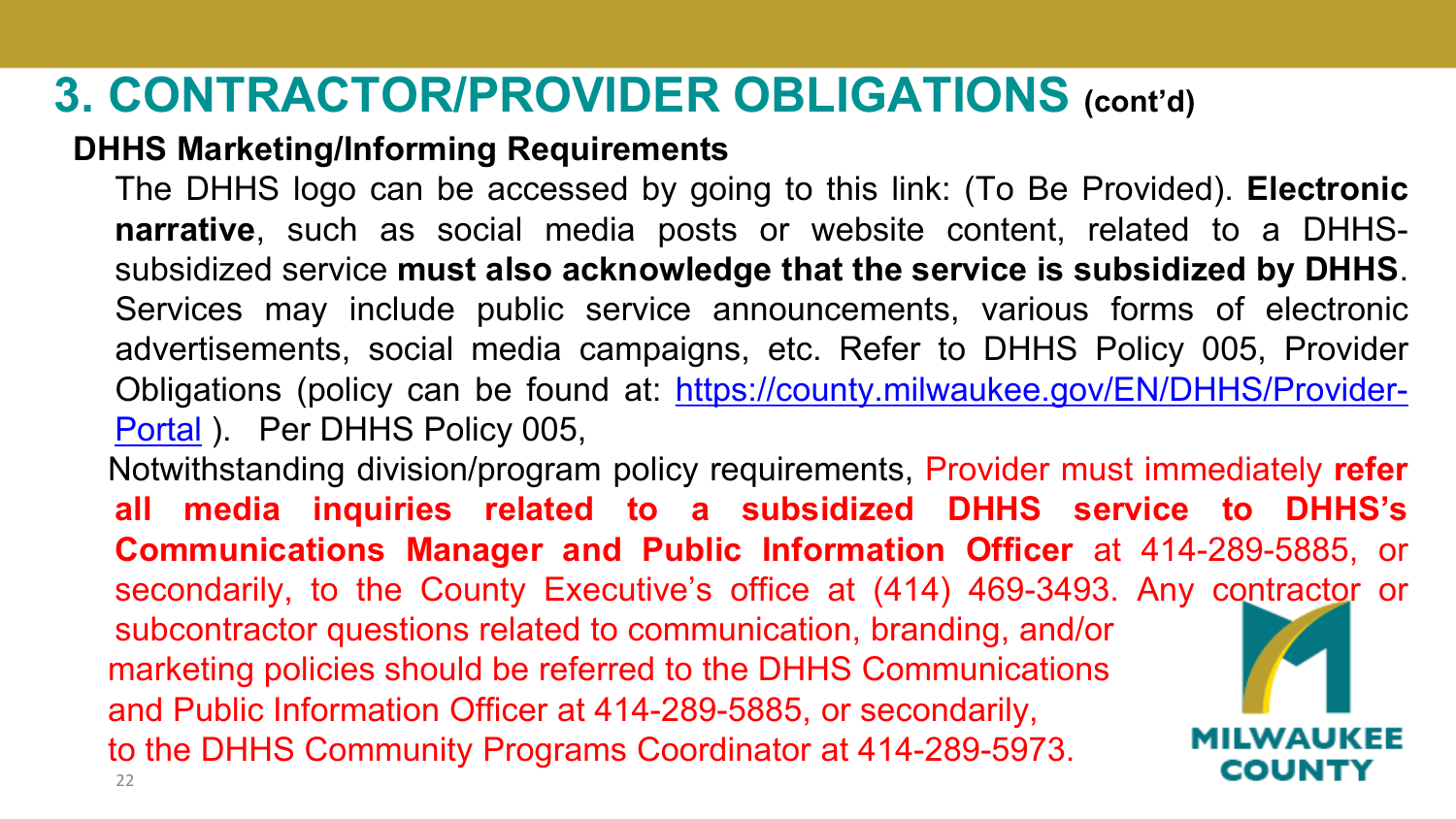### **3A. EMERGENCY PREPAREDNESS AND RESPONSE PLAN**

In order for Provider and Participants/Service Recipients that Provider serves to be prepared for (and respond to) emergencies such as epidemic, pandemic, or other natural or man-made disaster, public emergency, or any other internal or external hazard that threatens Participant's/Service Recipient's, Provider's staff, and/or visitor's life and safety;

And, in order to comply with federal, state and local requirements, which includes all reporting requirements in compliance with HIPAA and Equal Employment Opportunity (EEO) standards;

**Provider shall have a written Emergency Preparedness and Response Plan** (EMP), to be retained by the Provider and made available to Purchaser upon request.

Refer to **Policy 002, Emergency Preparedness and Response** Plan; policy can be found at: сошми <https://county.milwaukee.gov/EN/DHHS/Provider-Portal>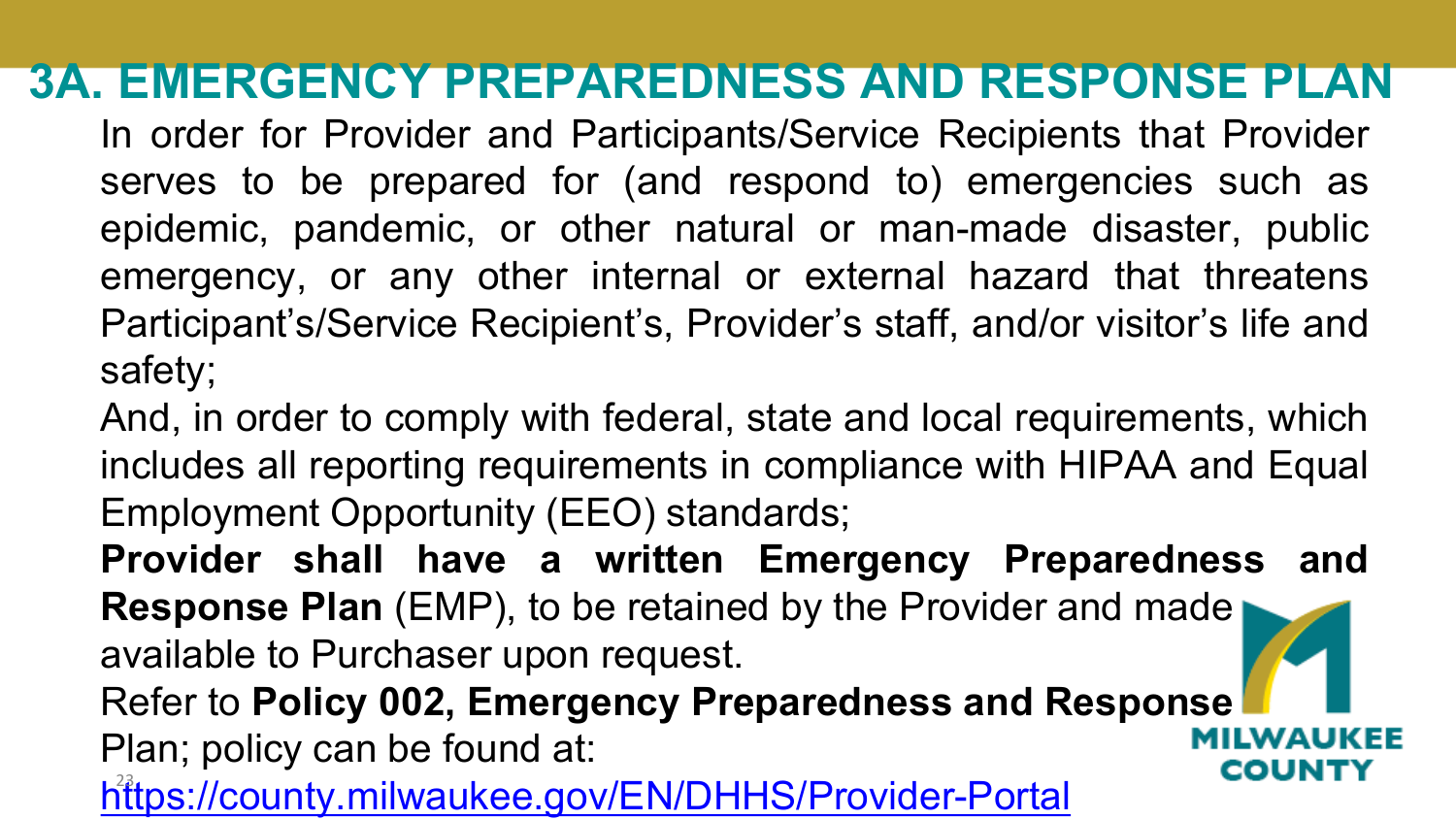## **4. COMPENSATION**

- Wis. statutes allow a **surplus** when an agency is a non-profit, non-stock corporation organized under Wis. Stat. Ch. 181 and the agency provides client services on the basis of a unit rate. Provider can retain from surplus up to 5% of the revenue received under the contract.
- However, notwithstanding the above, it is hereby specified that such **surplus or reserves are not allowed** for any non-profit, or non-stock corporation **for Federally funded programs**, e.g., Social Service Block Grants (SSBG), Substance Abuse Block Grants (SABG), etc. Contractor retention of surplus or reserves will not be allowed without prior approval of DHHS and will be evaluated on a case-by-case basis, based on the compliance requirements of the Federal program under which the contract is funded. Said surplus or reserves may be allowed based on the level of non-match Milwaukee County funding involved in the program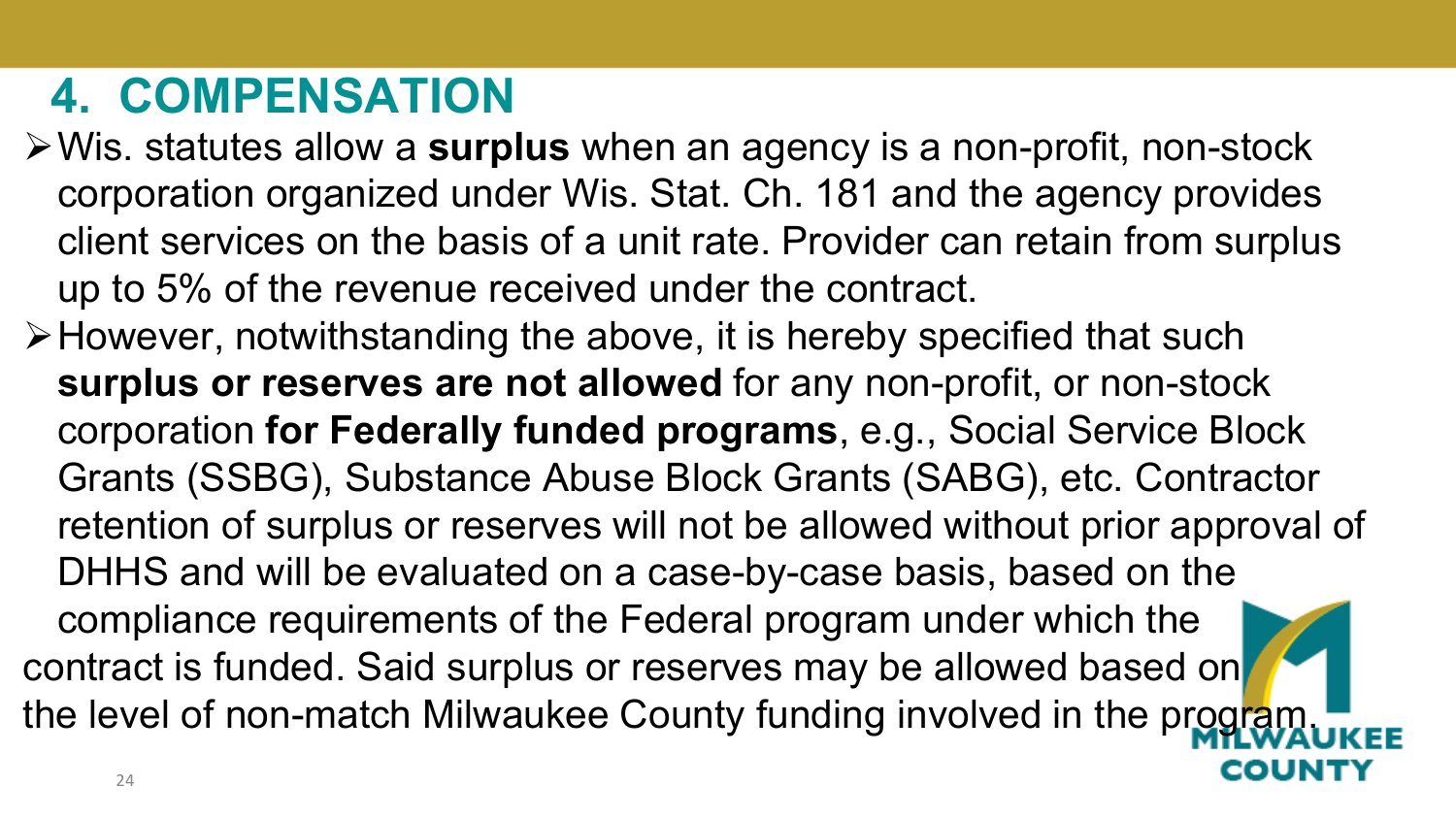#### **9. INSPECTION OF PREMISES AND COUNTY SITE AUDITS**

Inspection and access to requested records shall be permitted without formal notice at any times that care, and services are normally being furnished. **Failure** or inability to provide requested records within the timeframe specified may result in audit findings or imposition of other forfeitures or sanctions.

Contractor and County mutually agree that County or County's representatives..., reserve the right to review..., email communications or other electronic communication media, records and/or logs, current and former Direct and/or Indirect Service Provider files and employment records, client attendance and case records, billing and accounting records…,and perform such additional audit procedures as may be deemed necessary and appropriate,

County also Reserves the right to interview current Direct and/or **Indirect Service Providers.**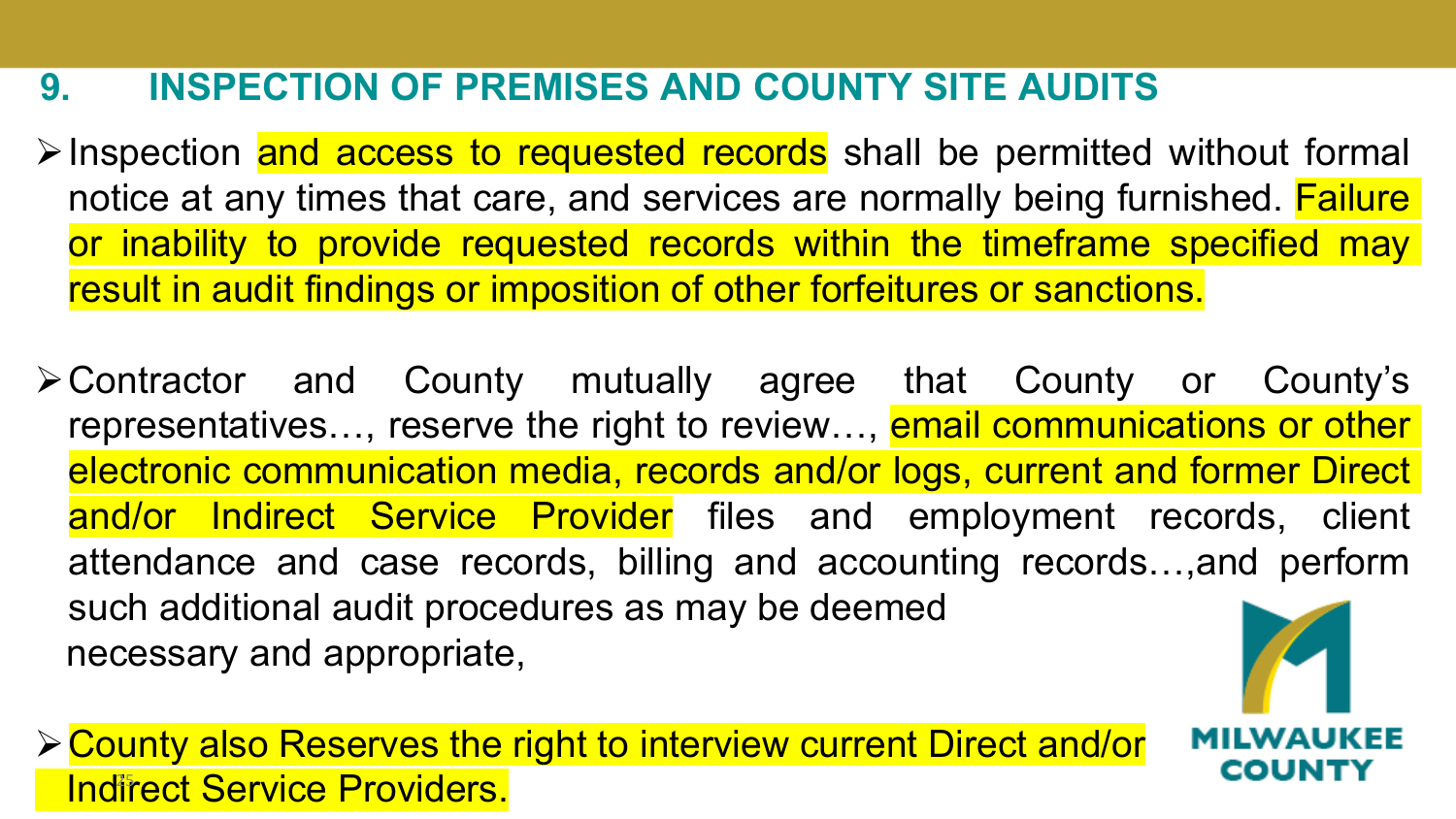#### **9. INSPECTION OF PREMISES AND COUNTY SITE AUDITS (cont'd)**

- The Contractor…, shall allow…, Designated Personnel and any other party the Designated Personnel may name, with or without notice, to audit, examine and make copies at no cost to purchaser of any and all records of the Contractor..., related to the terms and performance of the Contract for a period of up to seven (7) years or as required by DHHS Policy 005…
- **All subcontracts** or other agreements for work performed on this Contract will **include written notice that the subcontractors or other parties understand and will comply with the terms and conditions of this Contract**. Provider will provide copies of such subcontracts upon County's request.

 $\triangleright$  The Contractor, Lessee, or other party to the contract, and any subcontractors understand and will abide by the requirements of **Section 34.09 (Audit) & Section 34.095 (Investigations Concerning Fraud, Waste, and Abuse)** of the Milwaukee County Code of General Ordinances. <sup>26</sup>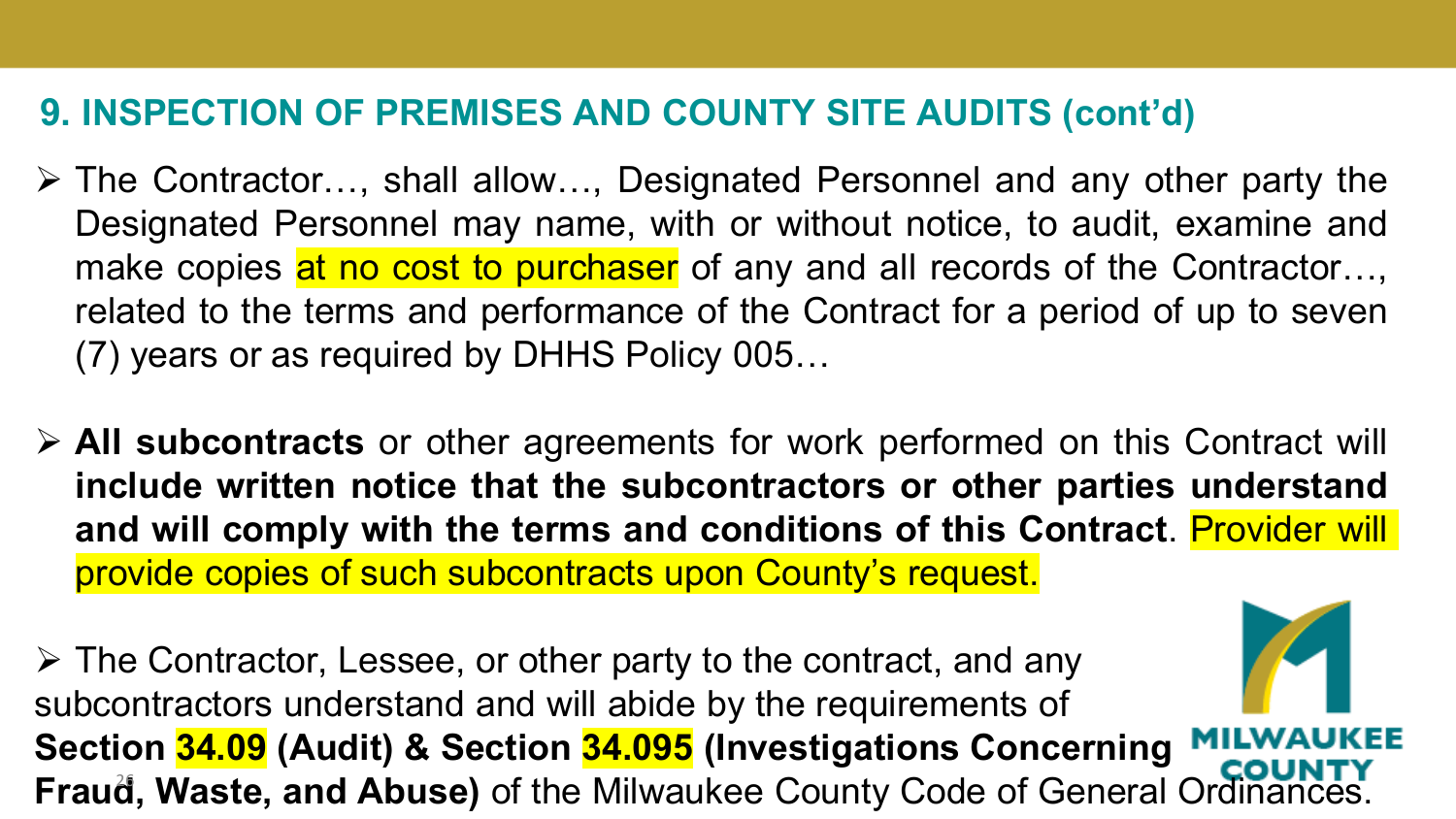#### **11. NON-DISCRIMINATION, AFFIRMATIVE ACTION, CIVIL RIGHTS COMPLIANCE (CRC), AND EQUAL EMPLOYMENT OPPORTUNITY**

Contractor with **fewer than 50 employees OR** Contractors **receiving less than \$50,000** in funding or payment from Milwaukee County are required to file a **Letter of Assurance** with Milwaukee County Audit Services Division, 633 W. Wisconsin Avenue, Suite 904, Milwaukee, WI 53203.

Contractor with **50 or more employees AND \$50,000 or more in funding or payment from Milwaukee County** must develop and submit within **120 day** of contract award) an **Affirmative Action Plan** to: Mr. Paul Grant, Audit Compliance Manager, Milwaukee County Division of Audit, 633 W. Wisconsin Avenue, Suite 904 Milwaukee, WI 53203, [Telephone No.: (414) 278-4292]. If you have a **direct contract with the State of Wis**. or are a subrecipient of State funds, the instructions for the CRC LOA and CRC Plan are listed on the DHS and DCF websites:

COUNTY

DHS: <https://www.dhs.wisconsin.gov/civil-rights/requirements.htm> DCF<sup>27</sup> <https://dcf.wisconsin.gov/civilrights>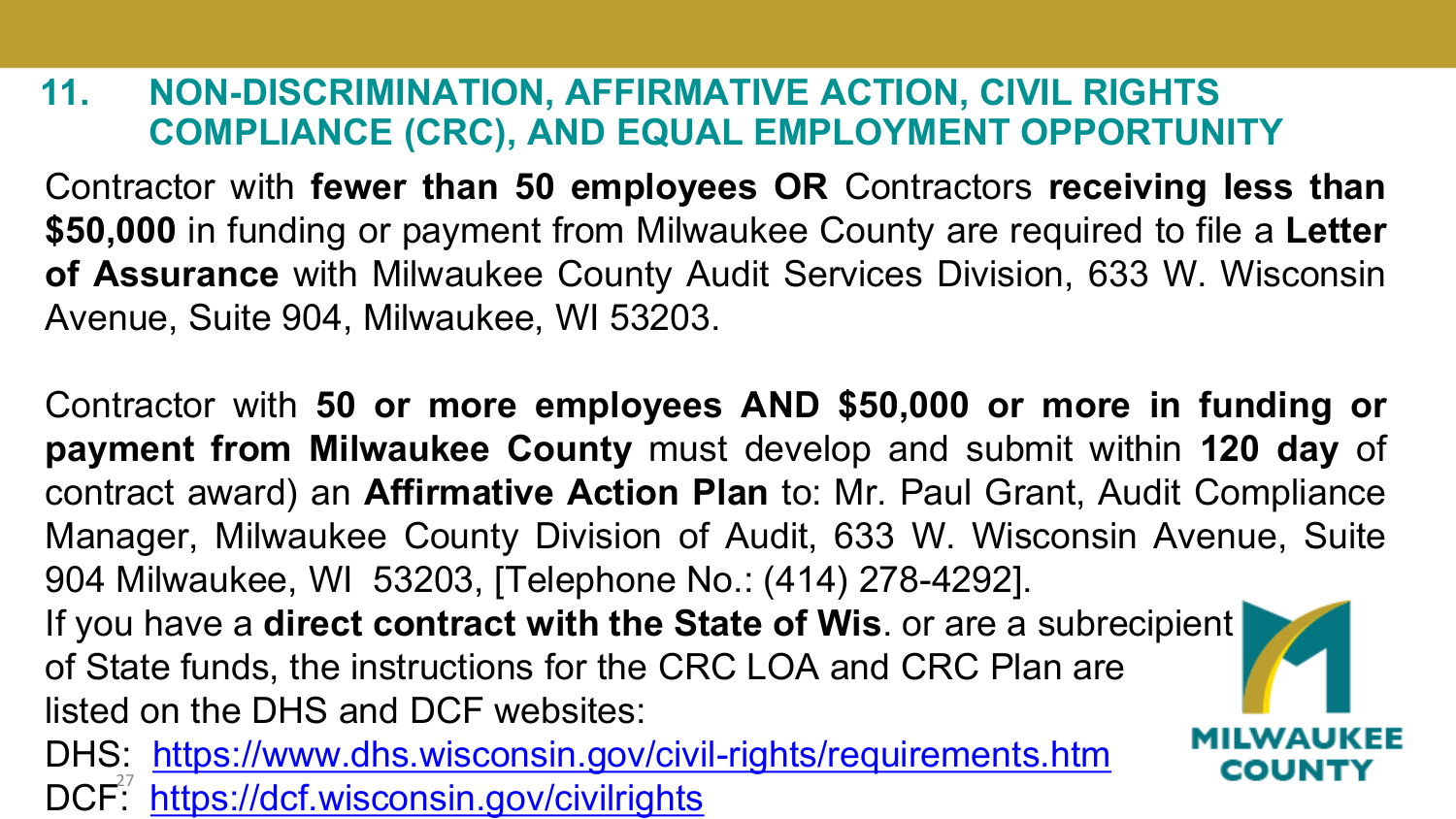#### **11. NON-DISCRIMINATION, AFFIRMATIVE ACTION, CIVIL RIGHTS COMPLIANCE (CRC), AND EQUAL EMPLOYMENT OPPORTUNITY**

- $\triangleright$  In accordance with Section 56.17 of the Milwaukee County General Ordinances, *Nondiscriminatory Contracts*, and *Title 41 of the Code of Federal Regulations, Chapter 60, Office of Federal Contract Compliance Programs, Equal Employment Opportunity, Department of Labor*, Seller or Successful Bidder or Contractor or Lessee or Applicant, (Hence forth referred to as **Vendor**) **represents and warrants to Milwaukee County as to the above and agrees that the terms of its certification are hereby incorporated by reference into any contract awarded.**
- **Failure of a contractor or applicant to comply** with any provision of the regulations in this part shall be grounds for the **imposition of any or all of the sanctions authorized by the order**. The rights and remedies of the Government hereunder are not exclusive and do not affect rights and remedies provided elsewhere by law, regulation, or contract; neither do the regulations limit the exercise by the Secretary or Government agencies of powers not herein specifically set forth, but granted to them by the order.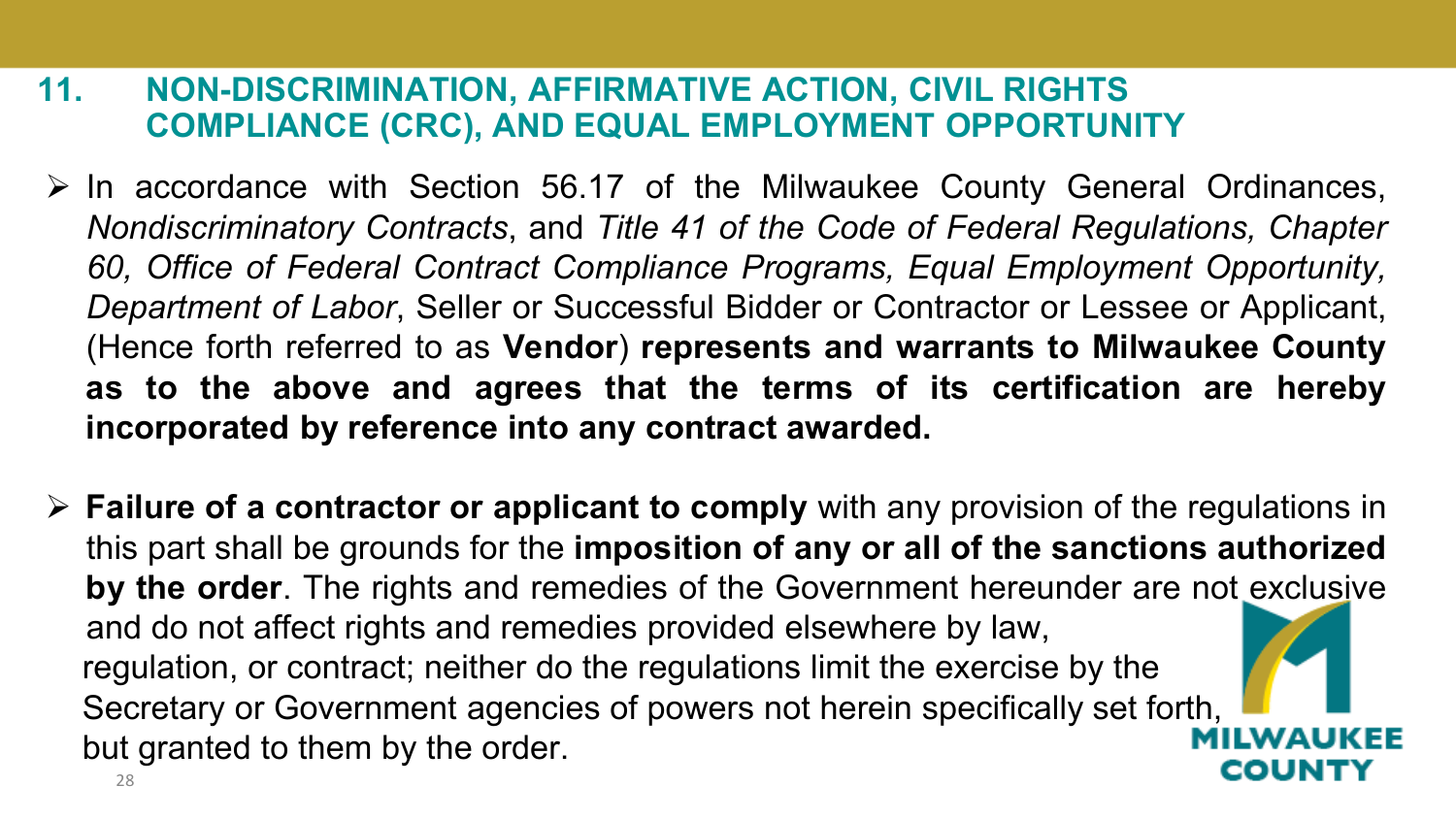#### **13. INDEMNITY**

#### **Public Records Request:**

- In the event that County receives a **request to disclose** any Contractor information defined as **"Confidential Information"** or labeled as such by Contractor, County will provide Contractor notice of the public records request to enable Contractor to justify withholding the information, with specific reference to applicable exception(s) to disclosure under Wis. Stat. § 19.31 et seq. or applicable case law, regarding such required disclosure by County. In the event the designation of "Confidential Information" of such Contractor information is challenged by the requestor and Contractor resists disclosure by County,
- **Contractor hereby agrees to provide legal counsel or other necessary assistance to County to defend the designation of confidentiality and agrees to indemnify and hold County harmless** for any costs or damages arising out of County's agreement to withhold such Contractor information from disclosure.

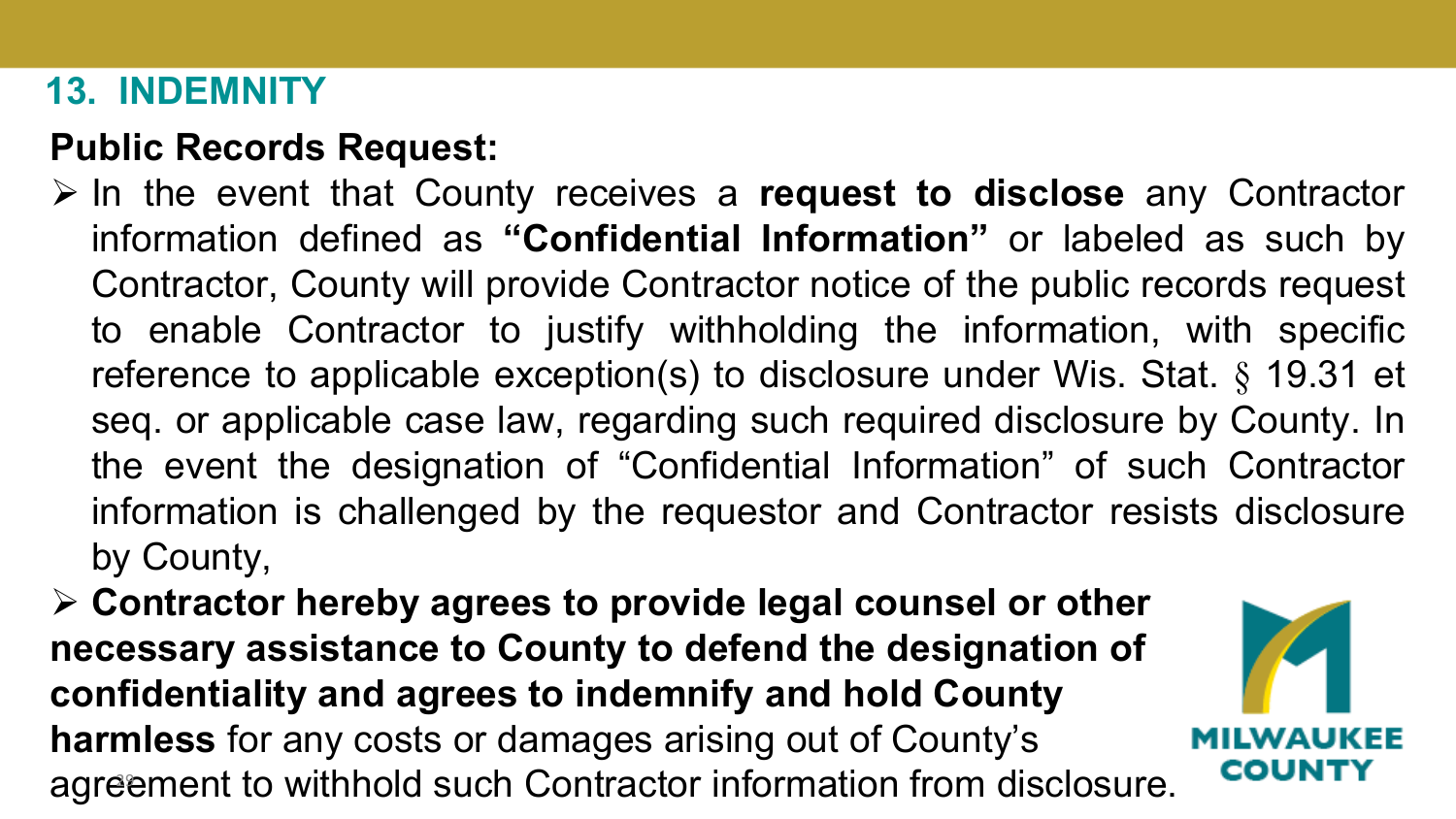#### **15. WITHHOLDING OF PAYMENTS**

Contractor shall cooperate fully in all utilization review, quality assurance, and complaint/grievance procedures, and submit in a timely manner (if required) annual audit reports, corrective action plans, or any other requests for additional documents and/or information by County. **County may withhold payment entirely or impose other liquidated damages** (see DHHS Policy 005, *Contractor/Provider Obligations*) until requested or required information is received or, if applicable, until a written corrective action plan for improvement in services, compliance, or internal accounting control is received and approved by County.

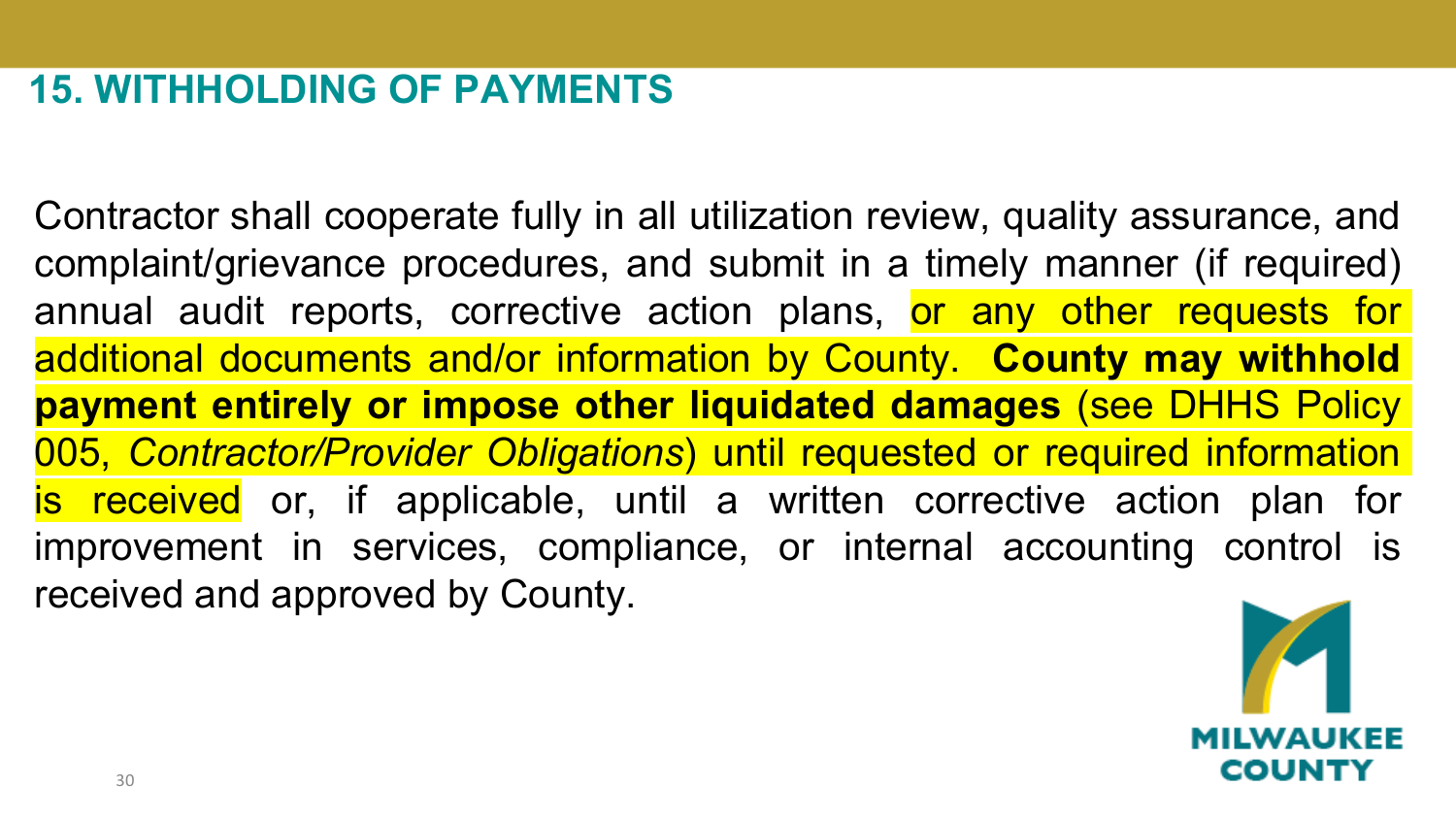#### **16. CONTRACT TERMINATION**

C. Provider must provide **notice of Discontinuation of agreed upon service(s)** under this agreement upon **no less than 90 days' notice** with or without cause, except **termination of contract which requires 120**, day prior notice.

Provider shall assist in **orderly transfer/transition** of Participants/Service Recipients to new provider(s) as directed by Purchaser and **provide copies** to Purchaser **or to client's new Provider with client consent**, all required service documentation, case notes, treatment and/or services records, medical files and personal records, which are required by the new Provider, or Purchaser, to provide proper services to the Participants/ Service Recipients at current Provider's cost.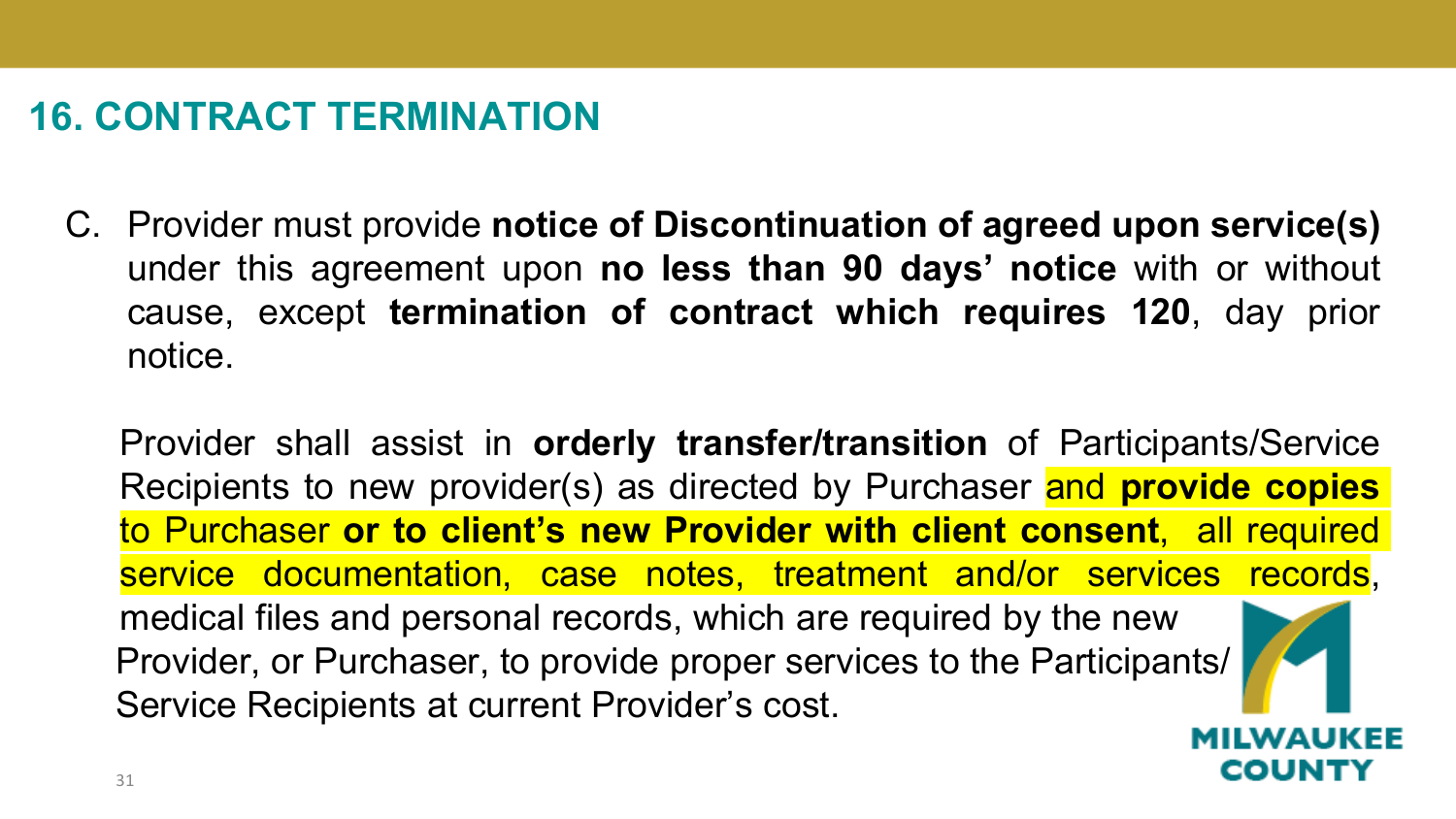#### **16. CONTRACT TERMINATION (cont'd)**

K. Contractor shall notify County, in writing, within **5 business days** (according to section 32. NOTICES) whenever it becomes aware of its inability to provide the required quality or quantity of services, or key personnel proposed in the application for contract are no longer available to provide services.

M. In the event of **termination for cause**, the County will provide Contractor 10 days notification in writing in accordance with the Section of this Contract regarding "Notices ."

O. When agreement is terminated, the Contractor shall not incur new obligations for the terminated agreement after the effective date, except for extension, by mutual agreement, for the orderly transition of **Participants, and Contractor shall be responsible for all outstanding** obligations after the effective date of the termination.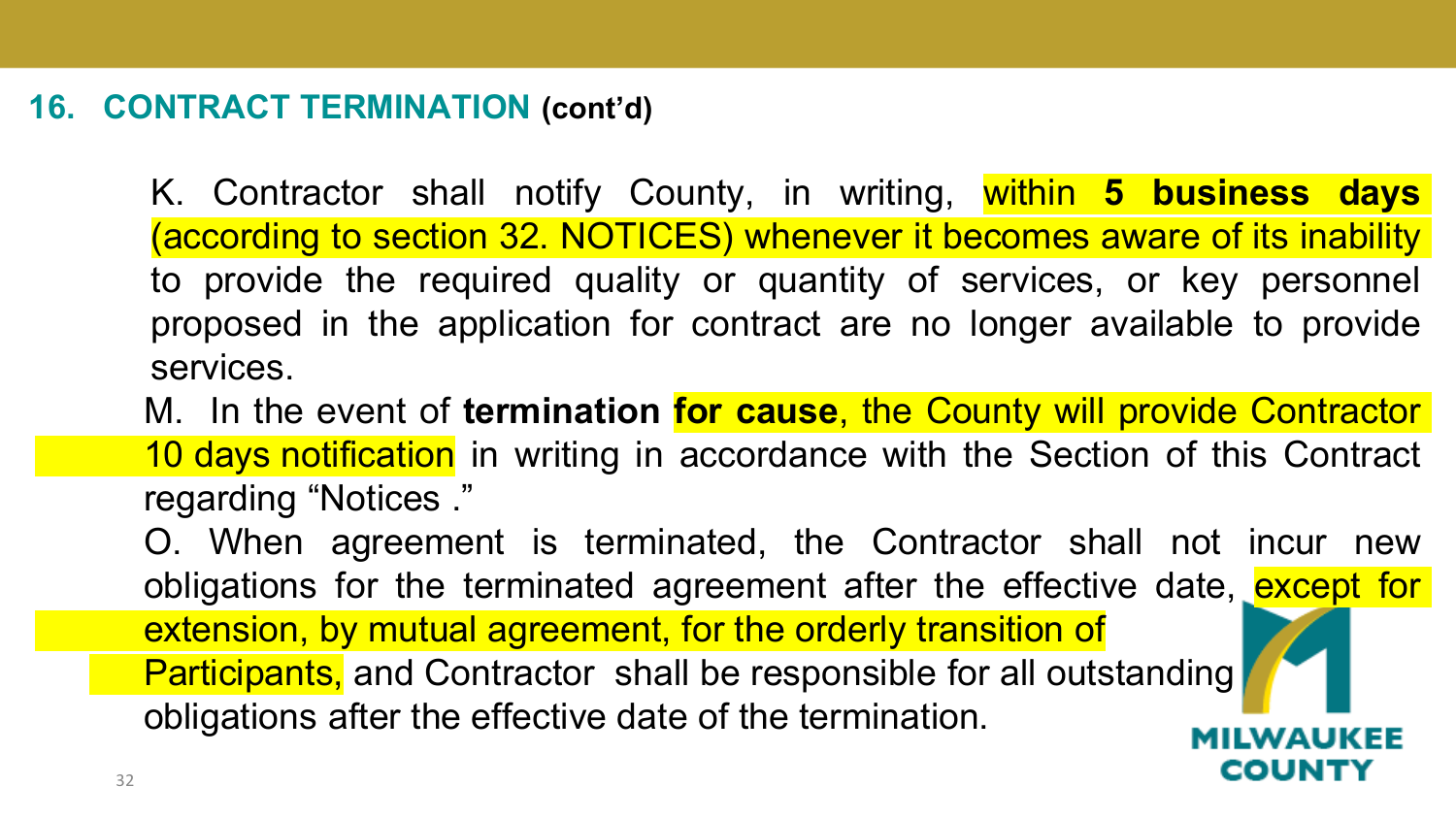#### **20. ASSIGNMENT AND SUBCONTRACT LIMITATION**

All subcontractors must adhere to the same terms, requirements and provisions as required of contractor in this contract.

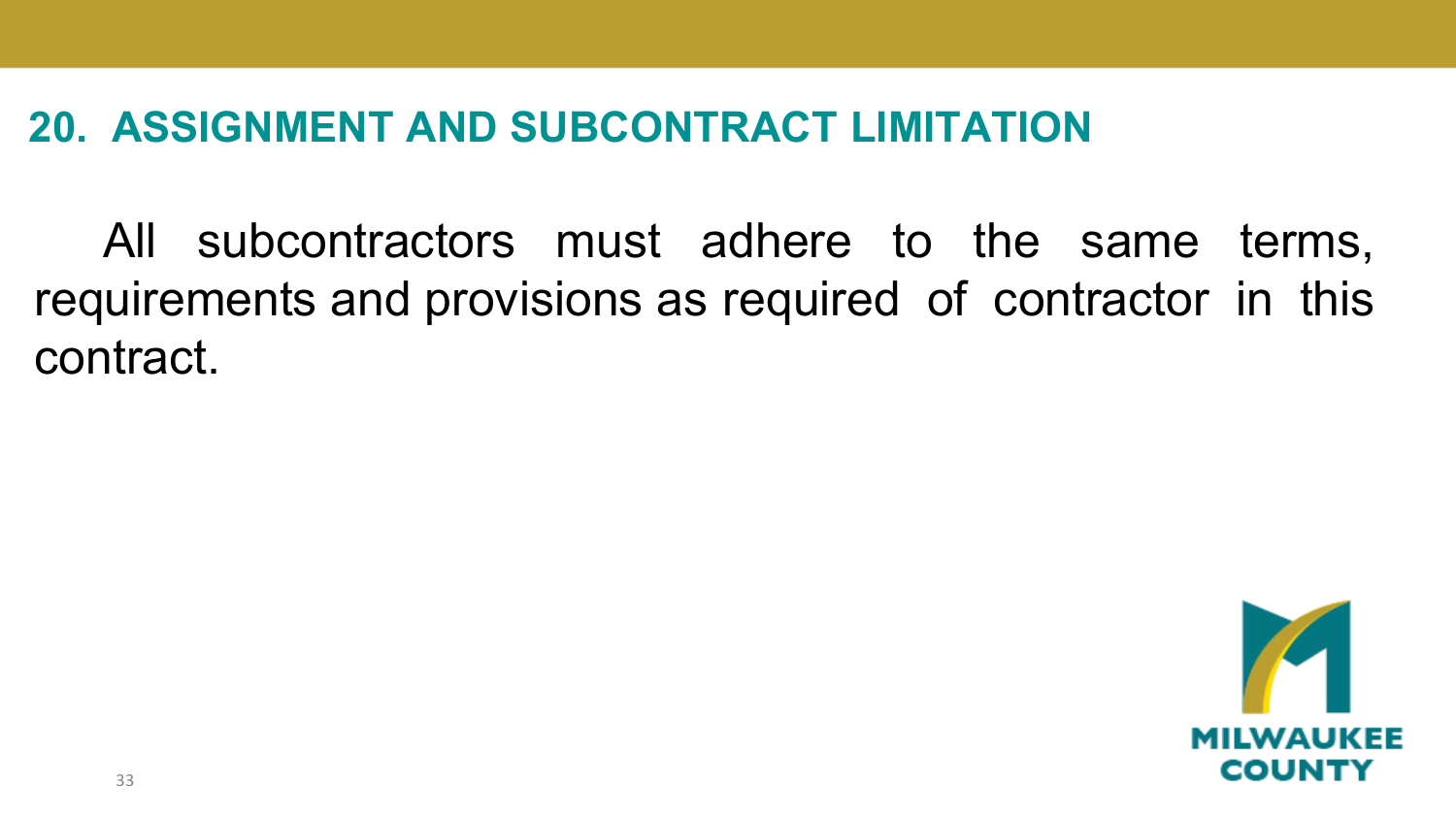#### **27. HEALTH INSURANCE PORTABILITY AND ACCOUNTABILITY ACT OF 1996 AND OTHER INFORMATION SAFEGUARDS**

All electronic correspondence, such as emails, instant messaging, text messages, etc. must conform with HIPAA security rules. Any electronic correspondence that includes electronic **Protected Health Information (ePHI), or Personally Identifiable Information (PII) that may associate service recipients/clients with PHI must be safeguarded by the sender**. HIPAA-covered entities must apply **reasonable safeguards** when transmitting ePHI to ensure the confidentiality and integrity of data.

Safeguards may include, but are not limited to, **password protection or encryption of electronic correspondence, or secure data servers and transmission of links** to users. Recipient/client names and other **PHI should not be included in message headers including the subject lines, or the to and from lines of emails** even when messages are protected with encryption in transit. Recipient/client names and other **PHI should only be sent to individuals authorized to receive that information**. соимт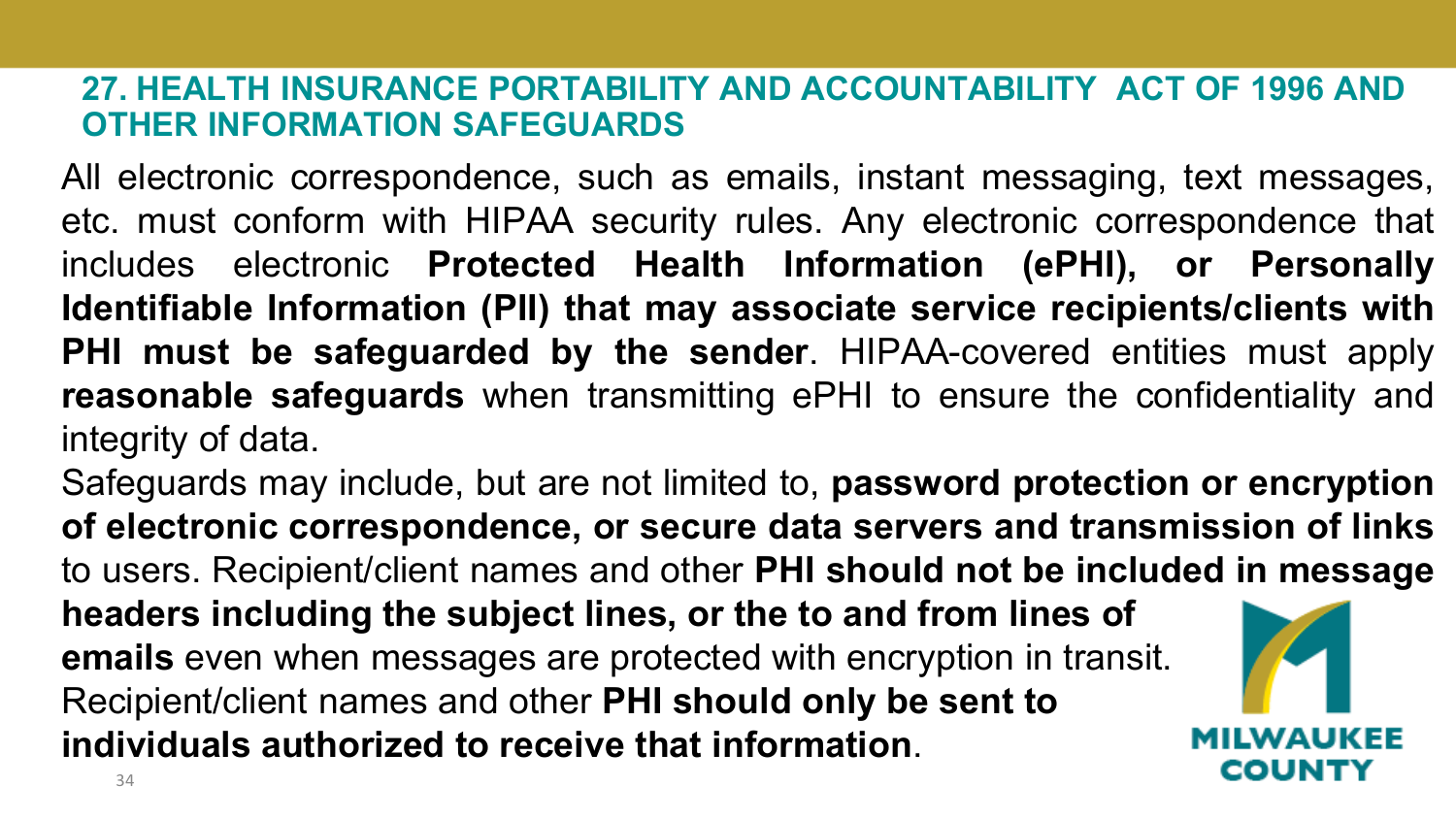#### **27. HEALTH INSURANCE PORTABILITY AND ACCOUNTABILITY ACT OF 1996 AND OTHER INFORMATION SAFEGUARDS**

**Contractor/Provider represents and warrants that it will apply reasonable safeguards to ensure that email communications containing Protected Health Information only go to intended parties to whom such disclosure has been authorized or permitted under HIPAA.** Sending emails containing PHI to an incorrect recipient is an unauthorized disclosure and a violation of HIPAA. Unprotected electronic communication of recipient/client PHI is high risk, and an **unauthorized disclosure of PHI may result in imposition of penalties, fiscal forfeitures and/or other sanctions up to and including immediate termination of contract.** Transmission of ePHI must conform to DHHS divisions' respective HIPAA and PHI Policies and Procedures' security rules. Without limiting any other indemnification obligations contained herein, **Contractor/Provider will indemnify, defend and hold [County] harmless from and against any and all penalties, fees, costs, losses, damages, claims, forfeitures, and/or other sanctions arising from or related to Contractor's/Provider's violation of HIPAA** and/or unauthorized disclosure of PHI, PII, or ePHI to any party. COUNT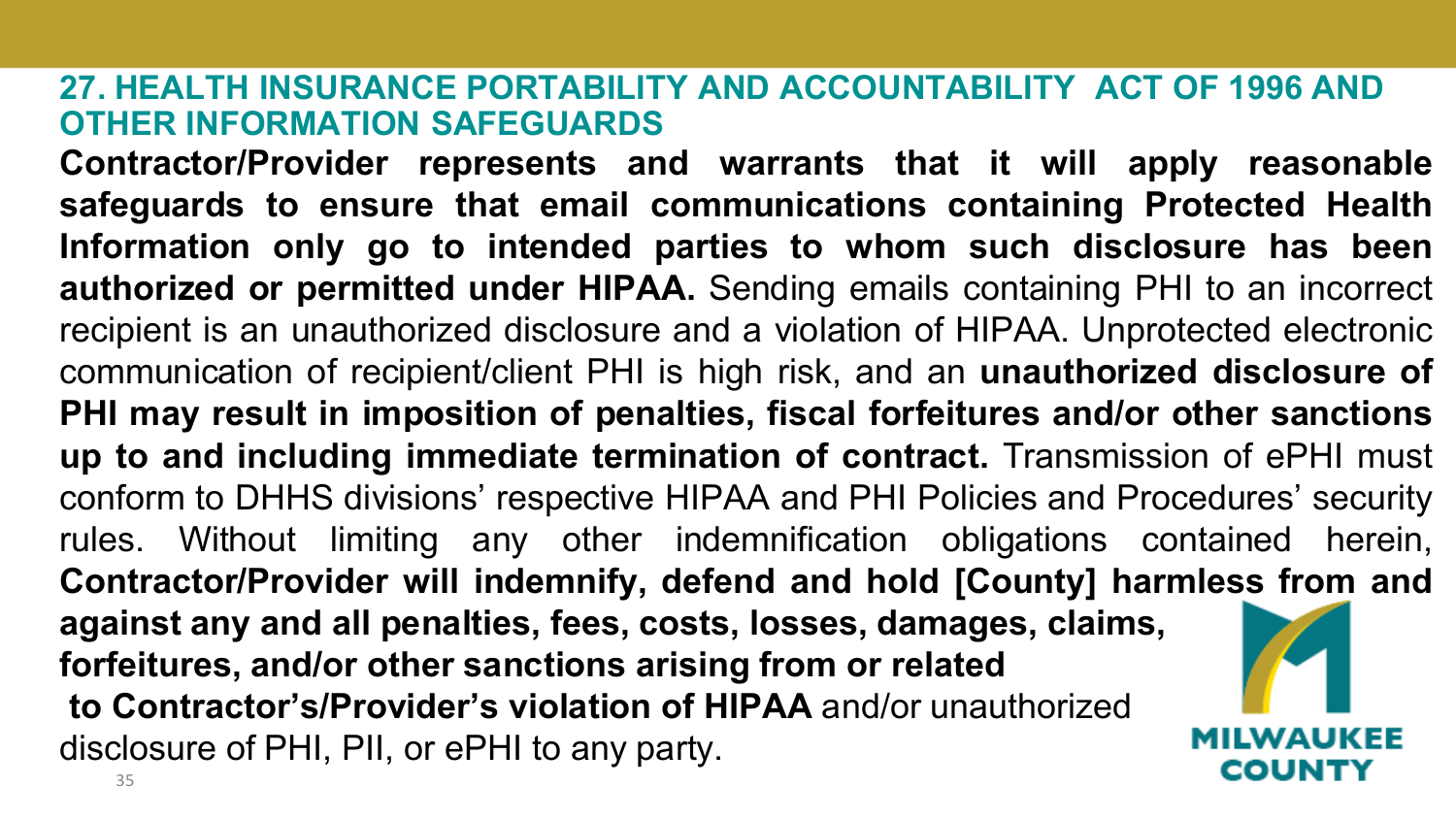#### **27. HEALTH INSURANCE PORTABILITY AND ACCOUNTABILITY ACT OF 1996 AND OTHER INFORMATION SAFEGUARDS**

Following Notice must be used in all emails containing Confidential PHI and PII.

#### **CONFIDENTIALITY NOTICE:**

This electronic mail message and any attached files contain information intended for the exclusive use of the individual or entity to whom it is addressed and may contain information that is proprietary, privileged, confidential and/or exempt from disclosure under applicable law. If you are not the intended recipient (or the person responsible for delivering this document to the intended recipient), you are hereby notified that **any viewing, copying, printing, disclosure or distribution of this information is strictly prohibited** and may be subject to legal restriction or sanction. **Please notify the sender, by electronic mail or telephone, of any unintended Recipients** and **permanently delete the original message** and any copy of this e-mail and printout thereof.

coun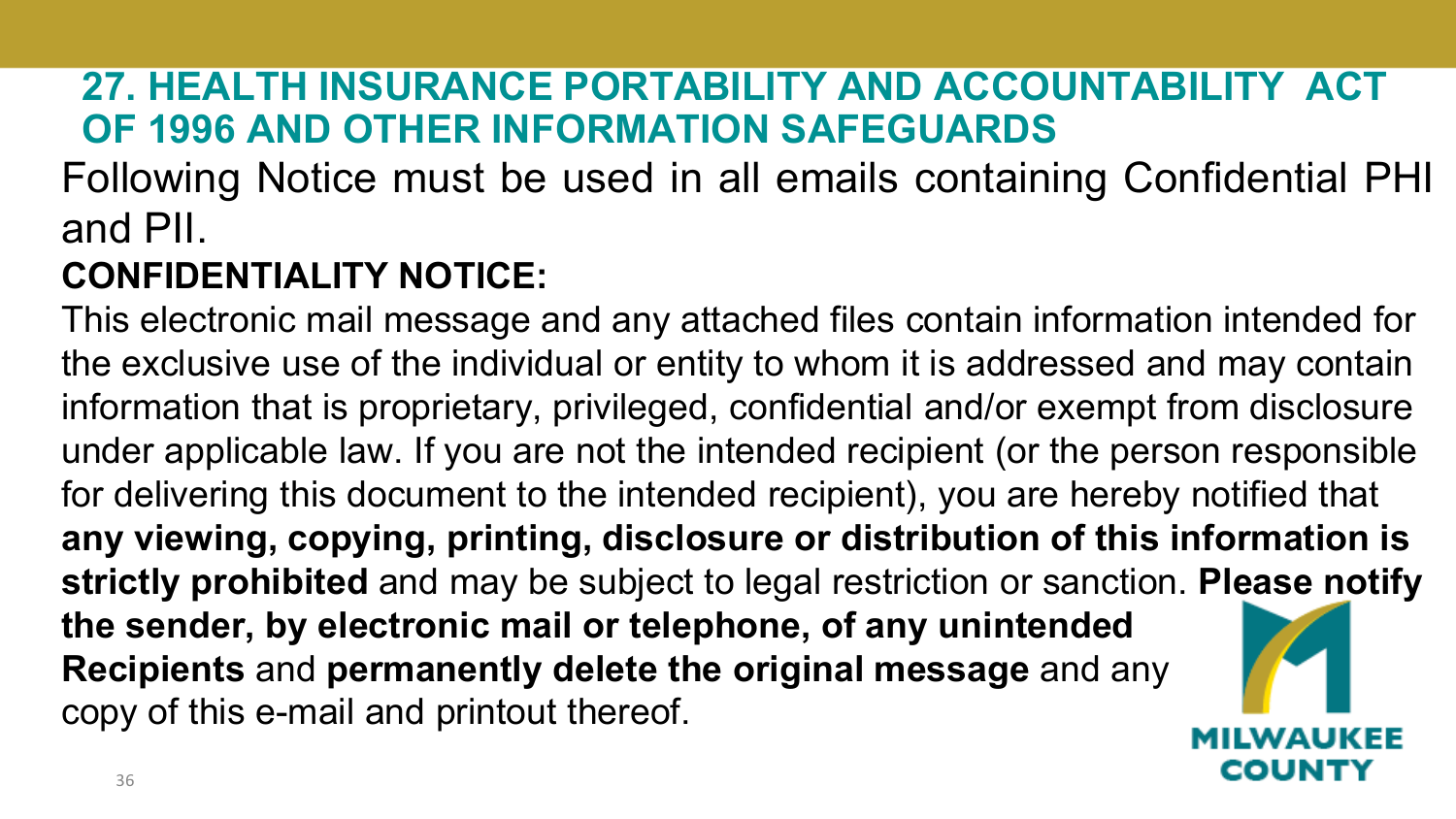#### **30. CONTRACT PERFORMANCE MEASUREMENT**

Purchaser may consider Contractor performance history in consideration of Service Recipient referrals and in termination, contract award or non-renewal decisions about this Contract. For services/programs that do not have currently identified DHHS Contract Performance Measures (CPMs), Performance Measures/outcomes may be developed which reflect Service Recipient satisfaction, consumer feedback, compliance with Contract and/or Policies and Procedures, and Service Recipient outcomes, conformance with evidence-based practices or required service protocols, or other performance domains. When Performance Measures/outcomes are identified by DHHS, Contractor must adhere to Purchaser reporting requirements.

Purchaser reserves the right of non-renewal, early termination of contract, or reallocation of contract funding to other services or programs because of, but not limited to, low referral/utilization, unsatisfactory service quality, performance as identified by CPMs, or other quality reviews.

Development, evaluation, and revision of CPMs is an ongoing process under which **Purchaser reserves the right to develop new CPMs or revise CPMs at any time during the term of this agreement** and notify Provider of changes via email. Said changes shall be incorporated into this agreement as if physically MILWAUKEE attached hereto. COUNT`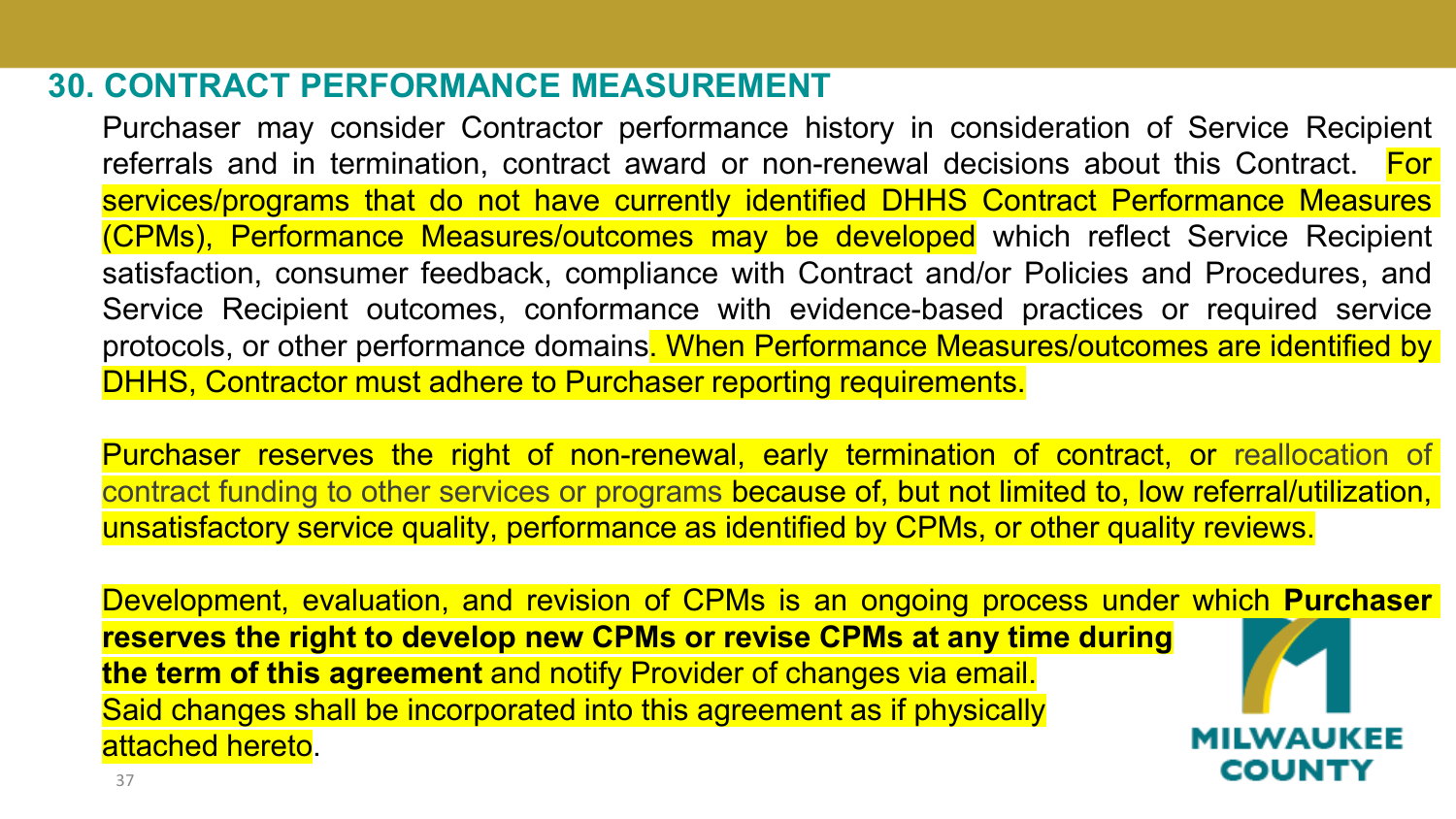### **30. CONTRACT PERFORMANCE MEASUREMENT (cont'd)**

#### **ASSESSING PERFORMANCE IN DELIVERY OF SERVICES**

The Purchaser retains sole authority to determine whether the Provider's performance under the contract is adequate. The Contractor agrees to the following:

- A. The Provider shall allow the Purchaser and Purchaser's representatives to inspect the Provider's facility or work site where services are being provided at any time for the purposes of ensuring that services are being provided as specified in the Contract, Service Plan, and/or statement of work.
- B. The Provider shall submit all contract performance measure reports and other required service-related reports or as requested by the Purchaser.
- C. Upon request by the Purchaser or its designee, the Provider shall make available to the Purchaser all documentation deemed necessary by Purchaser to adequately assess Provider performance, such as during a compliance or fiscal audit or administrative review.
- F. The Provider shall cooperate with the Purchaser in implementing the Purchaser's **tools and processes** for assessing client experience with services. G. If there are identified concerns, the Purchaser reserves the right to require MILWAUKEE Provider to develop and implement a corrective action plan to address concerns.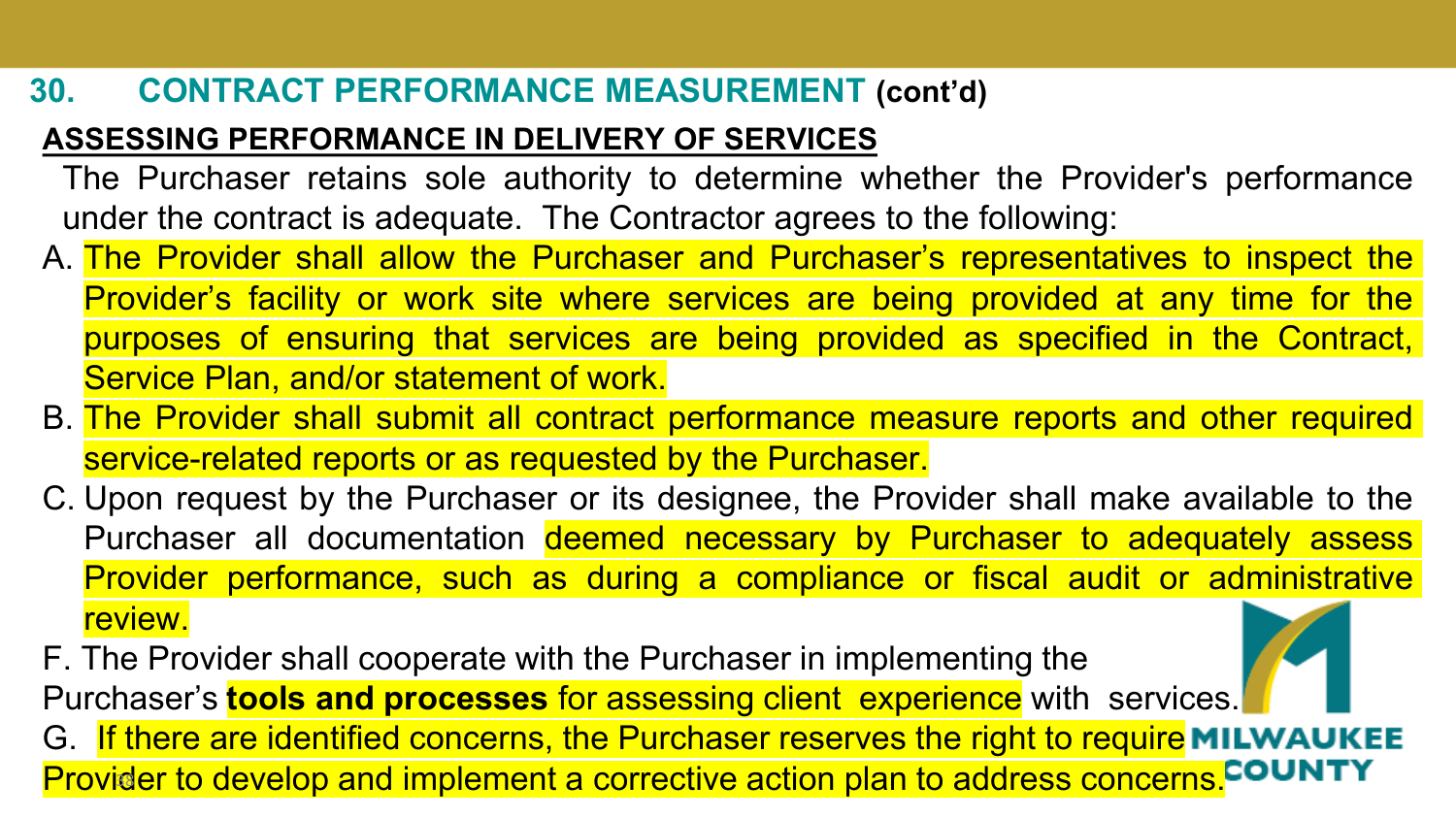### **31. WHISTLEBLOWER POLICY**

Provider represents and warrants that it will comply with the provisions of the Sarbanes-Oxley Act of 2002 (SOX), as applicable to specified organizations including nonprofit as well as other state and/or federal whistleblower protection laws.

The Milwaukee County Department of Health and Human Services (DHHS) requires all Providers contracting with the department under this Agreement, or any other agreement with DHHS, to adopt and implement a whistleblower policy, which shall be made available upon request, per **DHHS Policy 003**,

Whistleblower Policy available at: <https://county.milwaukee.gov/EN/DHHS/Provider-Portal>

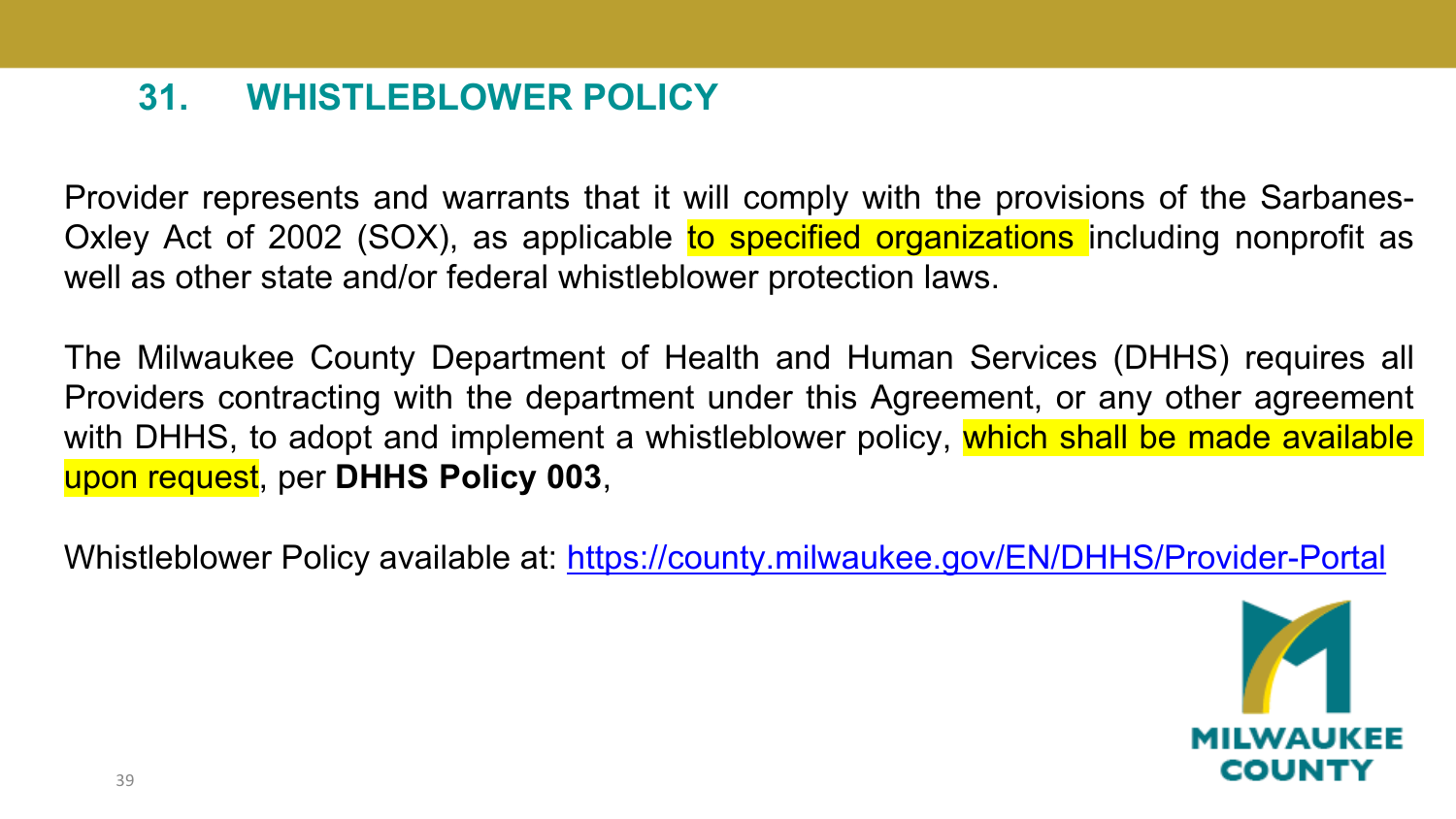### **32. NOTICES**

- 17. Inform Purchaser of any **investigation, suspension and/or status change/outcome** of the Provider organization, Provider staff and/or all other agency representatives by **CMS, OIG**, or any other governmental entity within **two (2) business days**.
- 18. Inform Purchaser of any complaints, whether clients/service recipients, Provider, or the public. Said **complaints must be documented and reported to DHHS within ten (10) business days of receipt**, or of becoming aware of the complaint in order to confirm that necessary actions are taken to ensure the health, safety and welfare of clients, providers, and public.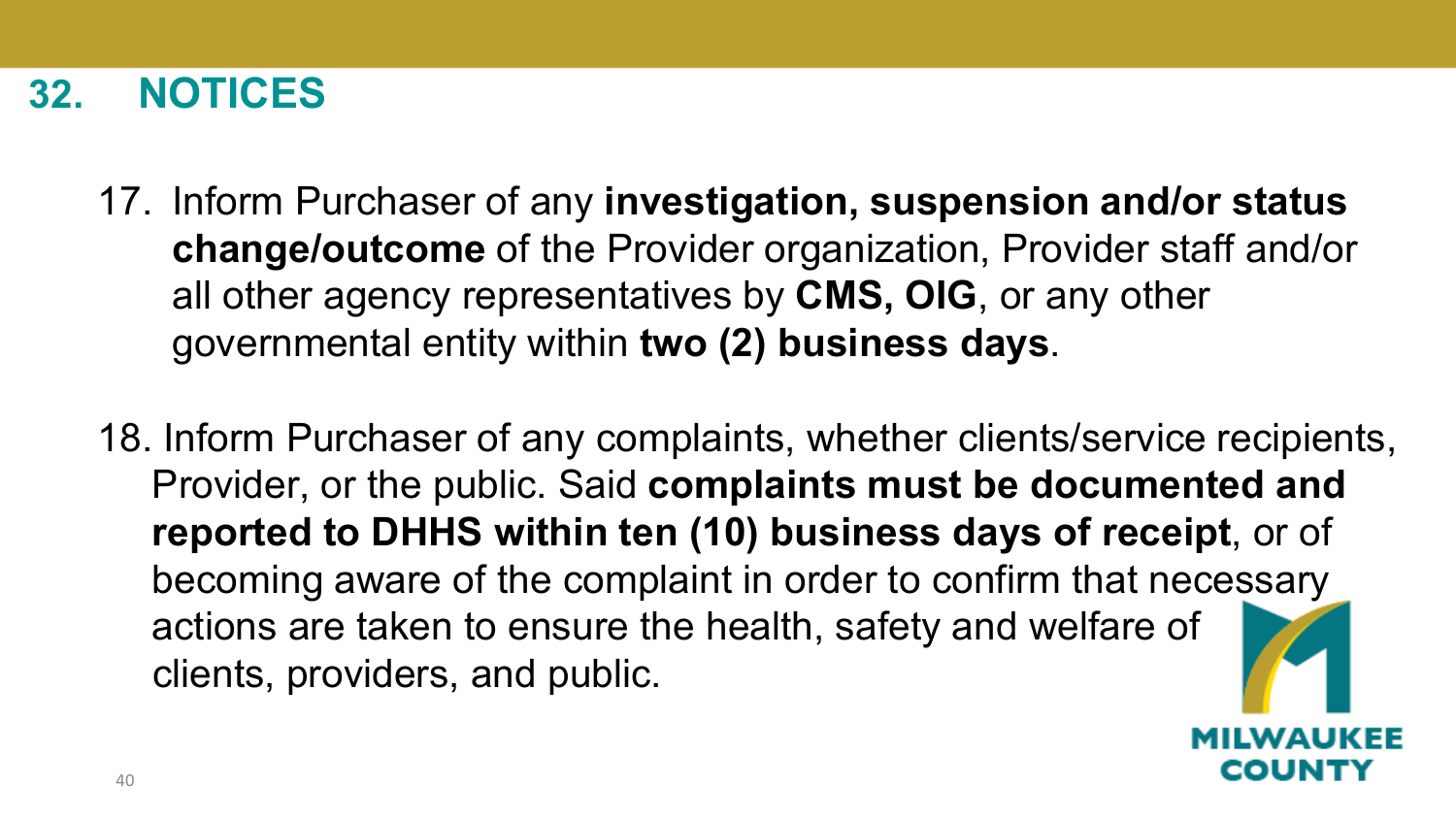**Reimbursement rates** (rate per unit of service) for services under this Contract **may be changed at any time during the term of this Contract without the need for prior notification from Purchaser**. Notification of any change in reimbursement rates for services during the contract term, or any extension thereof, will be provided to Contractor **via email** and accomplished by **revision of Financial attachments without the need to amend this Contract** or seek approval or authorization from any governing board, e.g., County Board of Supervisors or Mental Health Board.

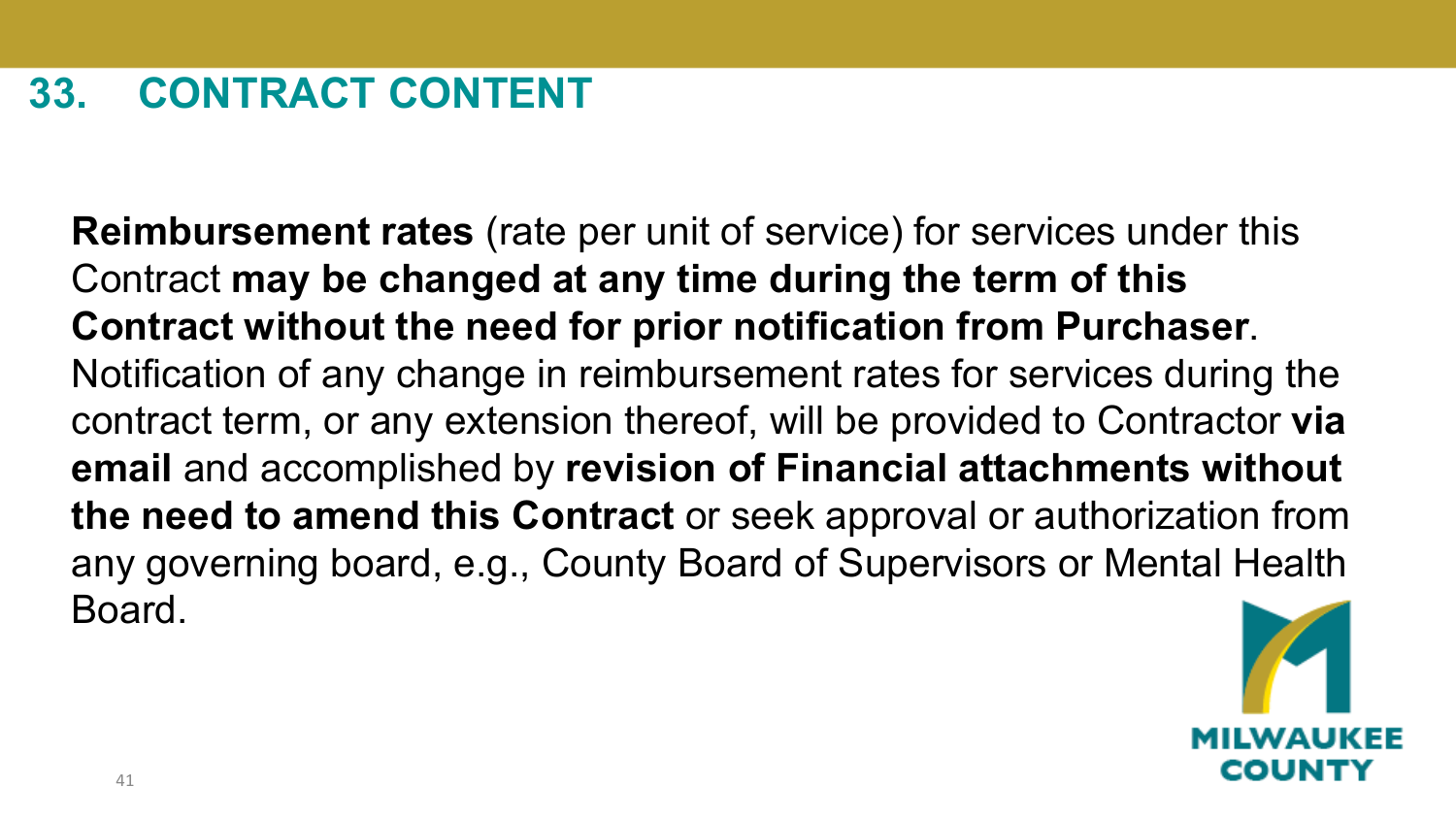# **QUESTIONS?**

• Please ask your question in chat box. Please also add the Division/Network/Area before the question, so we know who can answer your question. We will try to answer them at the end of presentation. If it is a common questions put General on top. Answers provided are provisional.

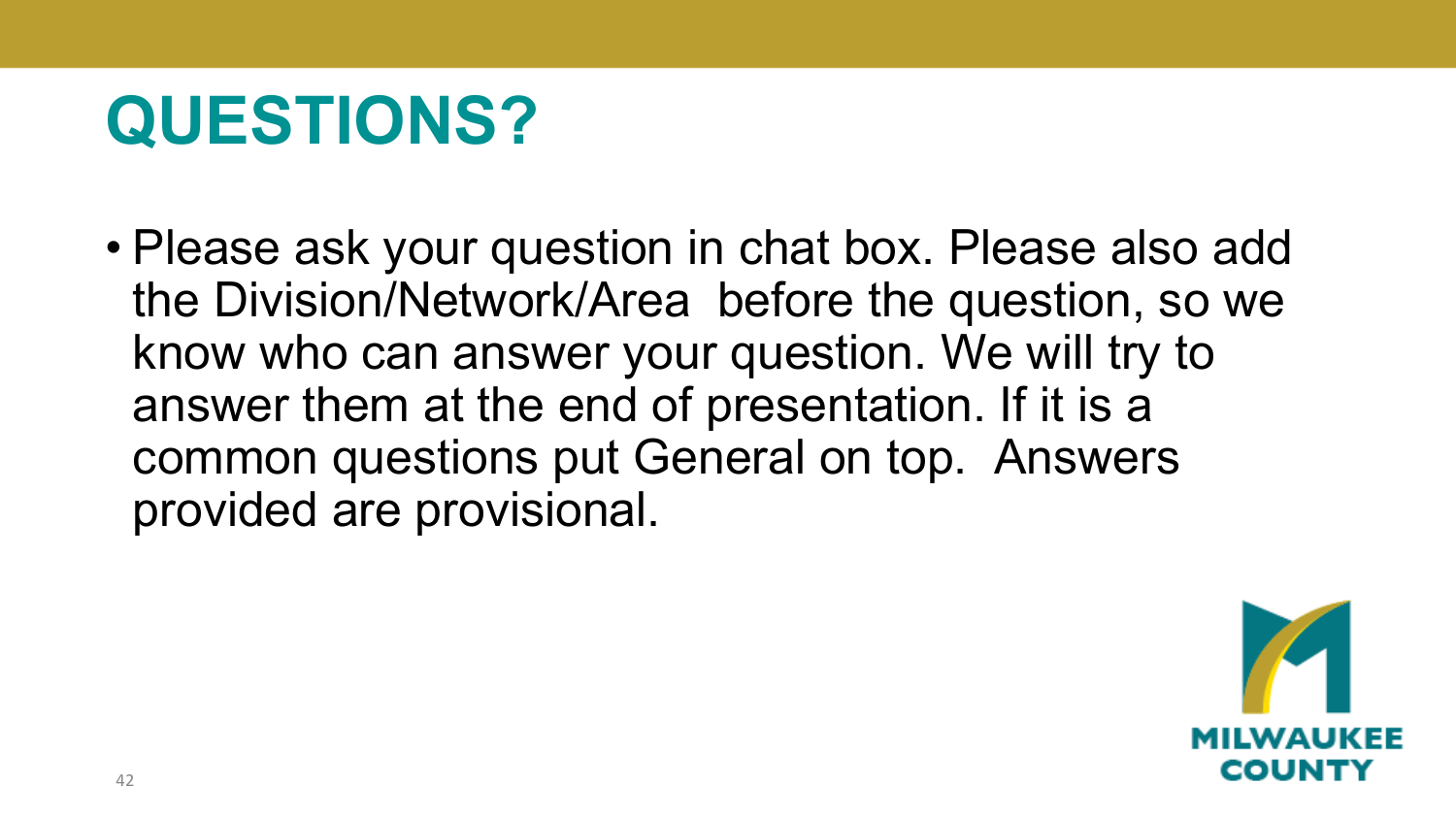# **Break**



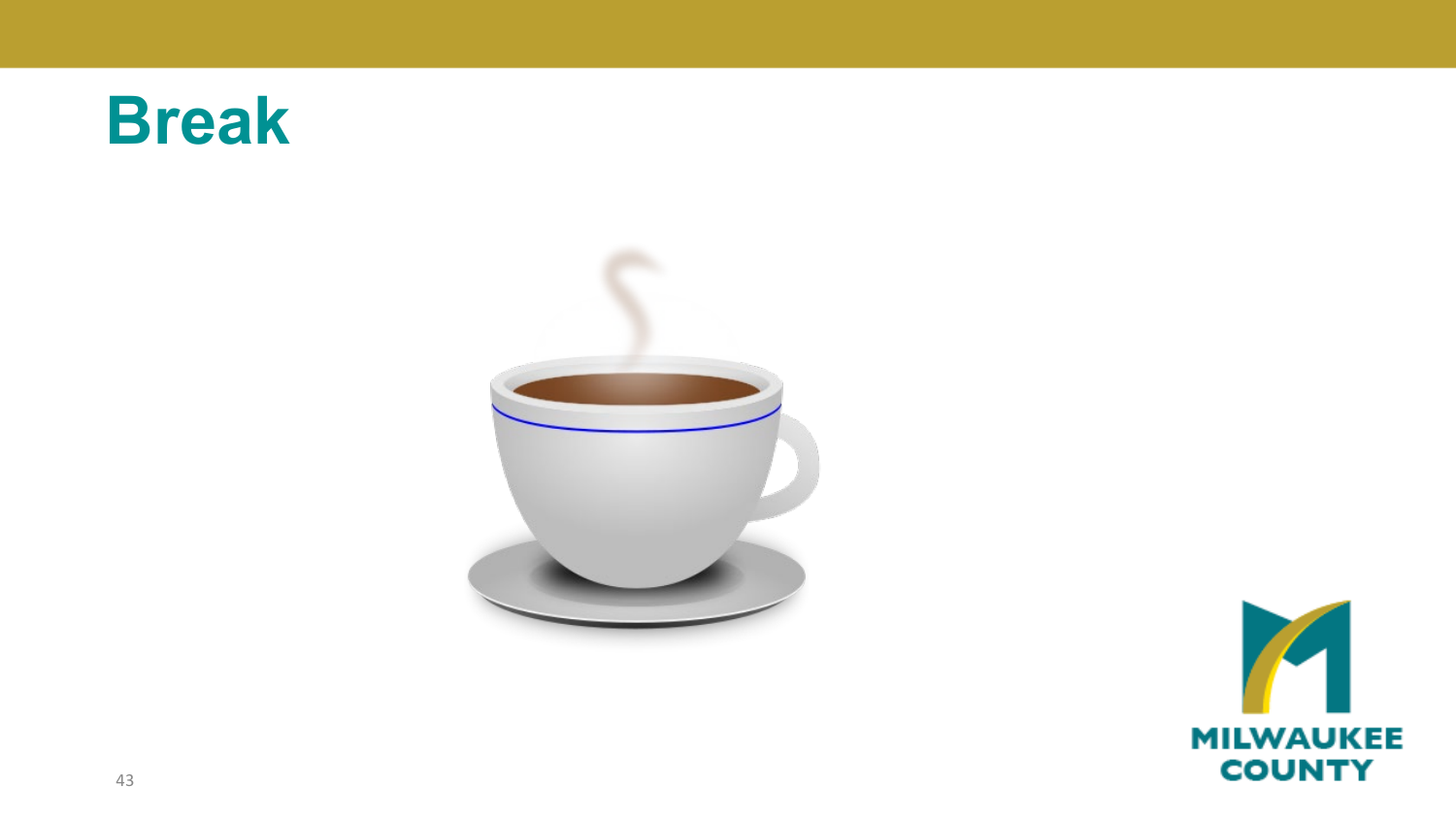### **Contract Performance Measures (CPM) & Reporting**

- $\triangleright$  Performance Based Contracting has identified service outcomes and measures used to determine if the outcomes have been met.
- $\triangleright$  Programs may be paid with a Performance Based reimbursement having a requirement to submit evaluation measures to which payment is linked (at an interval to be determined by DHHS).
	- Performance Collection Tools are used to report to DHHS achievement of performance goals at an interval determined by DHHS.
- Annual Evaluation Report (Logic Model) includes:
	- agency's achievement of performance goals identified in the Contract
	- any other outcomes that agency is measuring

**NOTE: Collection Tools and Logic Models are not required to be submitted for programs for which BHD has identified CPMs.** 

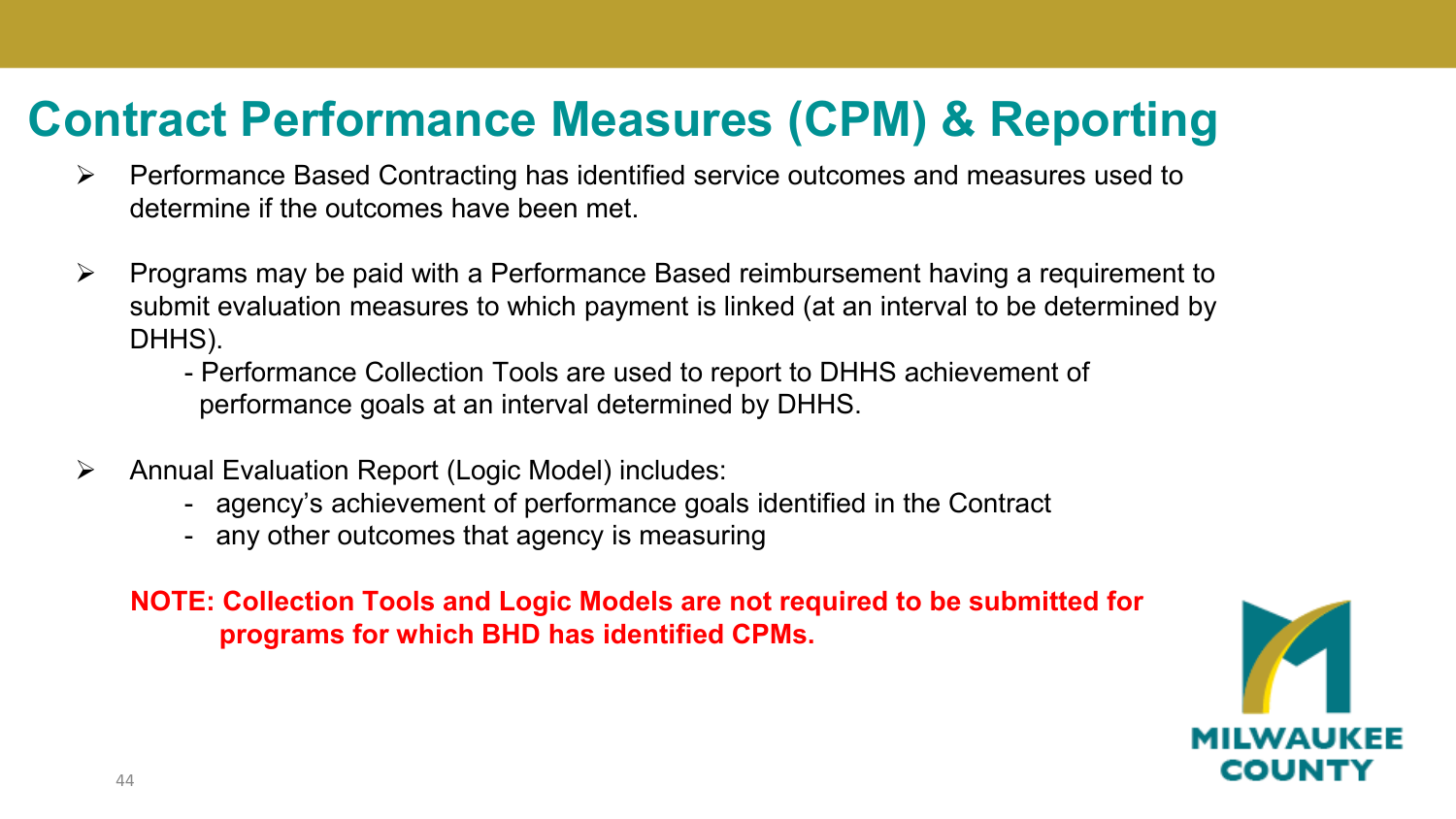### **Contract Performance Measures (CPM) & Reporting**

#### **Annual Evaluation Report on Logic Model (Purchase of Service contracts only):**

All evaluation reports delineating outcome achievement for Contract Performance Measures (CPM), except the Birth to 3 Program, are due annually for Jan. to Dec. 2021 on the 2nd Friday in May i.e., May 13, 2022 at: **DHHSCA@milwaukeecountywi.gov**. Birth to 3 reports are due every six months in Jan and July for the previous six months to the same email address. These reports are due in addition to CPM collection tools and reports submitted on respective due dates.

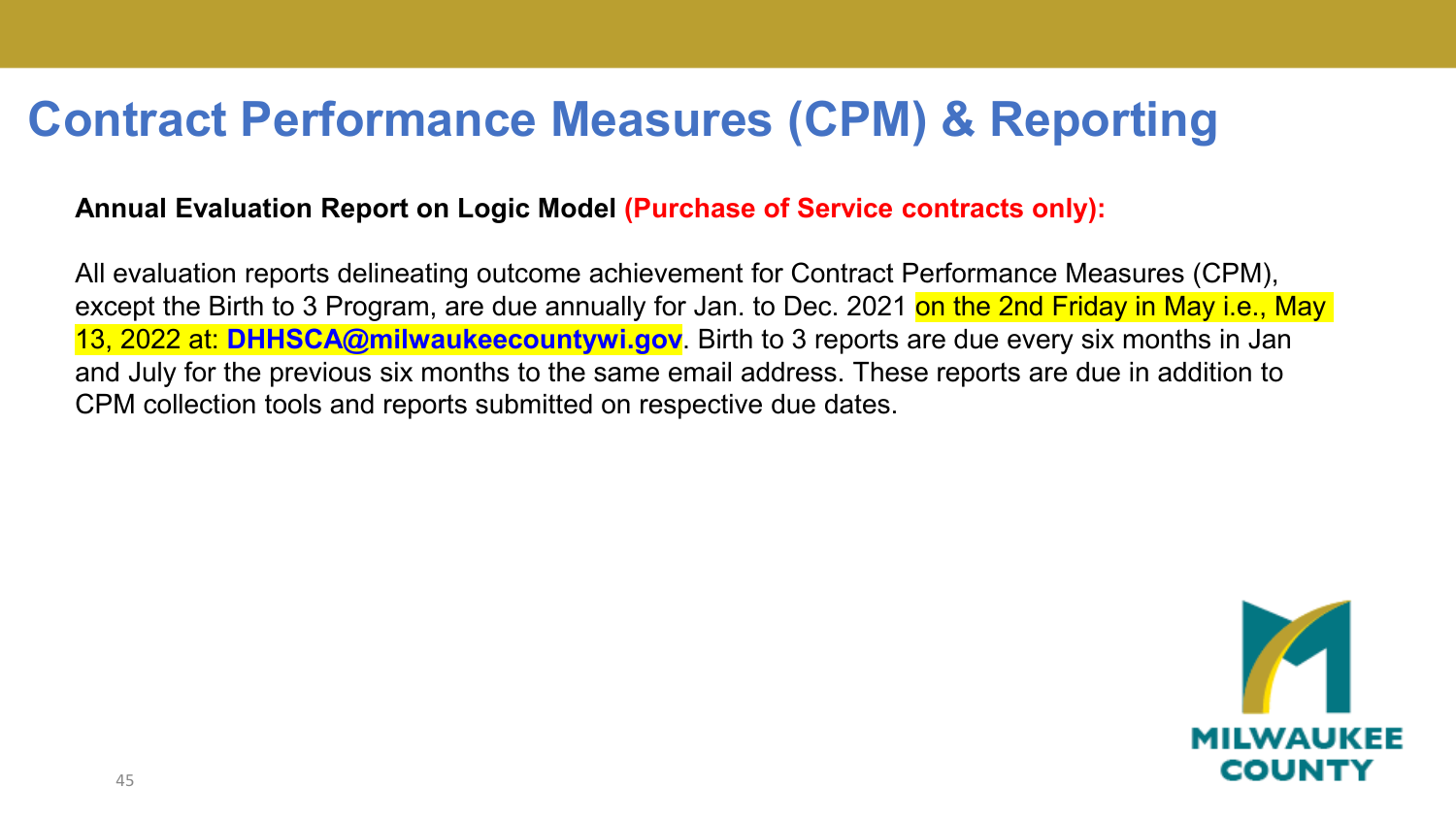## **Dept-wide Policy Updates**

#### **Emergency Preparedness and Response Plan, Policy No. 002** ~ New Policy Name

- $\triangleright$  It is the policy of Milwaukee County DHHS that Provider needs to be prepared for and respond to any emergencies such as epidemic, pandemic, or other natural or man-made disasters, public emergency . . .
- Agency Emergency Preparedness and Response Plan (EMP) must be in compliance with HIPAA and Equal Employment Opportunity (EEO) standards
- $\triangleright$  Training and Testing of EMP added to Policy
	- Training to be completed within 90 days of hire and annually
		- in compliance with Federal, State, County or other governing body requirements
	- Testing exercises based on risk assessment
- $\triangleright$  EMP example attached to the Policy. Note disclaimer; information in this document is provided for general informational purposes only and may not reflect the current federal, state, and/or county rules and regulations, etc. Respond as not applicable to sections that do not apply and add any information that will enhance the plan.
- $\triangleright$  Plan to be retained by Provider and made available upon request.



•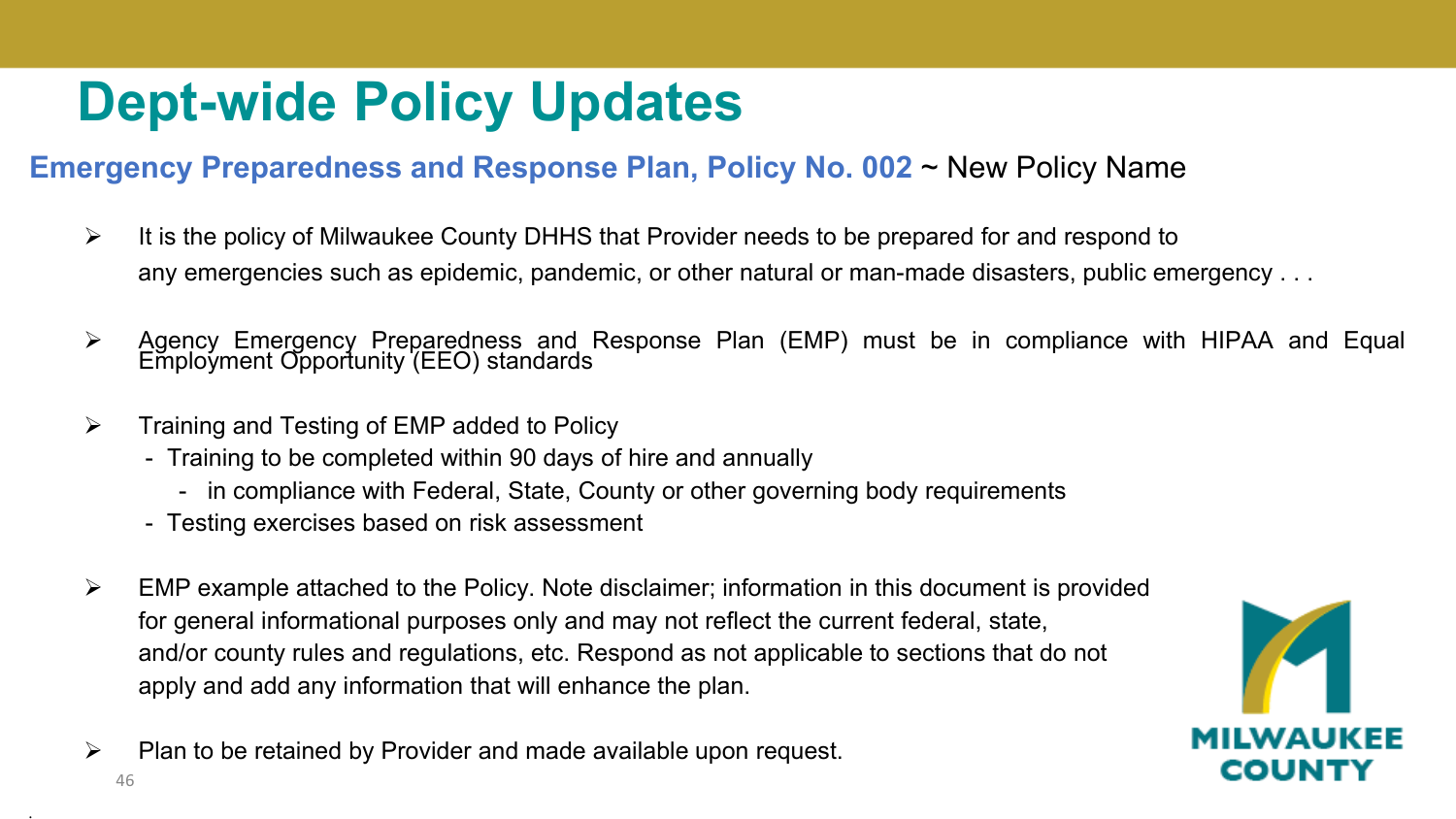## **Dept-wide Policy Updates (cont'd)**

#### **Critical Incident Policy No. 010** ~ New Policy

 To ensure timely and accurate documentation and notification of Critical Incidents (CIs) and that necessary actions are taken to ensure the health, safety and welfare of clients and providers.  $\dot{ }$ 

\* within 24 hours of becoming aware of incident

- $\triangleright$  Policy outlines and defines the CIs that must be reported on and follow up action taken.
- Critical Incidents must be reported to DHHS in writing to **[DHHSCI@milwaukeecountywi.gov](mailto:DHHSCI@milwaukeecountywi.gov)** using DHHS CI (fillable) Form.
	- o For Children's Community Mental Health Services and Wraparound Milwaukee, Providers must submit their CI Forms via File Store in Synthesis.
- Location to Access CI Policy and Form: **<https://county.milwaukee.gov/EN/DHHS/Provider-Portal>** or at Division and/or Network locations as specified on Policy.

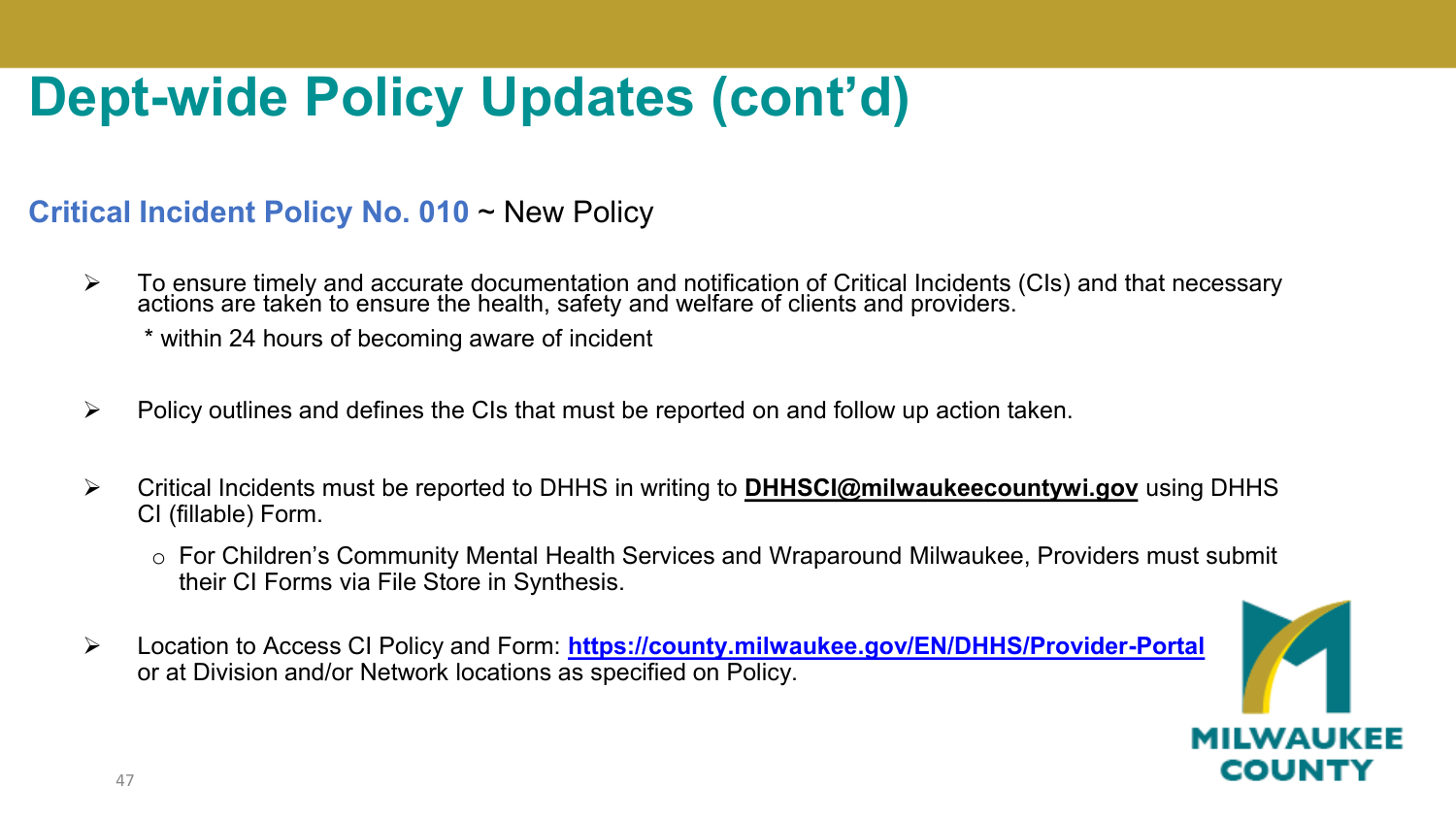## **Protecting/safeguarding electronic correspondence (ePHI or PII)**

- Caregiver Background Checks (CBCs)
- Critical Incident Forms
- Performance Based Tools
- $\triangleright$  Service Recipient Records (i.e., case notes, treatment plans, etc.)
- $\triangleright$  Prior Authorizations of services

All Emails (or attachments) containing electronic correspondence must conform with HIPAA security rules. Any electronic correspondence that includes electronic Protected Health Information (ePHI), or Personally Identifiable Information (PII) that may associate service recipients/clients with PHI must be safeguarded by the sender.

COUNTY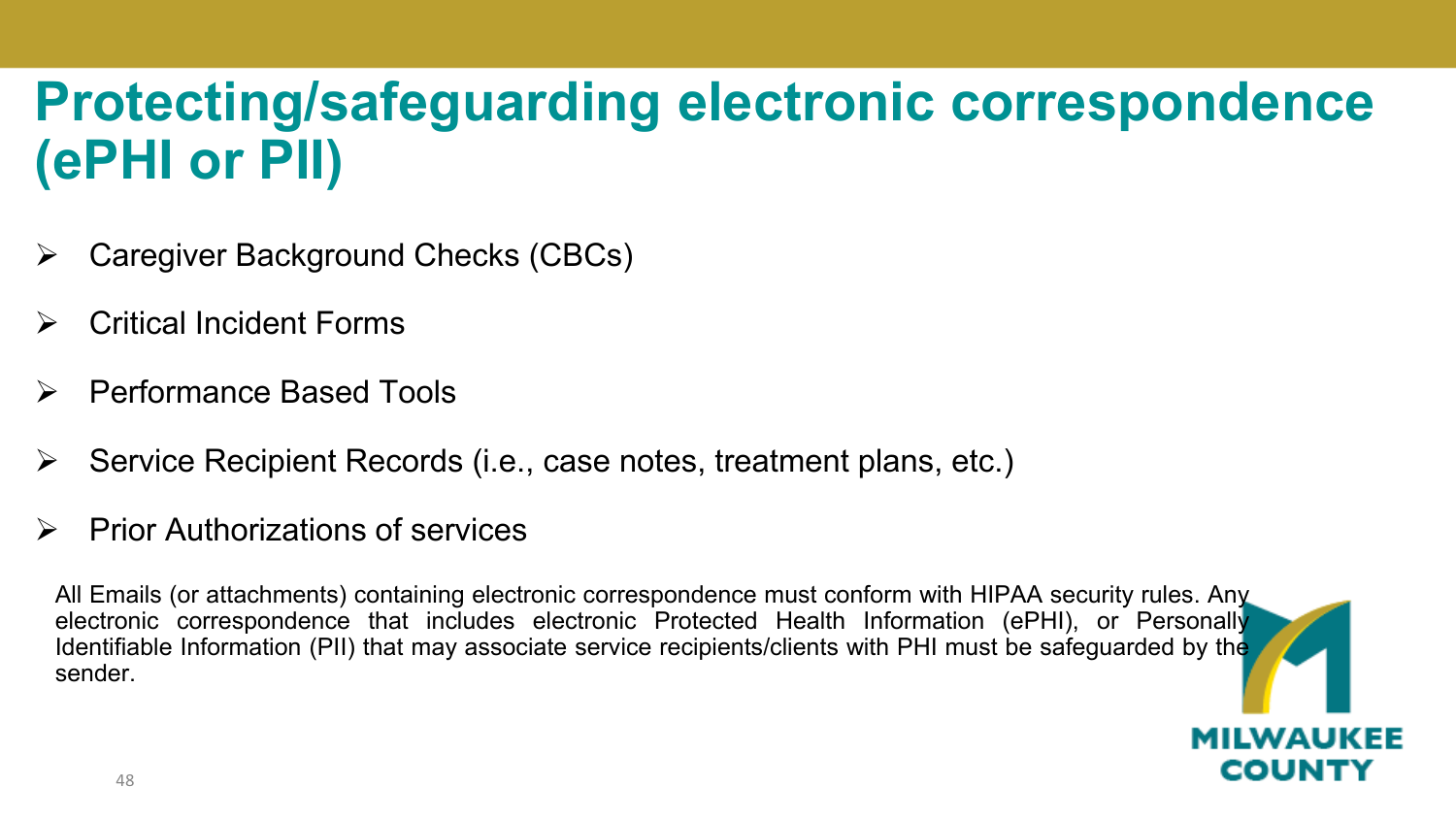## **Other QA ~ Reminders and Notices**

- $\triangleright$  Visit DHHS Contract Management (or program respective) portal regularly to ensure use of current Add Delete Form and Updated Policies.
- $\triangleright$  All Providers must be approved by DHHS prior to the start of service.
- $\triangleright$  Carefully review your Add Delete Forms prior to submission for accuracy and completeness.
- $\triangleright$  Conduct agency review of Caregiver Background Checks prior to submitting. If the Offense requires further documentation from Clerk of Courts submit all the documentation with your initial submission. If barred offense, no need to send for Approval.
- $\triangleright$  In 2022, DHHS will be moving to a revised Staff Roster/Add Delete Form which allow agencies to identify multiple programs and services authorized for each service provider – more to come!

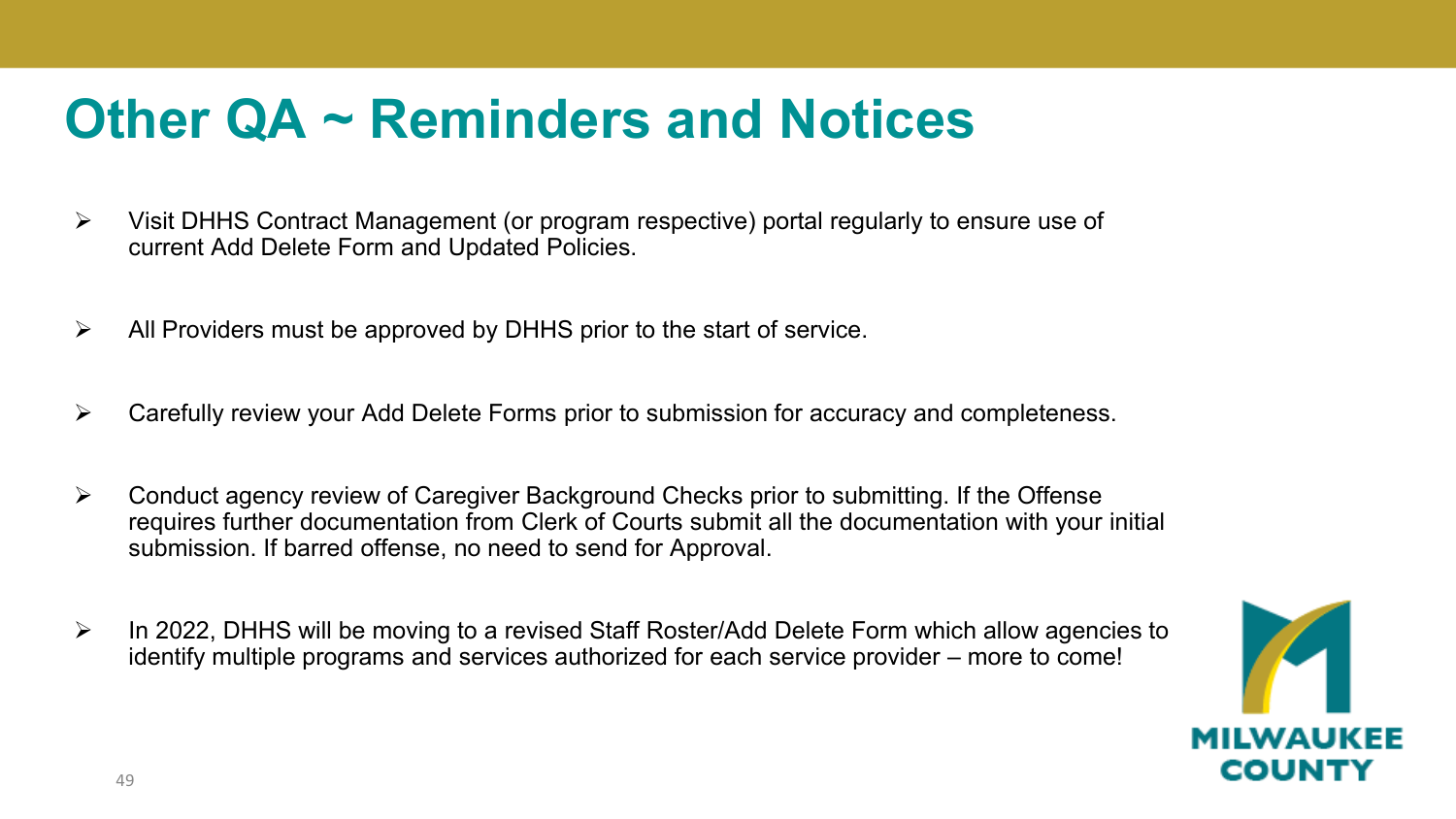## **Insurance & Audit Requirements**

**Insurance Requirements**

**Audit and Accounting Requirements**

**Developing & Maintaining Budgets & Financial Records**

**General Information on Allowable Costs**

**Audit Requirements and Waiver Procedures**

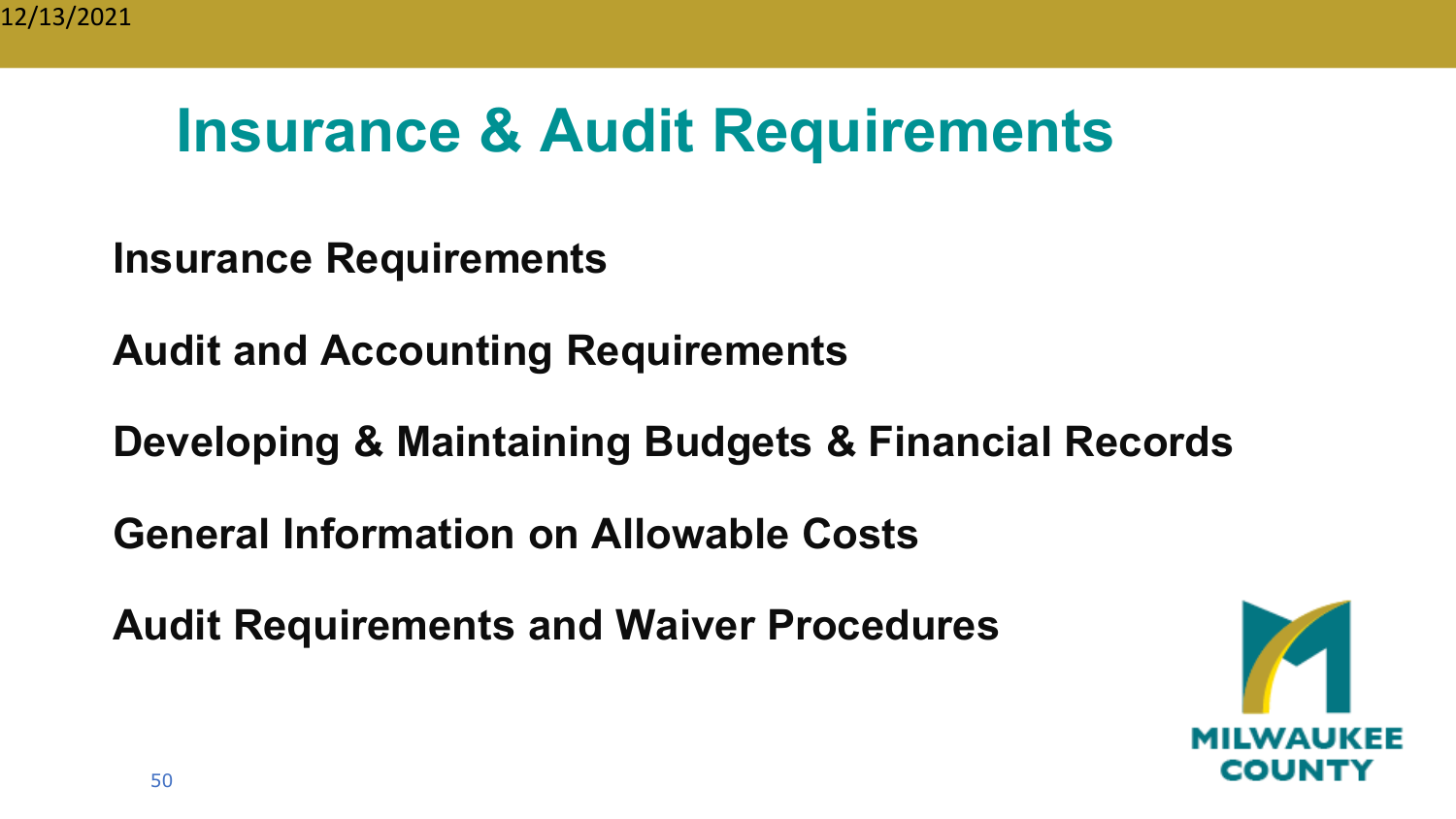# **Insurance Requirement**

- **Waiver of Subrogation**: Continues to be required for all insurance types, by endorsement in favor of Milwaukee County (Including Directors, Officers, employees and Agents) is also required. A copy of the endorsement shall be provided, for General Liability, Automobile Liability, Malpractice, Excess/Umbrella Liability, and Worker's Compensation insurance
	- **Professional Liability insurance does not require a waiver of subrogation.**
	- **Except where prohibited by law, all insurance policies shall contain provisions that the insurance companies waive the rights of recovery or subrogation, by endorsement to the insurance policies, against County, its subsidiaries, its agents, servants, invitees, employees, co-lessees, co-venturer's, affiliated companies, contractors, subcontractors, and their insurers.**

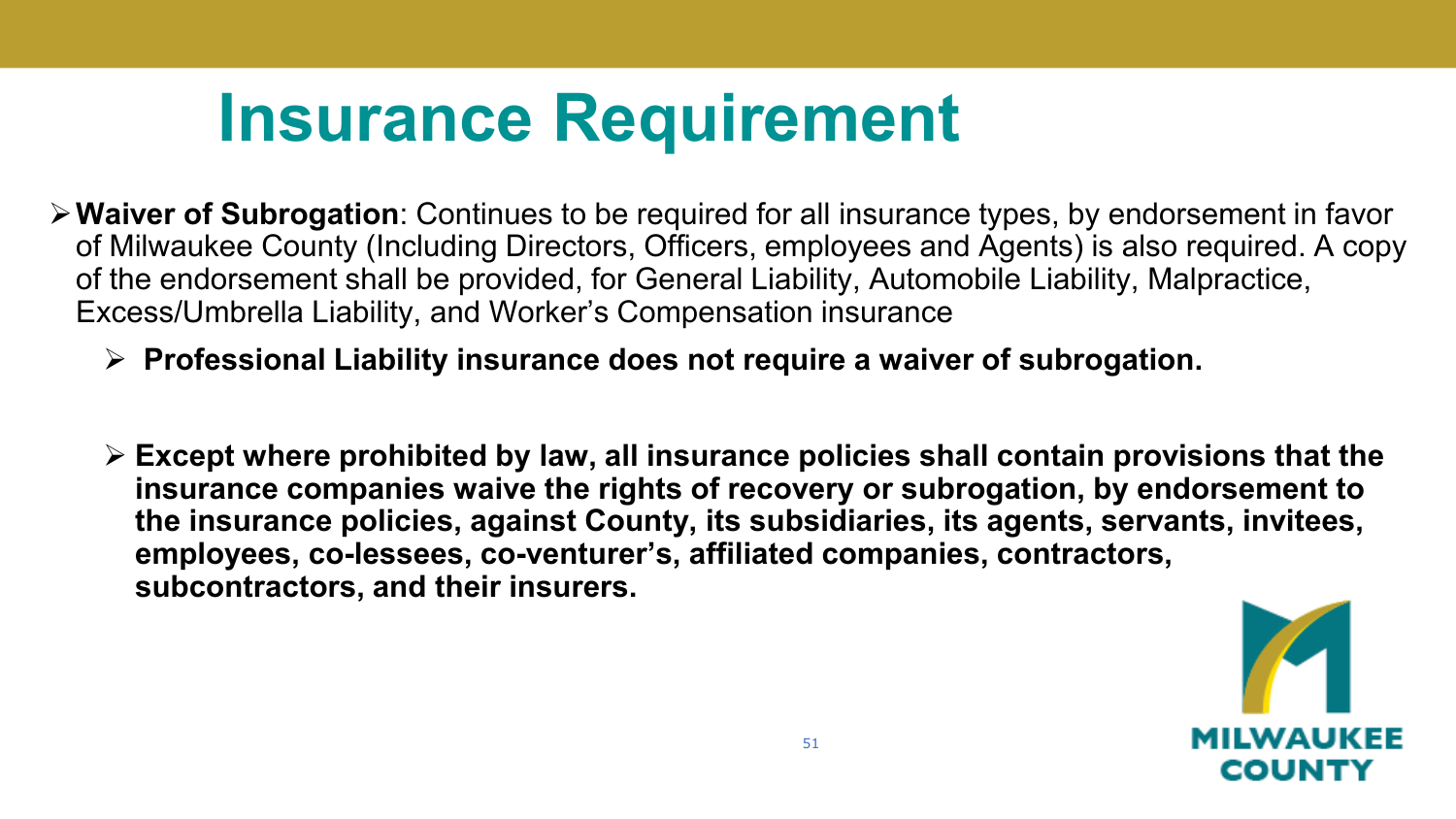# **Insurance Requirement (cont'd)**

**All parties shall, at their sole expense, maintain the following insurance:**

 **Commercial General Liability Insurance** including contractual coverage: The limits of this insurance for bodily injury and property damage Combined shall be at least:

Each Occurrence Limit \$1,000,000 General Aggregate Limit \$2,000,000 Products – Completed Operations Limit \$2,000,000 Personal and Advertising injury Limit \$1,000,000

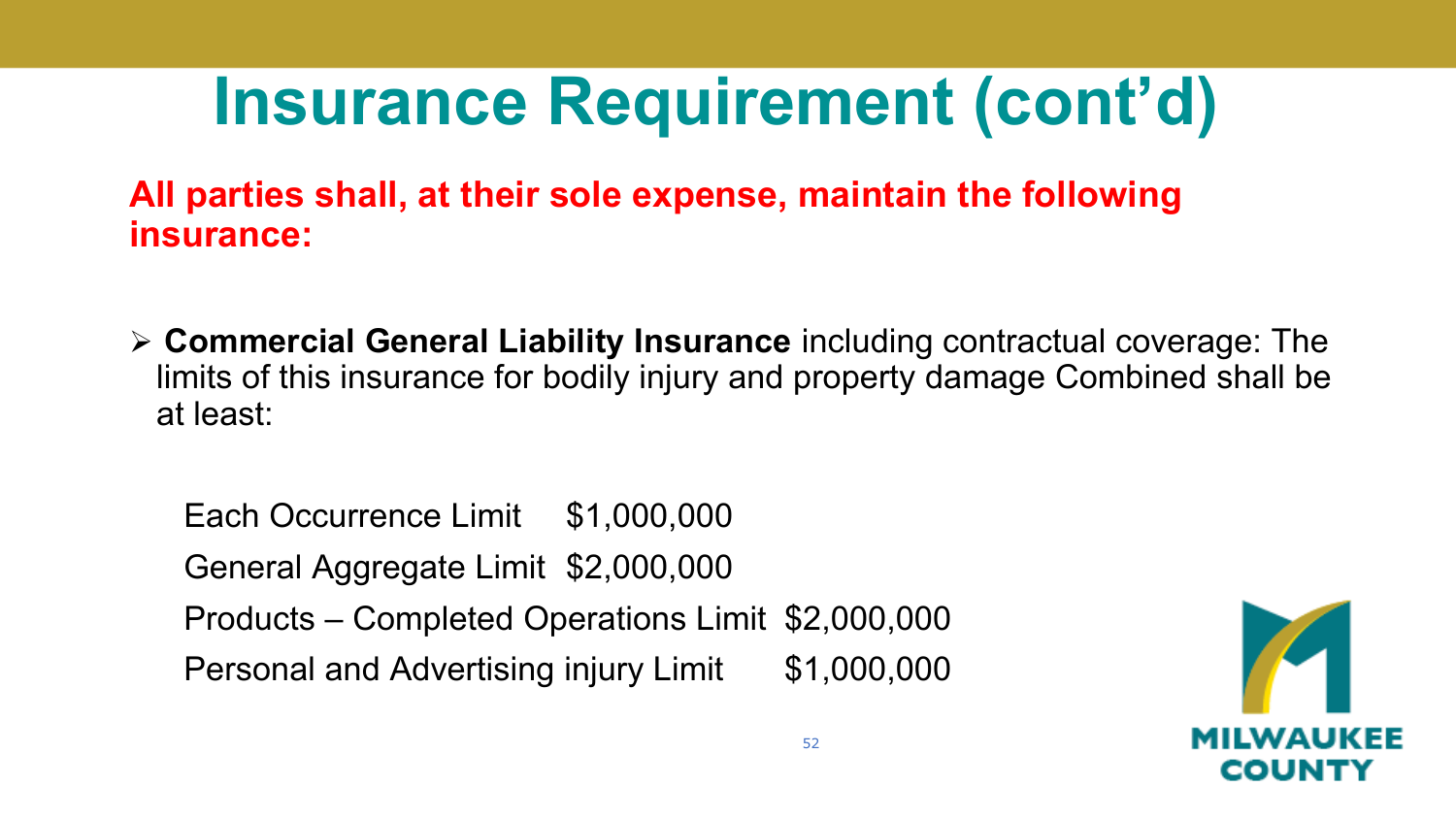# **Insurance Requirement(cont'd)**

**Business Automobile Liability Insurance:**

Should the **performance of this Agreement involve the use of automobiles**, Contractor shall provide comprehensive automobile insurance covering the ownership, operation and maintenance of all owned, non-owned and hired motor vehicles. Contractor shall maintain limits of at least **\$1,000,000 per accident** for bodily injury and property damage combined.

**Workers' Compensation Insurance:**

Such insurance shall provide coverage in amounts not less than the statutory requirements in the state where the work is performed, even if such coverages are elective in that state, e.g., sole proprietorships, single-member LLCs, etc.

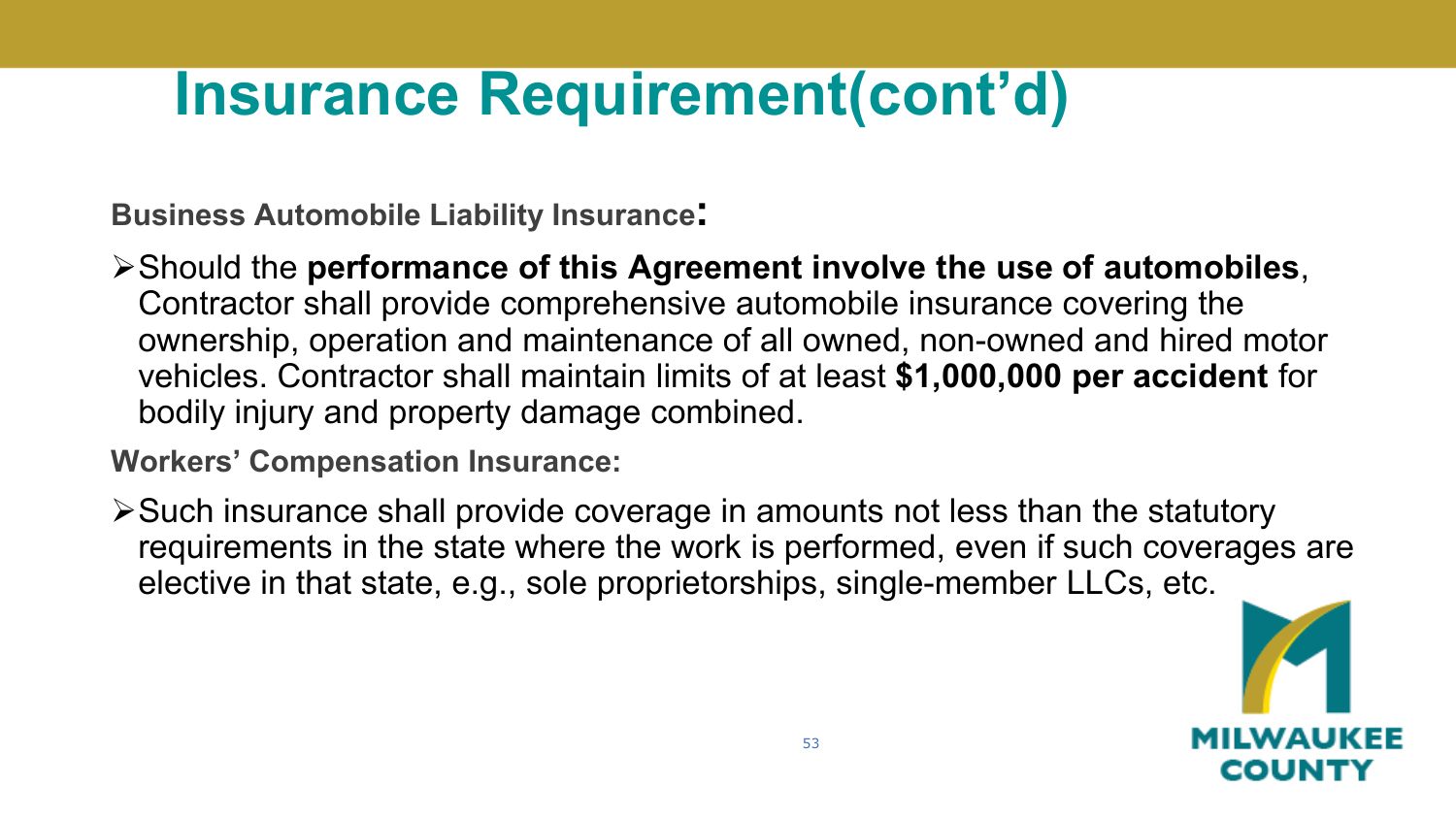# **Insurance Requirement, (cont'd)**

### **Employers Liability Insurance:**

Such insurance shall provide limits of not less than \$500,000 policy limit

### **Professional Liability/Errors and Omissions:**

Need assessed on a case-by-case basis based on SOW

This insurance should insure the professional services of the Contractor for the scope of services to be provided under this contract. Such insurance shall provide limits of not less than \$1,000,000 per occurrence and \$3,000,000 aggregate.

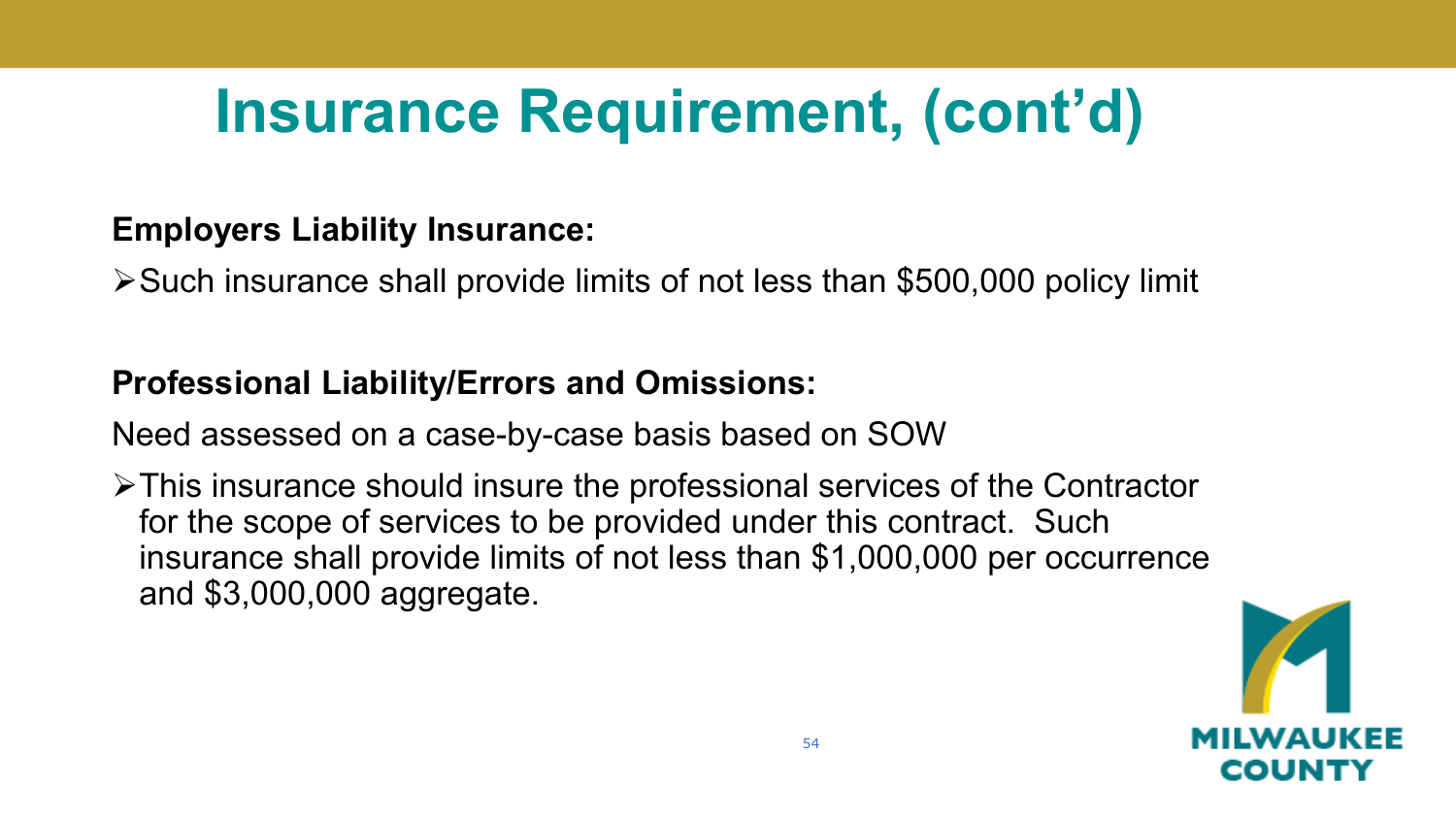# **Insurance Requirement (cont'd)**

### **Excess/Umbrella Liability Insurance:**

- $\triangleright$ (7.) Optional Excess/Umbrella Liability Insurance:
- $\triangleright$  The insurance coverages specified in (1.), (2.), (4.) may be obtained through any combination of primary and excess or umbrella liability insurance.

### **Malpractice Insurance:**

- Such insurance shall provide limits of not less than \$1,000,000 per occurrence and \$3,000,000 aggregate
	- $\triangleright$  This requirement applies to any licensed health care provider

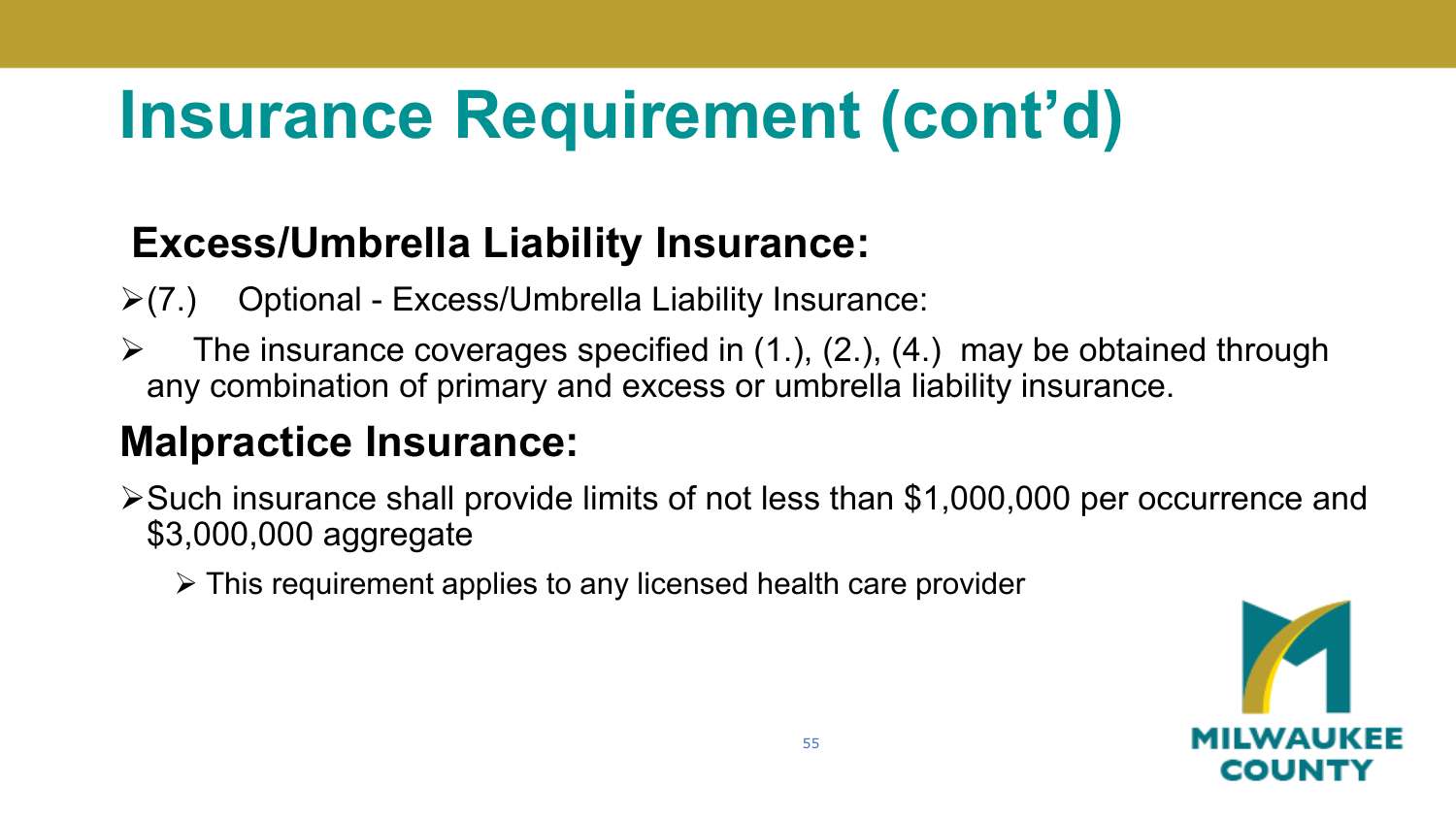## **Worker's Compensation Insurance**

All providers shall have Worker's Comp coverage for all **employees and Independent Service Providers**.

All provider agencies, including sole proprietorships or partnerships, regardless of the type of legal entity, number of employees, etc., are required to have Worker's Comp Coverage.

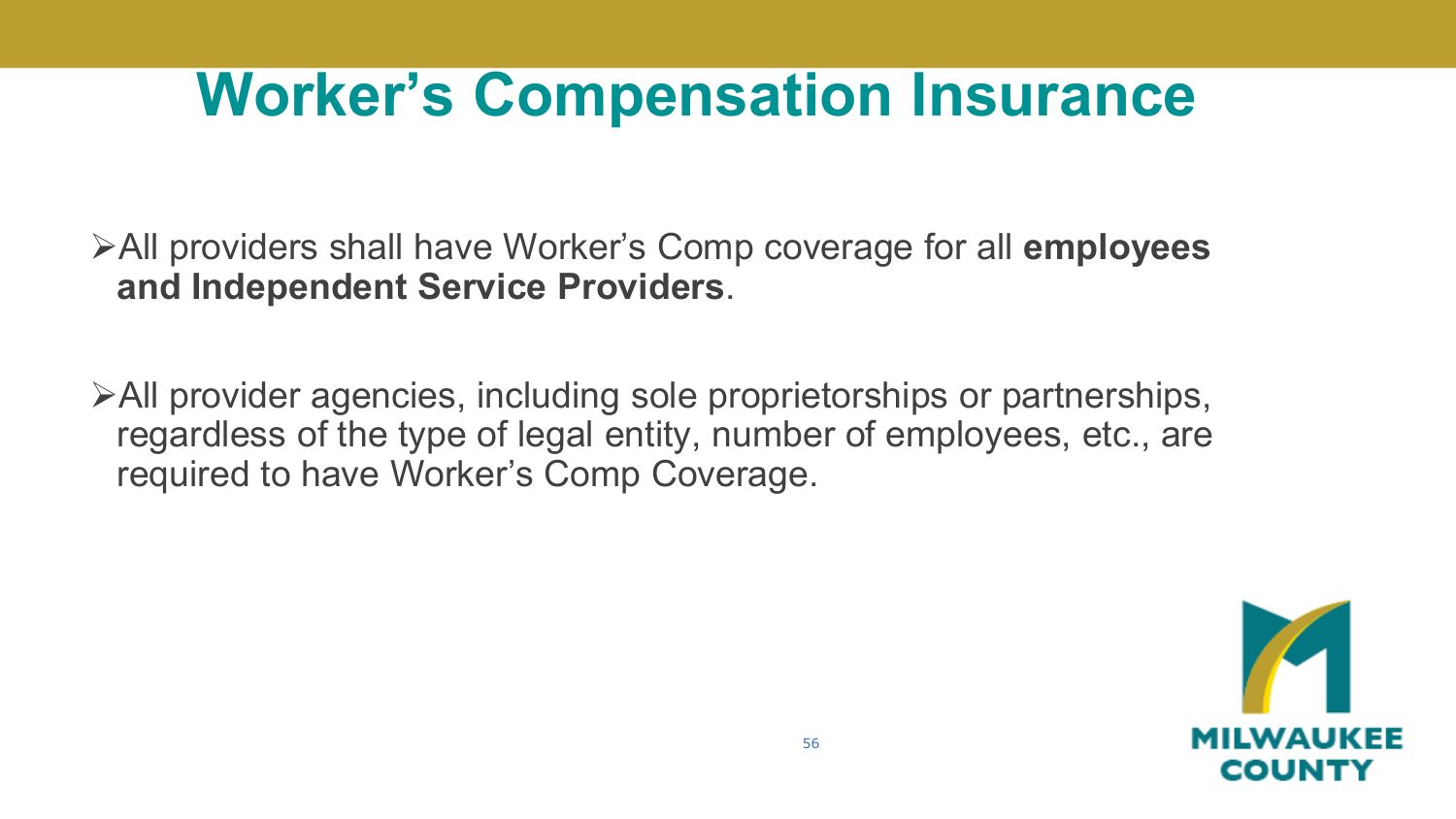# **Insurance Requirement (Cont'd)**

Professional Liability: If the services provided constitute professional services, Provider shall maintain Professional Liability (E&O) coverage. Includes Certified/Licensed Mental Health & AODA Clinics. \$1,000,000/\$3,000,000

Hospital, Licensed Physician or any other qualified healthcare provider under Sect 655 of state statutes : \$1,000,000/\$3,000,000

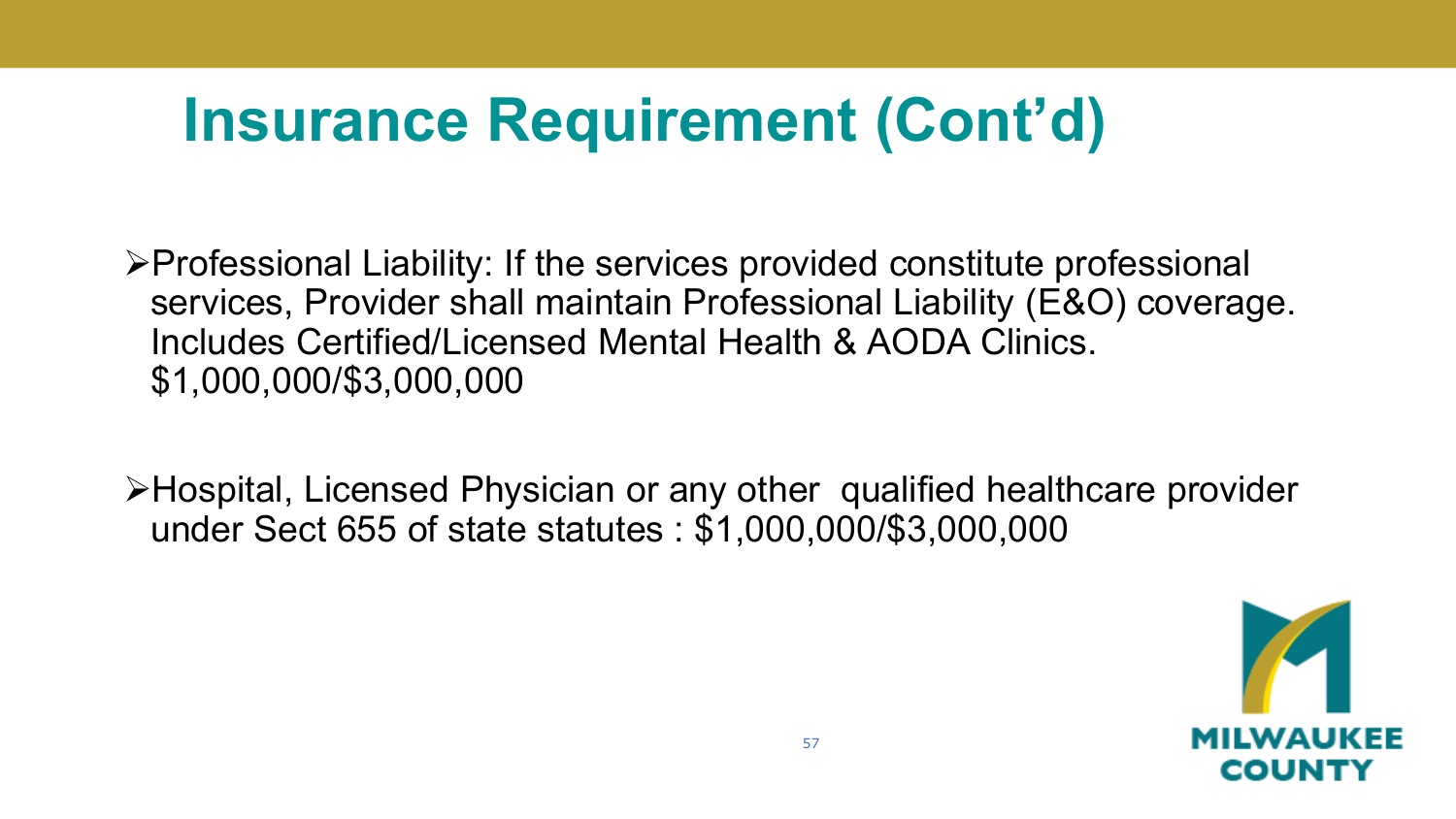## **Insurance Requirement (cont'd) (waiver requests)**

**Although we are available to assist, Contract Administration will not be accepting insurance waiver requests**.

Any deviations, or requests for waiver from the above requirements shall be submitted in writing to the Milwaukee County Risk Manager for approval prior to the commencement of activities under this Agreement:

Milwaukee County Risk Management 633 W. Wisconsin Ave. Ste. 750 Milwaukee, WI 53203

Unless and until a waiver is granted, it should be assumed that the contract requirement is in effect.

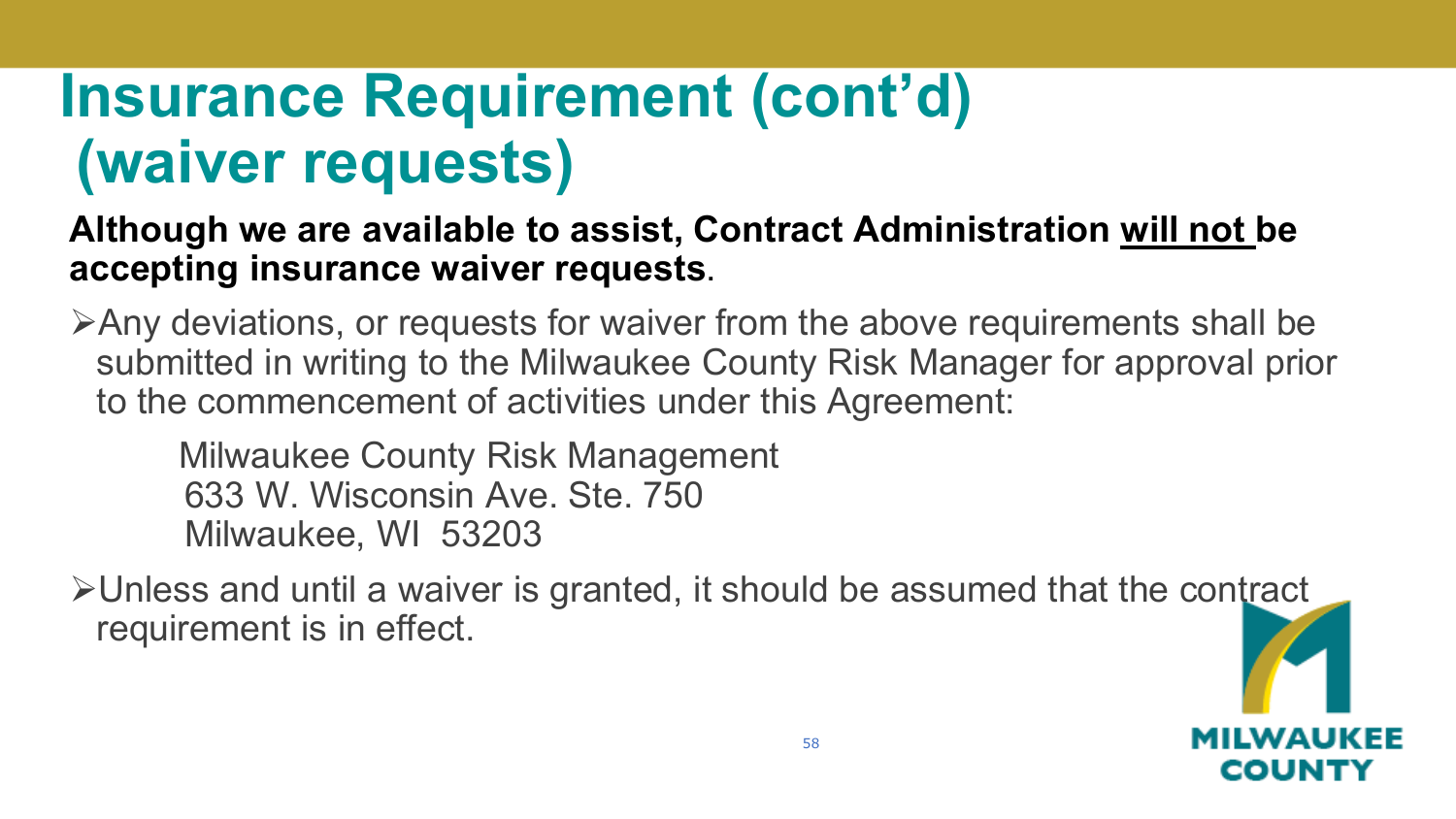# **Insurance Requirements ( cont'd)**

Additional Insured: Milwaukee County shall be named as **Certificate Holder**  and receive copies of, an **"additional insured" endorsement**, for general liability, automobile insurance, and Umbrella/Excess liability insurance.

Exceptions to compliance with "additional insured" endorsement are:

- Transport companies insured through the State "Assigned Risk Business" (ARB).

- Professional Liability (E&O) where additional Insured is not allowed.

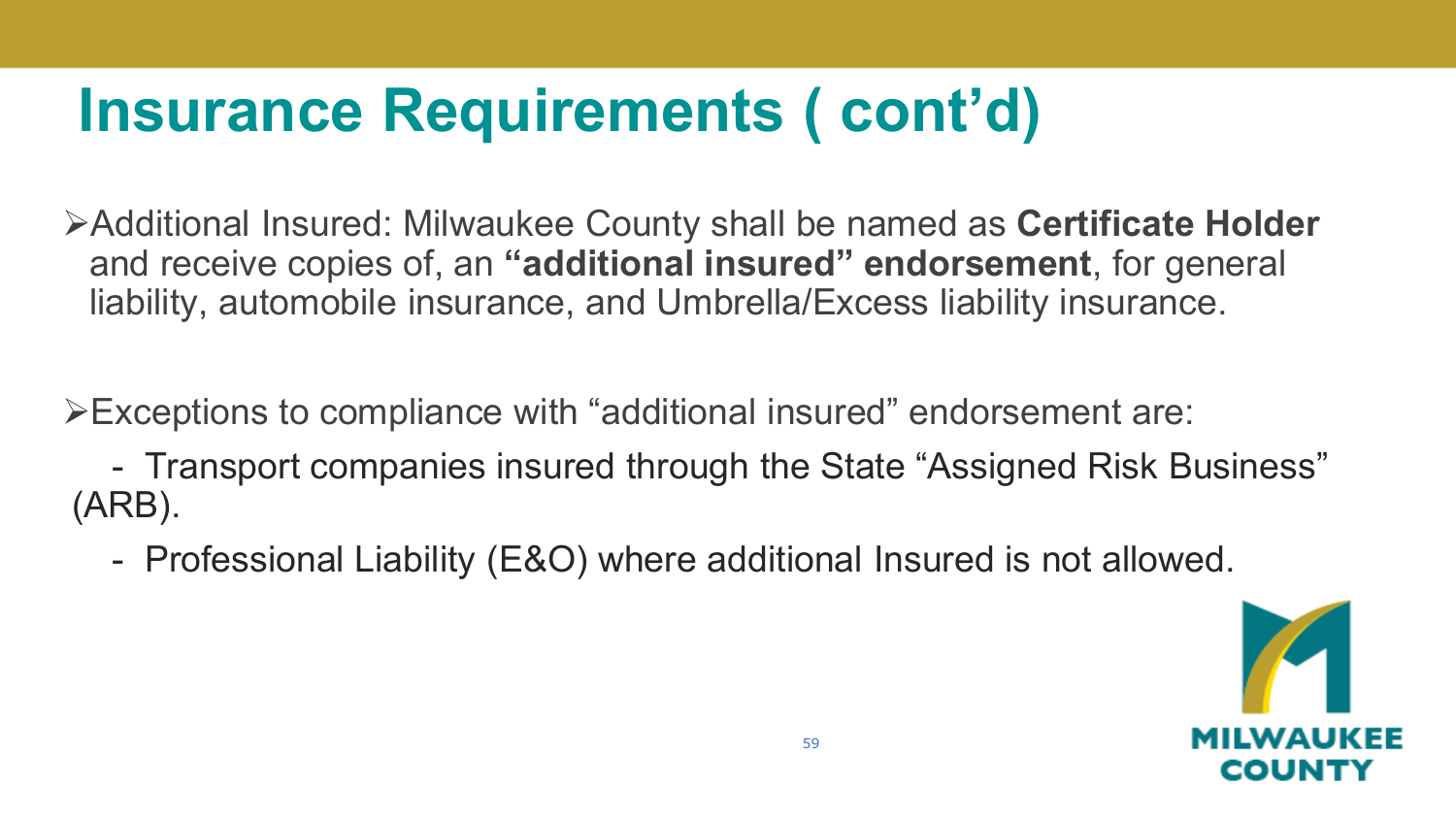## **Insurance Requirements ( cont'd)**

Upon Renewal, Provider shall furnish County annually on or before the date of renewal, evidence of a Certificate indicating the required coverage (with the Milwaukee County Department of Health and Human Services named as the "Certificate Holder ")

Certificate Holder:

Milwaukee County Dept. of Health & Human Services Contract Administrator 1220 W. Vliet Street, Suite 304 Milwaukee, WI 53205

 $\triangleright^*$ In some cases, this may be a change from prior contracts

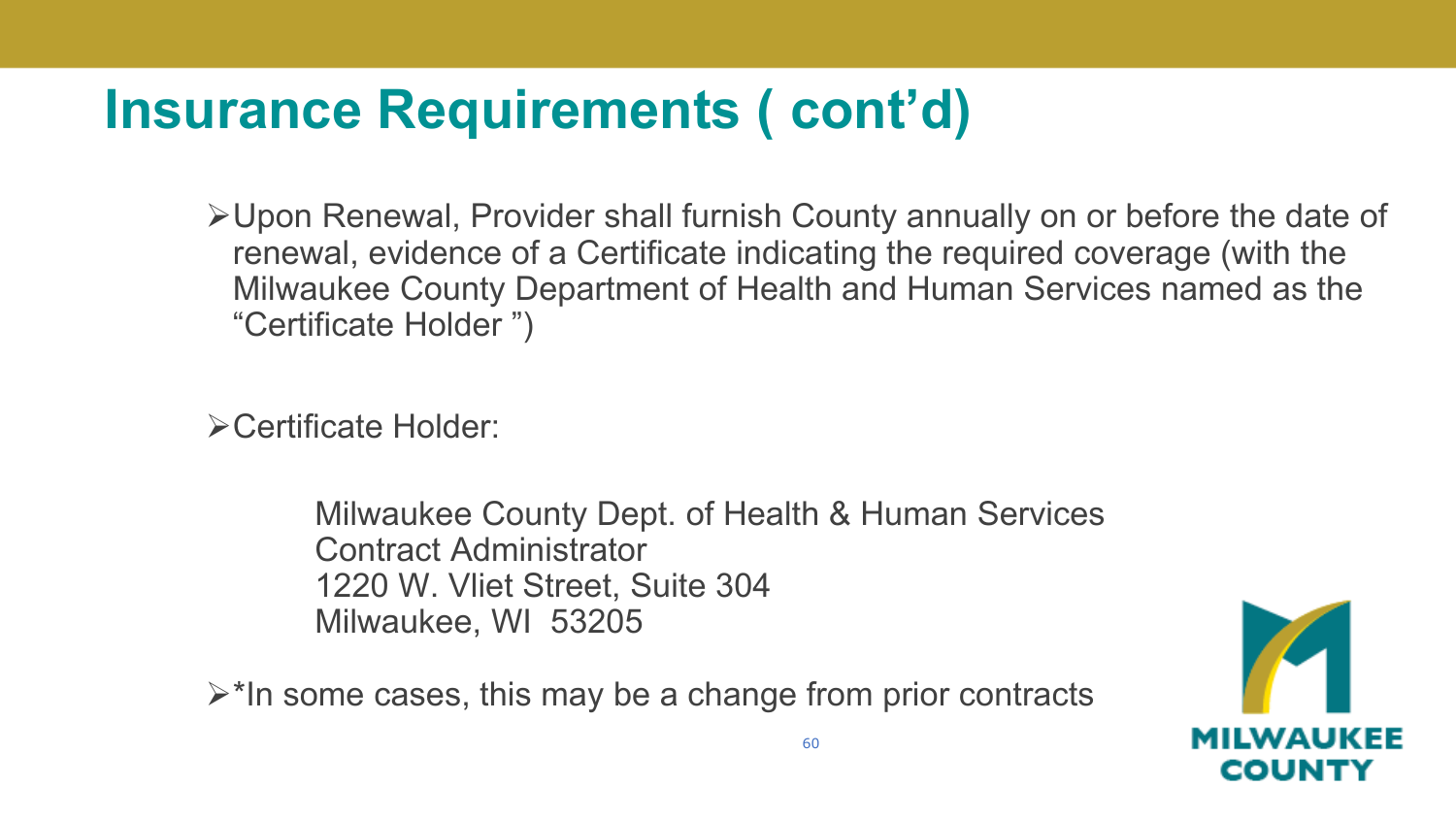### **Insurance Requirements (cont'd)**

**Please Note:** The insurance requirements contained in the Agreement are subject to periodic review and adjustment by the Milwaukee County Risk Manager. Failure on part of the Contractor to produce or maintain the required insurance during the term of contract including any extension(s), shall constitute a material breach of the contract upon which County may immediately terminate this agreement.

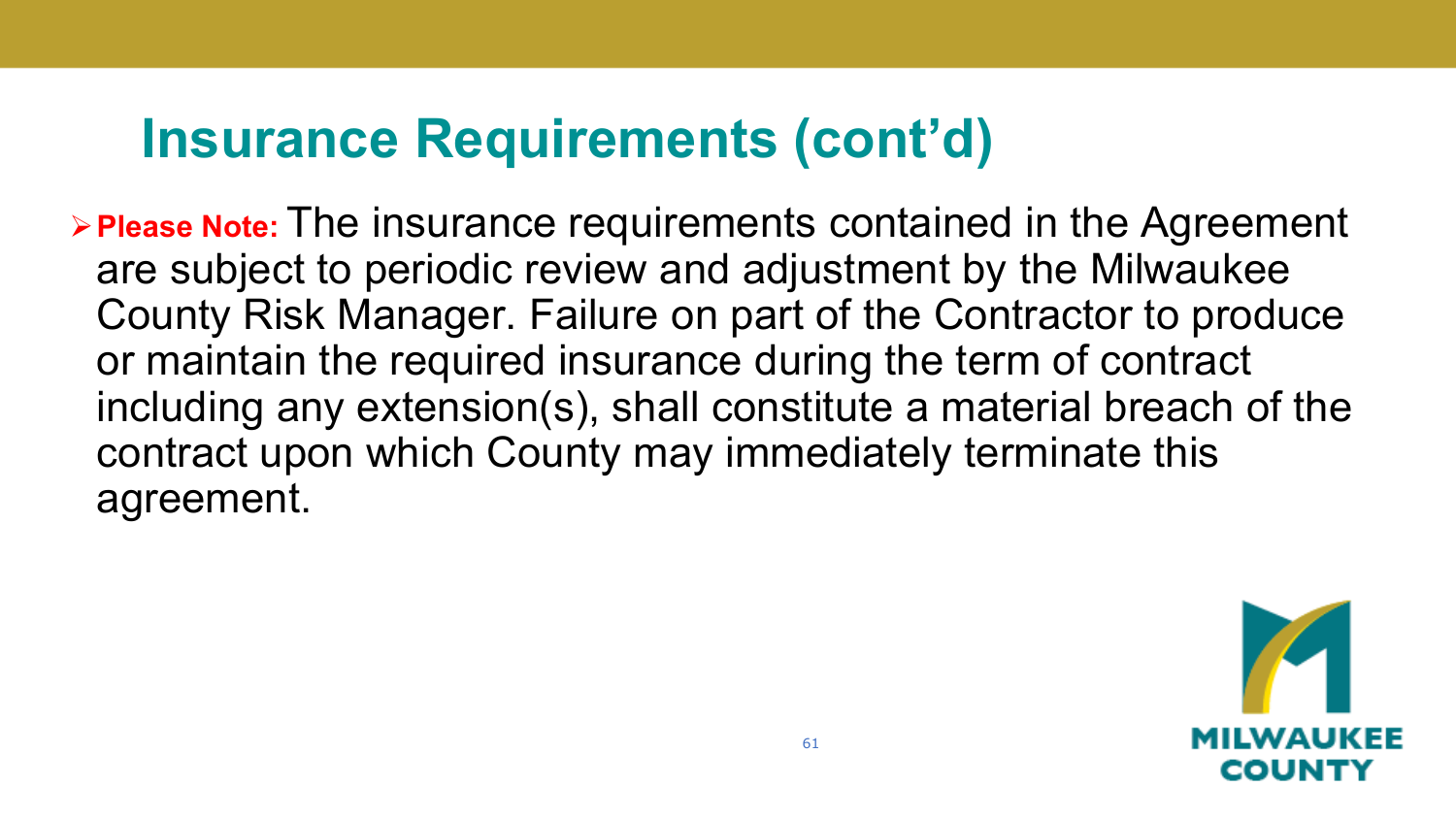# **Who Must Have An Audit?**

- Audits are required by State Statute if the care & service purchased equals or exceeds **\$100,000 per year**.
- $\triangleright$  Statutes allow the Dept. to waive audits. Audits may not be waived if the audit is a condition of state licensure, or is needed to claim federal funding (e.g. Group Foster Care or RCCs).
- Standards for audits are found in *Provider Agency Audit Guide*, 1999 Revision issued by WI Department of Corrections and Workforce Development, or *Department of Health Service Audit Guide (DHSAG)* current revision issued by Wisconsin Departments of Health Services (online at [https://www.dhs.wisconsin.gov/business/audit-reqs.htm\)](https://www.dhs.wisconsin.gov/business/audit-reqs.htm) or DCF Provider Agency Audit Guide: <https://dcf.wisconsin.gov/files/finance/fias/pdf/paag.pdf>
- ALL Providers that receive \$750,000 or more in federal awards must also have audit performed in accordance Office of Management and Budget (OMB) *Uniform Grant Guidance under Part 200* online at: http://www.whitehouse.gov/omb/grants\_docs

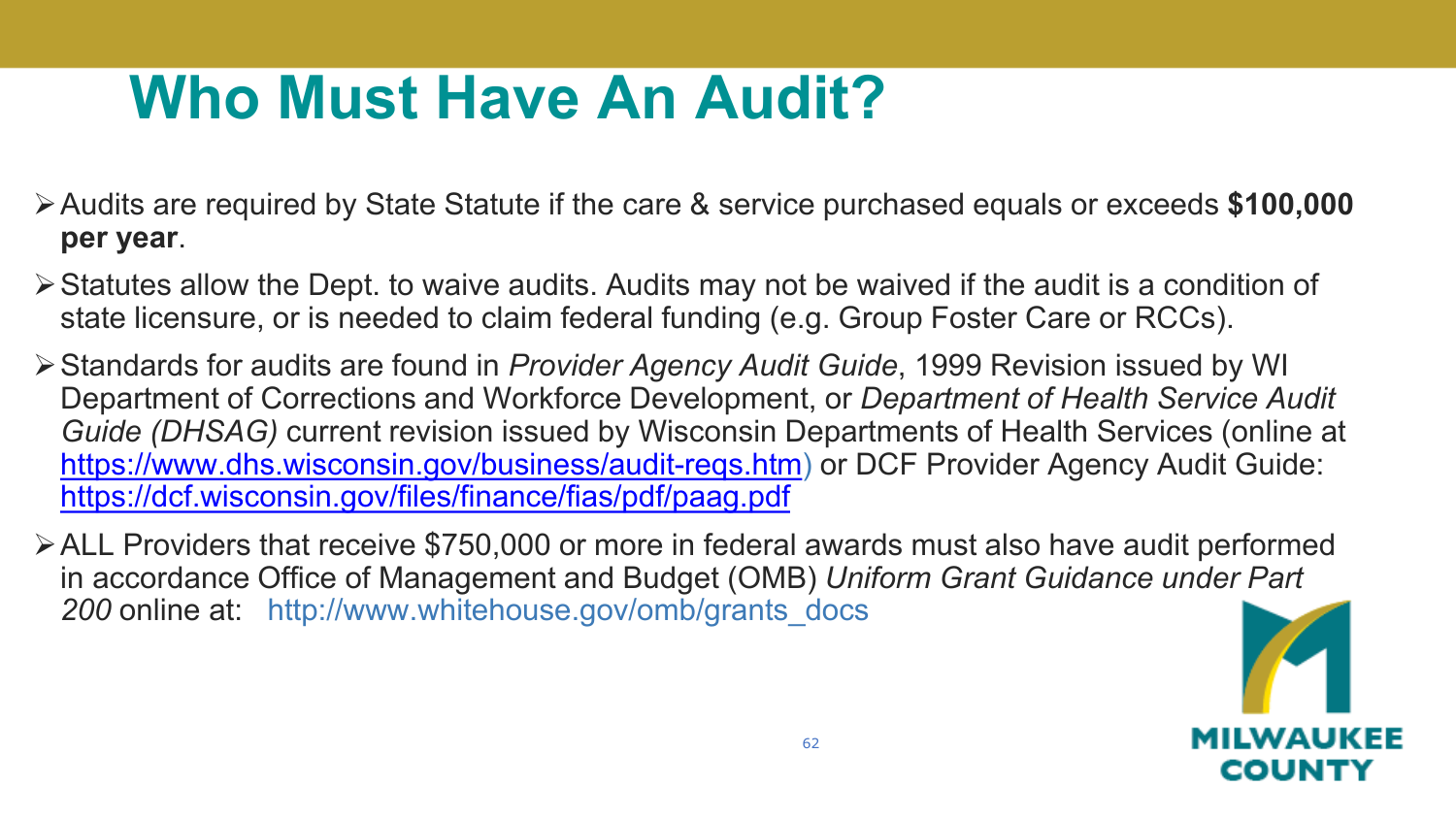## **Procedures for Request for Extension of Annual Independent Audit**

- Audits are due within 6 months of Providers fiscal year end (June 30th, if calendar fiscal year).
- Extensions are at the sole discretion of DHHS. DHHS must receive a request for an extension not later than **thirty (30) days prior** to the due date for the audit (for calendar year contractors, May 31). A request for an extension must include:
	- an explanation as to why an extension is necessary;
	- the date upon which the Purchaser will receive the audit;
	- the unaudited financial statements of the Provider; and,
	- any additional information Provider deems relevant to Purchaser's determination.

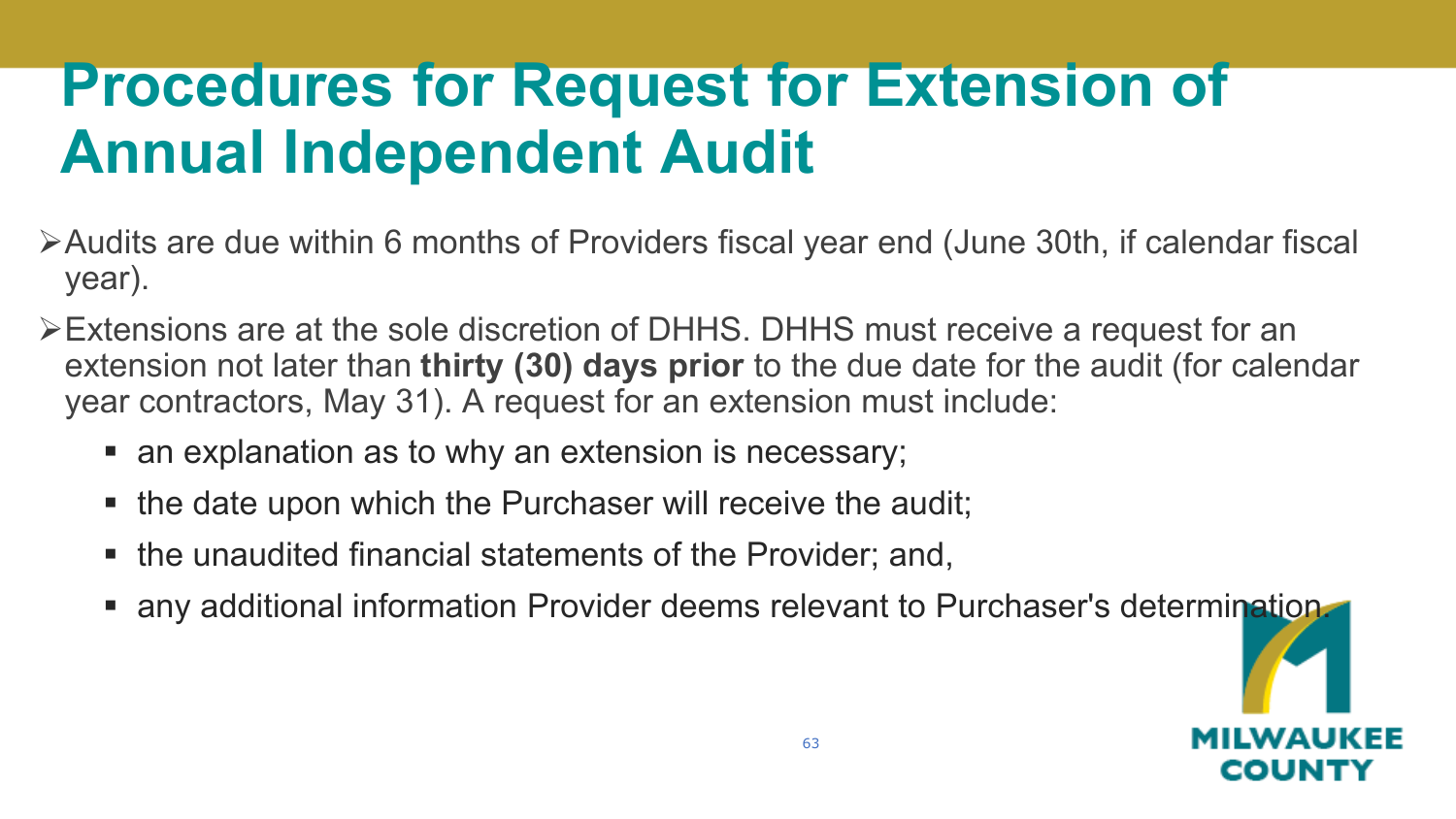# **Audit Extension Request, cont'd**

 $\triangleright$  No extension will be granted for a period greater than ninety (90) days beyond the original date that the audit was due.

Requests for extension of audit due date must be submitted to:

Milwaukee County Department of Health and Human Services Contract Administrator 1220 W. Vliet Street, Suite 304 Milwaukee, WI 53205

Email: dhhsca@milwaukeecountywi.gov

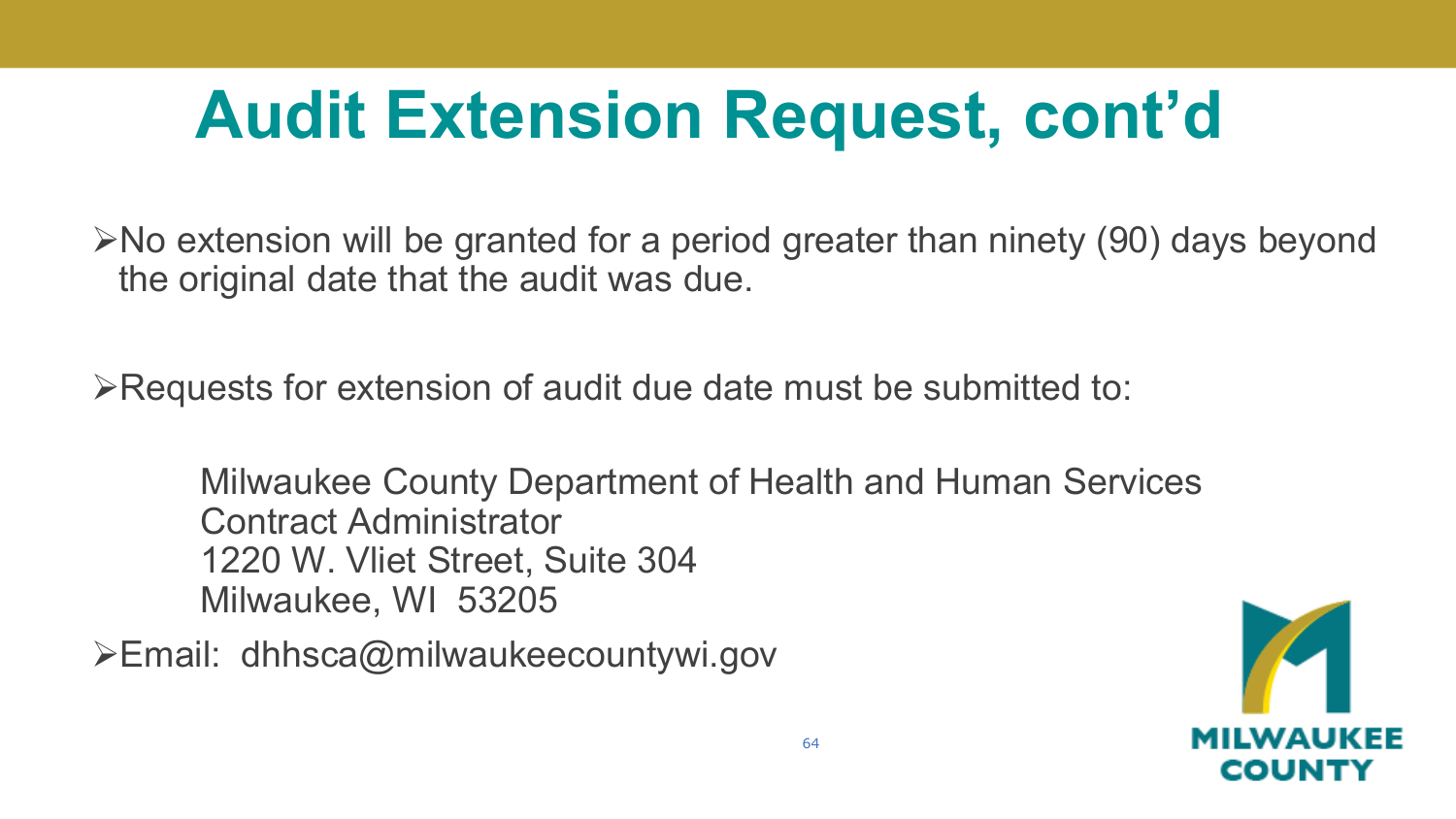# **Audit Waiver**

- $\triangleright$  Statutes allow the Dept. to waive audits. Audits may not be waived if the audit is a condition of state licensure, or is needed to claim federal funding (e.g. Group Foster Care or CCI)
- Waiver request can only be entertained if agency does not need to have an audit according to Federal Audit requirement, or other governmental funders.
- Waivers need to be approved on **case-by-case basis** by regional office based on a risk assessment (Funding <\$150,000 is considered low risk)
- Waiver Request must be submitted to DHHS Contract Administration at **least 30 days prior** to audit due date (generally by May 31st for calendar year fiscal years).

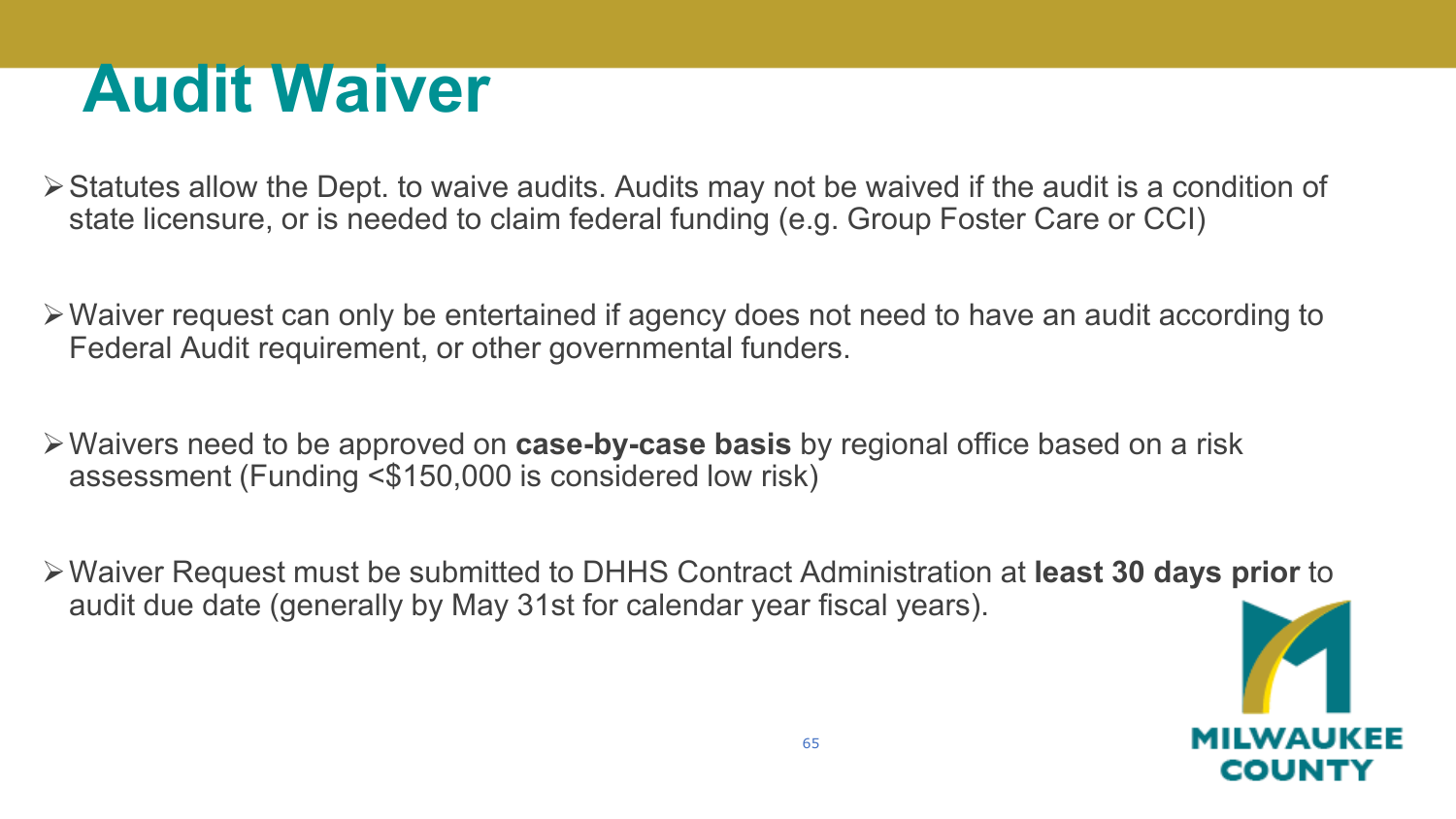# **Audit Options and Waivers**

- Acceptable audit reports are Agency-wide Audit or **Program Audit** (program audits are less costly).
- However, program audit will restrict overhead and administrative costs to 10% of overall costs
- DHHS has been approving Audit Waivers for Fee for Service contracts mainly on basis of **economic hardship** (costs in excess of 5% of contact are deemed a hardship)
- $\triangleright$ In case of small residential care providers (Family group home and AFH) county has the authority to grant a waiver

**Waiver Form is available at:**

https://county.milwaukee.gov/EN/DHHS/Provider-Portal

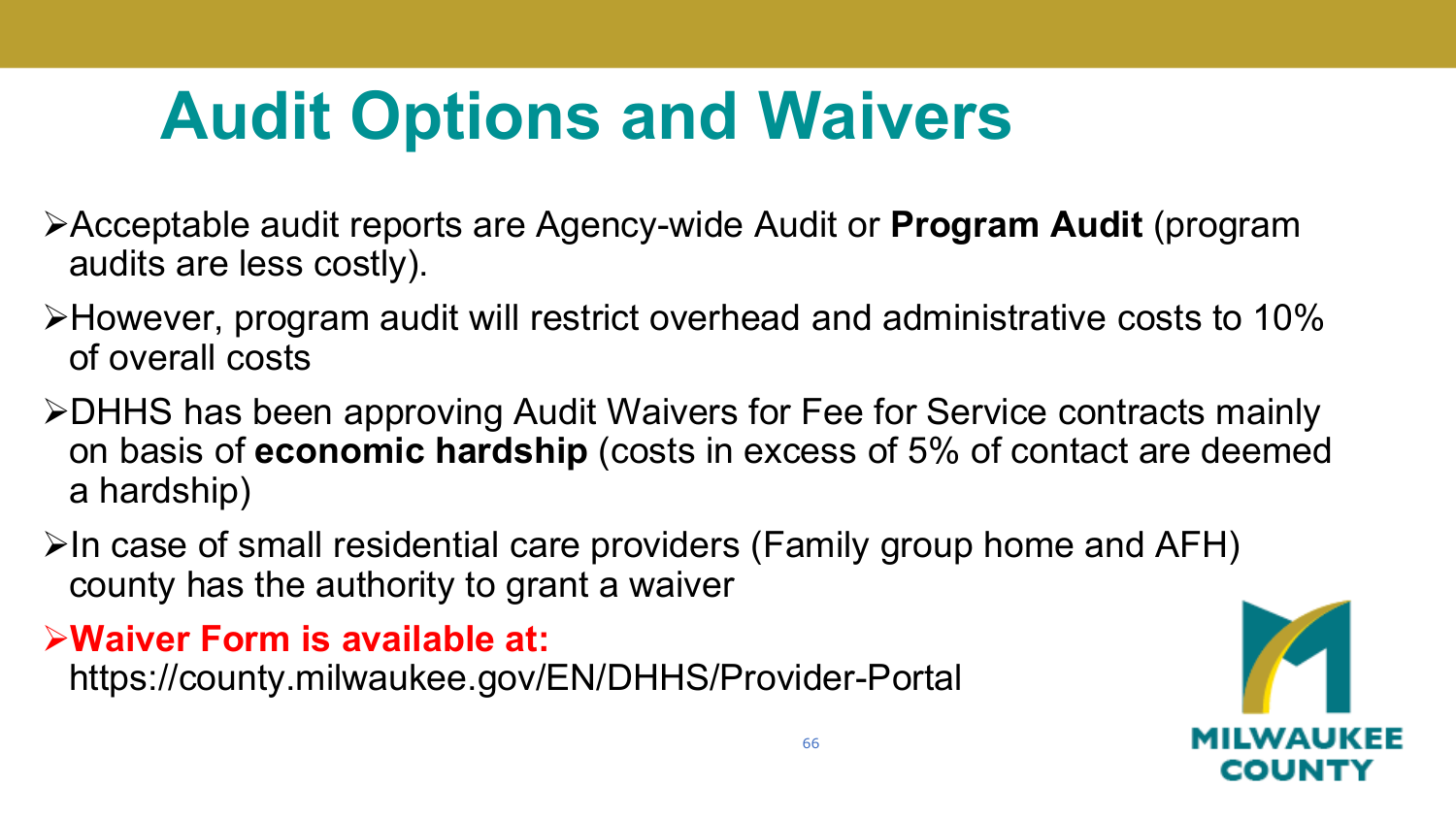## **Failure to Comply with Audit Requirements**

- $\triangleright$  If Provider fails to have an appropriate audit performed or fails to provide a complete audit-reporting package to the County within the specified timeframe, Purchaser may, at its sole discretion:
- Conduct an audit or arrange for an independent audit of Provider and charge the cost of completing the audit to Provider;
- Charge Provider for all loss of federal or state aid or for penalties assessed to County because Provider did not submit a complete audit report within the required time frame;
- $\triangleright$  Disallow the cost of the audit that did not meet the applicable standards;
- Suspend, reduce or terminate the Contract/Agreement, or take other actions deemed by Purchaser to be necessary to protect the Purchaser's interests.
- $\triangleright$ In the event of selection by Purchaser of a CPA firm to complete an audit of Provider's financial statements, Purchaser shall withhold from future payments due Provider an amount equal to any additional costs incurred by Purchaser for the completion of an audit of Provider's records by an auditor selected by Purchaser.

**Purchaser may withhold a sum of \$1,500 from payments due to the Provider from Purchaser as liquidated damages.** The same of MILWAUKEE

COUNTY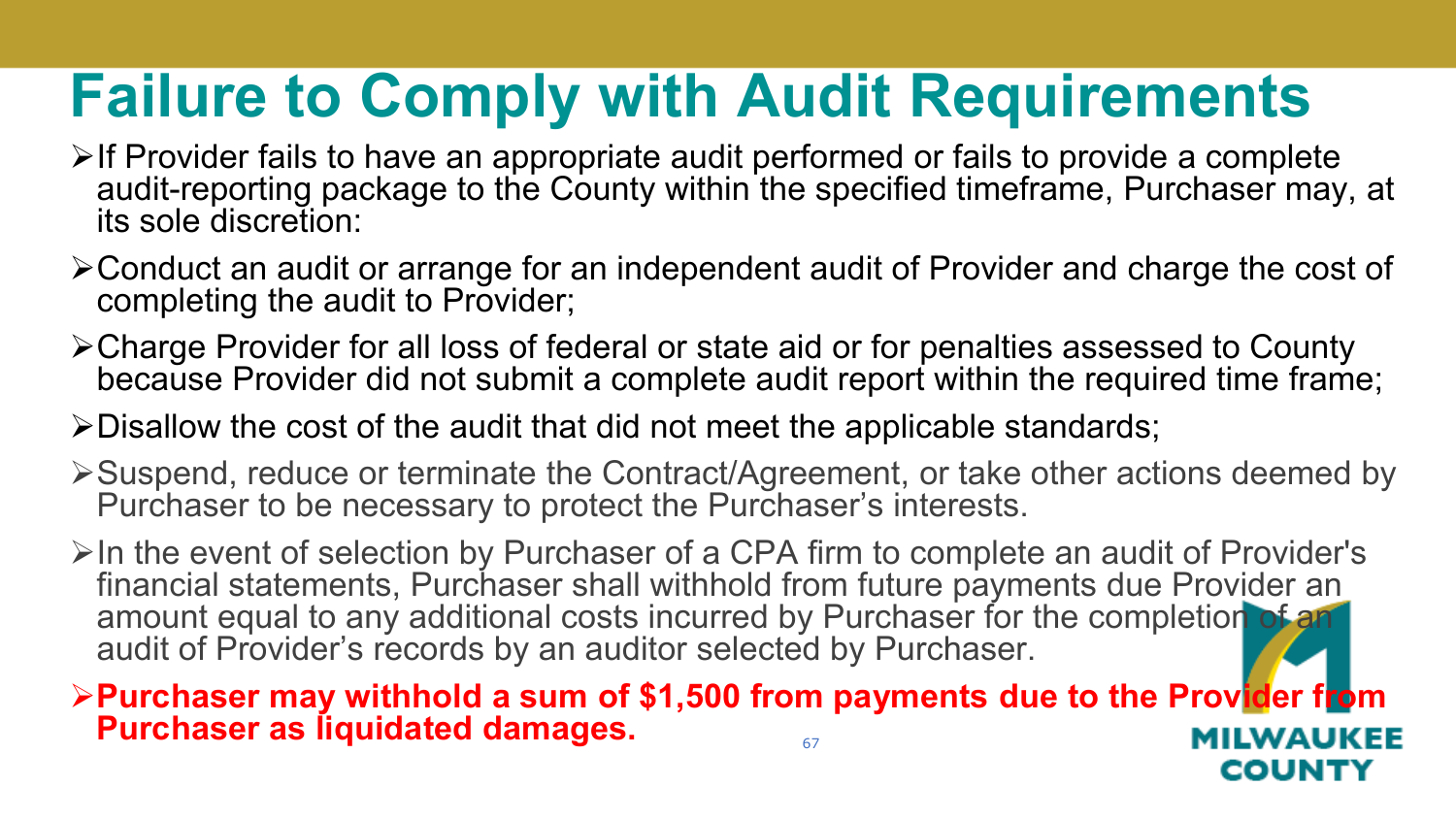# **Failure to Comply with Audit Requirements, cont'd**

- Failure to repay amounts due DHHS may result in legal action, and interest and any legal expenses incurred by DHHS shall be charged to the Provider on outstanding repayments
- Contracts cannot be renewed until audit fiscal recoveries have been repaid, or a mutually agreeable repayment plan is in place and Contractors is current with the plan.
- Milwaukee County Director of Audit Services Division, as well as state and federal officials reserve the right to review audits and perform additional audit work as deemed necessary.
- Additional overpayment refund claims or adjustments to prior claims may result from such reviews.
- Again, Contractor consents to use of Statistical Sampling & Extrapolation as means to determine amounts due.

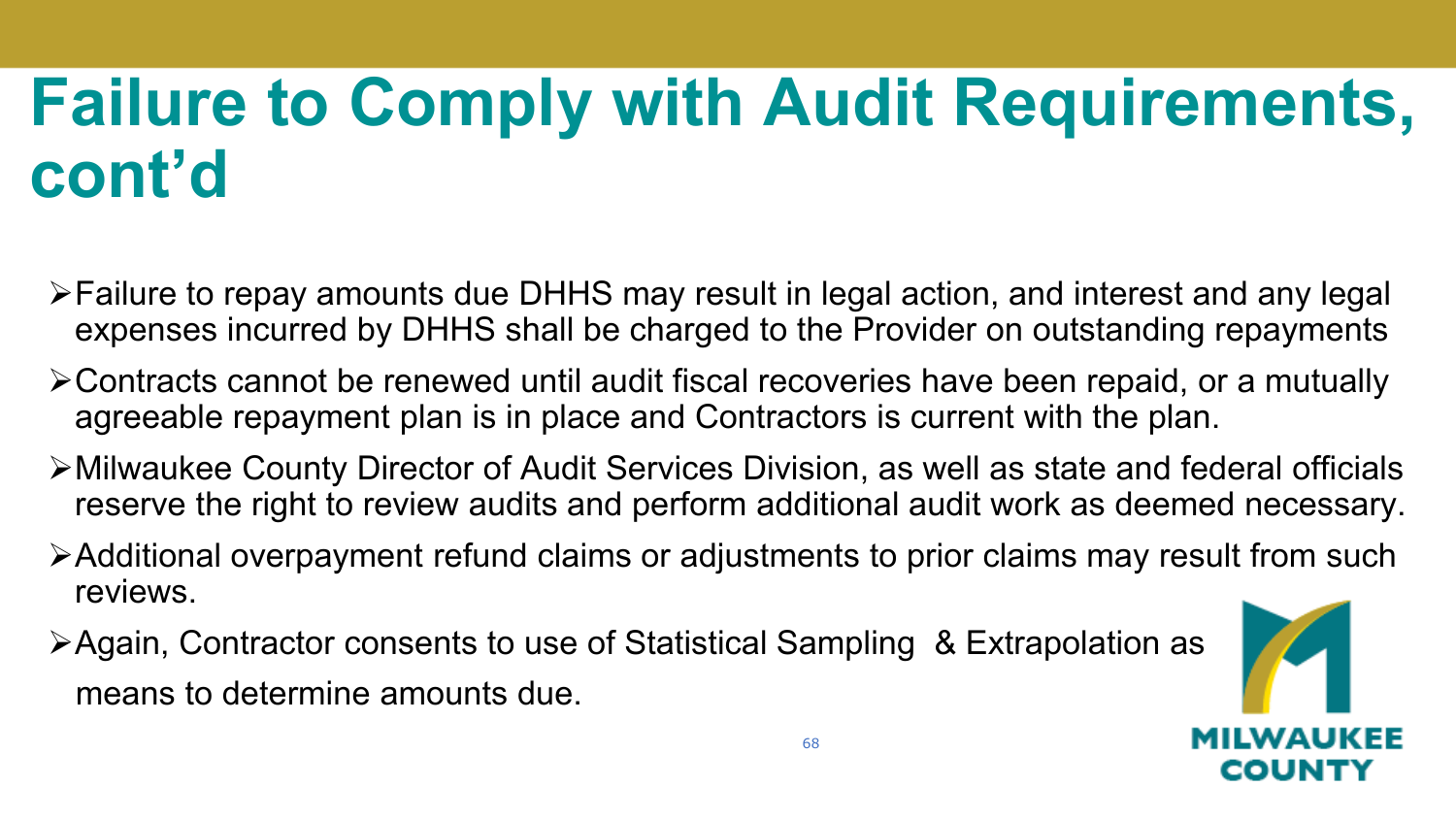# **Names & Address for Submissions**

**Submit paper copy of Audits to:**

Dennis Buesing DHHS Contract Administration 1220 W. Vliet Street, Suite 304 Milwaukee, WI 53205 Phone: (414)289-5850

Email soft copy of Audit to:

DHHSCA@milwaukeecountywi.gov

For Any Question regarding waiver, allowable cost, audit etc.

Contact:

Sumanish Kalia, CPA Phone: (414) 289-6757

Email: sumanish.kalia@milwaukeecountywi.gov

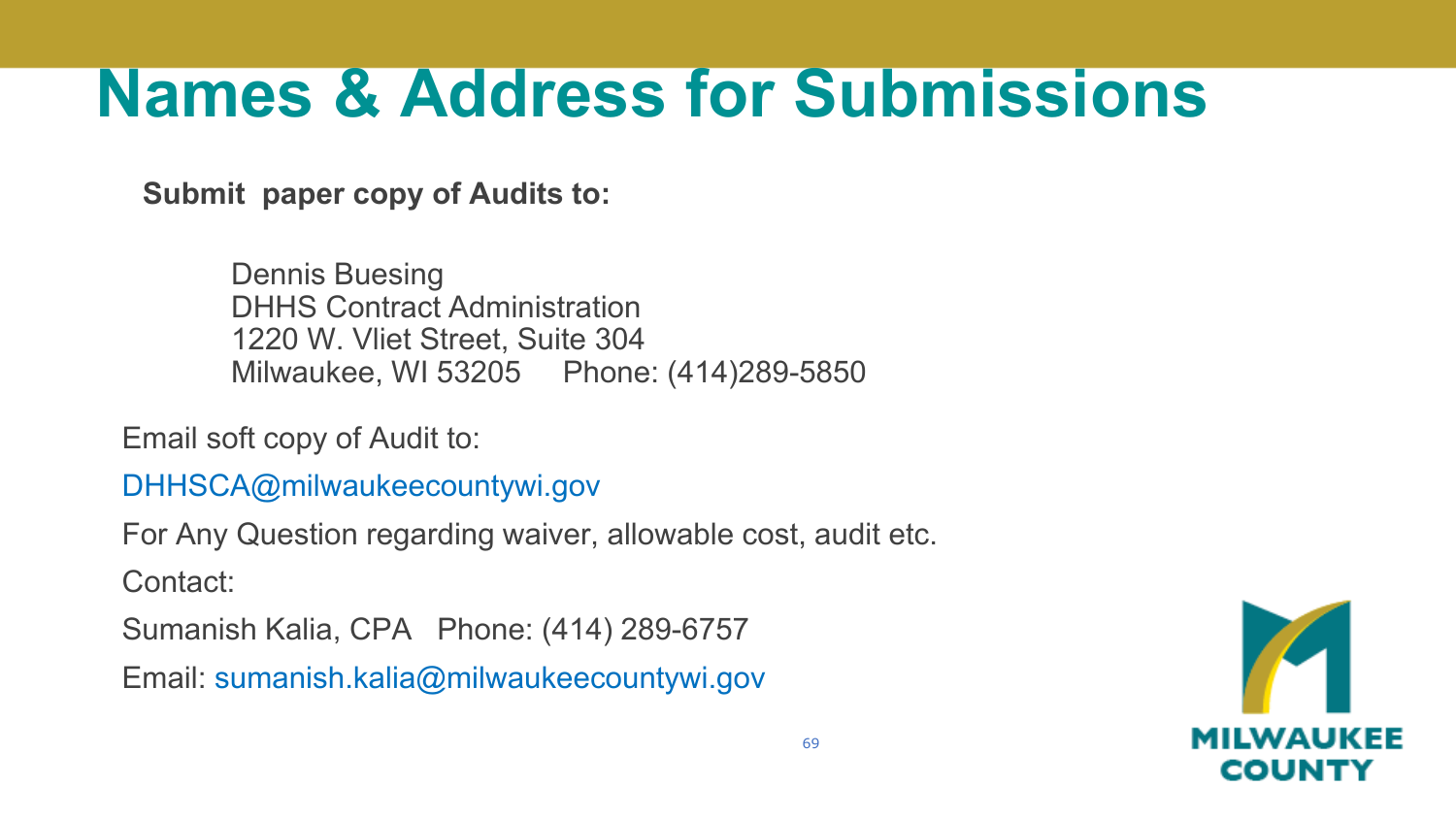# **Names & Address for Submissions, contd.**

All Audit Confirmations:

Wendy Woodruff Accounting Manager DHHS Behavioral Health Division 9445 Watertown Plank Road Suite Wauwatosa, WI 53226

Phone: (414)257-6269

Email: DHHSAudit@milwaukeecountywi.gov

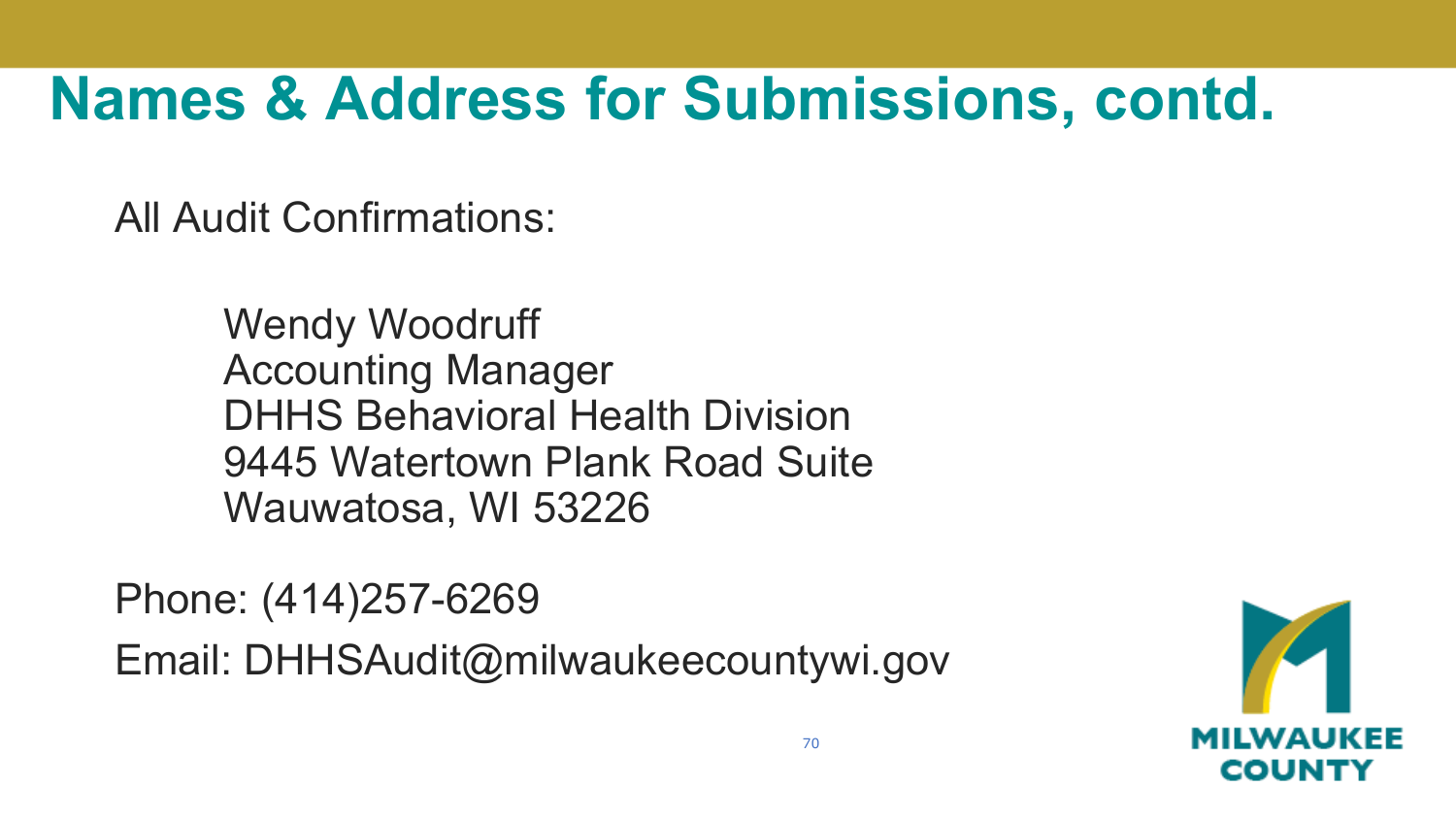## **Important Dates**

| <b>Document</b>                                | Date Due                                                                                                                                  |
|------------------------------------------------|-------------------------------------------------------------------------------------------------------------------------------------------|
| 2021 Final Invoice Submission                  | Jan 21, 2022                                                                                                                              |
| Annual Evaluation (all except B-3)             | May 13, 2022 (2nd Friday of May) for period Jan. to Dec. 2021.                                                                            |
| <b>Annual Evaluation for B-3</b>               | B-3 semi-annually:<br>due February 1, 2022 for period July 1- December 31, 2021<br>due August 1, 2022 for period January 1- June 30, 2022 |
|                                                | $\mathbb{Z}$ f the program moved to new standardized outcomes in 2021,<br>only report period covered by standardized outcomes             |
| <b>Performance Collection Tools Submission</b> | DUE last Monday of the month after report period end                                                                                      |
|                                                | CYFS - tools due: April, July, Oct and Jan<br>Ш<br>April 25, July 25, Oct 31, 2022 and Jan 31, 2023 (TBD)                                 |
|                                                | ADS - tools due: July and Jan<br>u<br>July 25, 2022 and Jan 31, 2023 (TBD)                                                                |
|                                                | Housing - tools due: July and Jan<br>⊔<br>July 25, 2022 and Jan 31, 2023 (TBD)                                                            |
| <b>Annual CPA Audit Submission Date</b>        | June 30, 2022                                                                                                                             |
| Request for CPA Audit waiver or extension      | May 31, 2022                                                                                                                              |

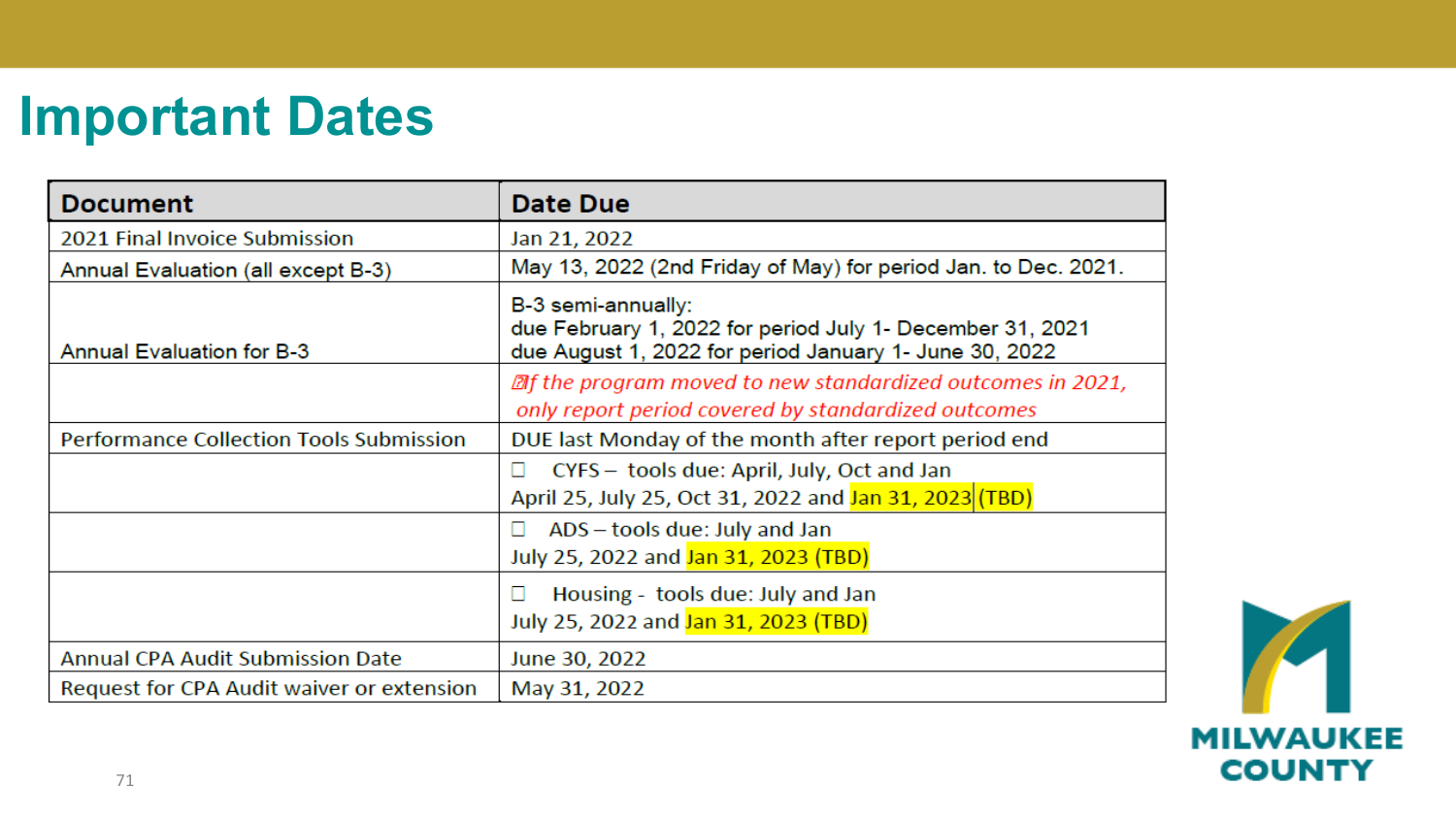### **Other Important Submissions**

| <b>Document</b>                      | <b>Date Due</b>                                                      |
|--------------------------------------|----------------------------------------------------------------------|
|                                      | Submit monthly invoice within 10 business days of the following      |
| <b>Revenue and Expense Reports</b>   | month except Birth to three(refer to invoice for more details)       |
|                                      |                                                                      |
| Performance Invoice                  | Submit monthly invoice within 10 business days of the month after    |
| (part of Rev & Expense Report)       | submitting collection tools                                          |
|                                      | <b>Quarter ending March 31:</b>                                      |
|                                      | Bill due with April Invoice in May; For 2022 it is May 13            |
|                                      | Quarter/Semi Annual ending June 30:                                  |
|                                      | Bill due with July Invoice in August; For 2022 it is August 12       |
|                                      | <b>Quarter ending September 30:</b>                                  |
|                                      | Bill due with October Invoice in Nov; For 2022, it is Nov 14         |
|                                      | Quarter/Semi Annual/Annual ending Dec 31:                            |
|                                      | Bill due in January with Final Invoice usually second week of Jan    |
| Add-Delete Form and CBC for addition | 10 days before hire or change in program                             |
|                                      | Within 2 days of termination or being aware of any new conviction or |
| Add-Delete Form for termination      | debarment                                                            |

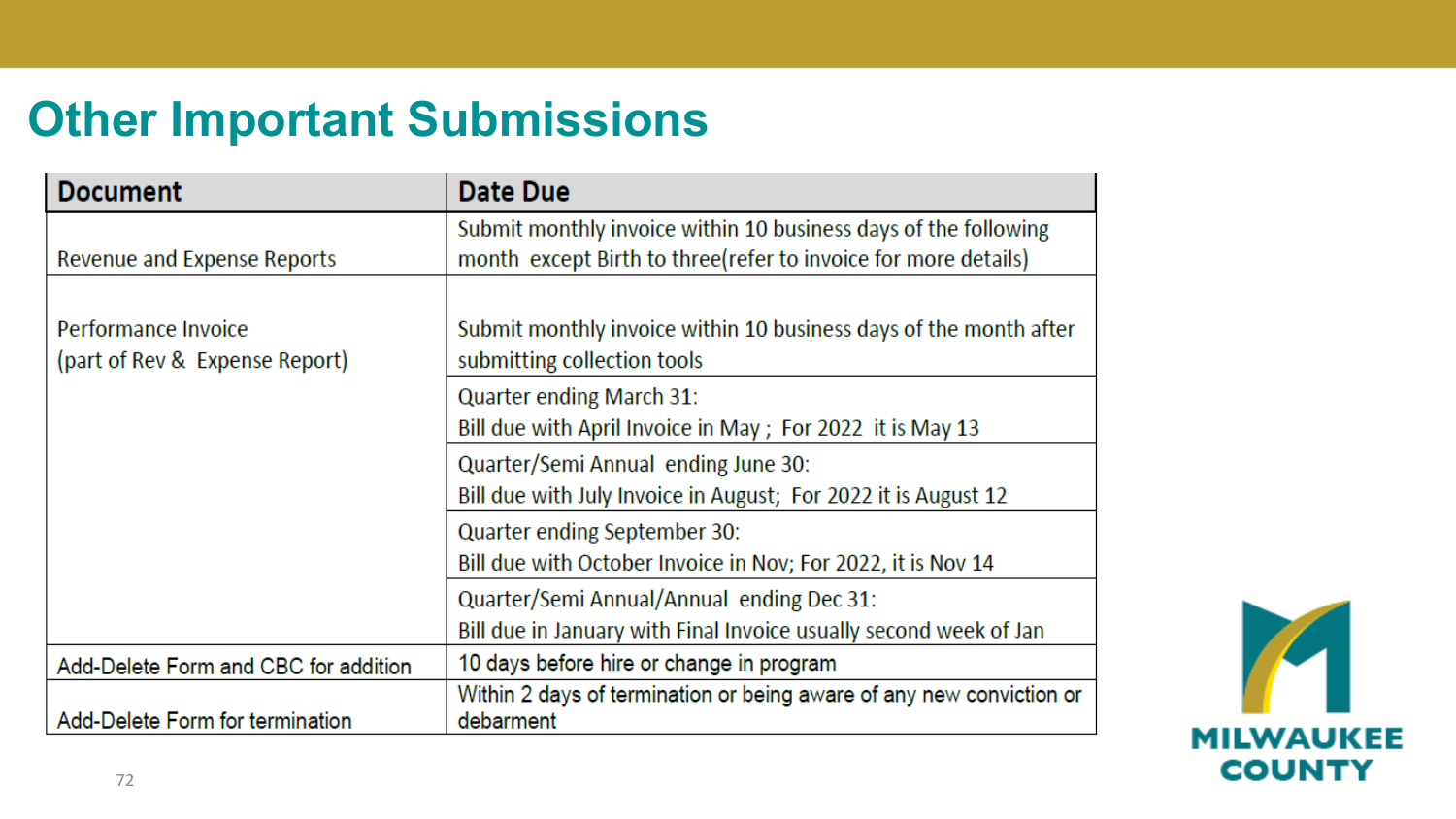### **DHHS BHD Email Boxes**

| <b>EMAIL BOX</b>                            | <b>Submission Items &amp; Required Documents</b>      |                                                                            |  |
|---------------------------------------------|-------------------------------------------------------|----------------------------------------------------------------------------|--|
| dhhsca@milwaukeecountywi.gov                | Soft copy of annual CPA audit                         |                                                                            |  |
| bhdimpaneling@milwaukeecountywi.gov         | Add-Drop<br>Forms<br><b>Staff Rosters</b><br>for CARS | <b>Caregiver Background</b><br>Checks (if encrypted)<br>otherwise fax them |  |
| bhdhospitalimpaneling@milwaukeecountywi.gov | Hospital adds                                         |                                                                            |  |
| bhdcredentialing@milwaukeecountywi.gov      | Credentialing<br>applications                         | Please encrypt all<br><b>HIPPA</b> information                             |  |
| bhdproviders@milwaukeecountywi.gov          | <b>Other Contract</b><br>related inquiries            |                                                                            |  |
| dhhsaccounting@milwaukeecountywi.gov        | <b>POS Invoices</b>                                   |                                                                            |  |

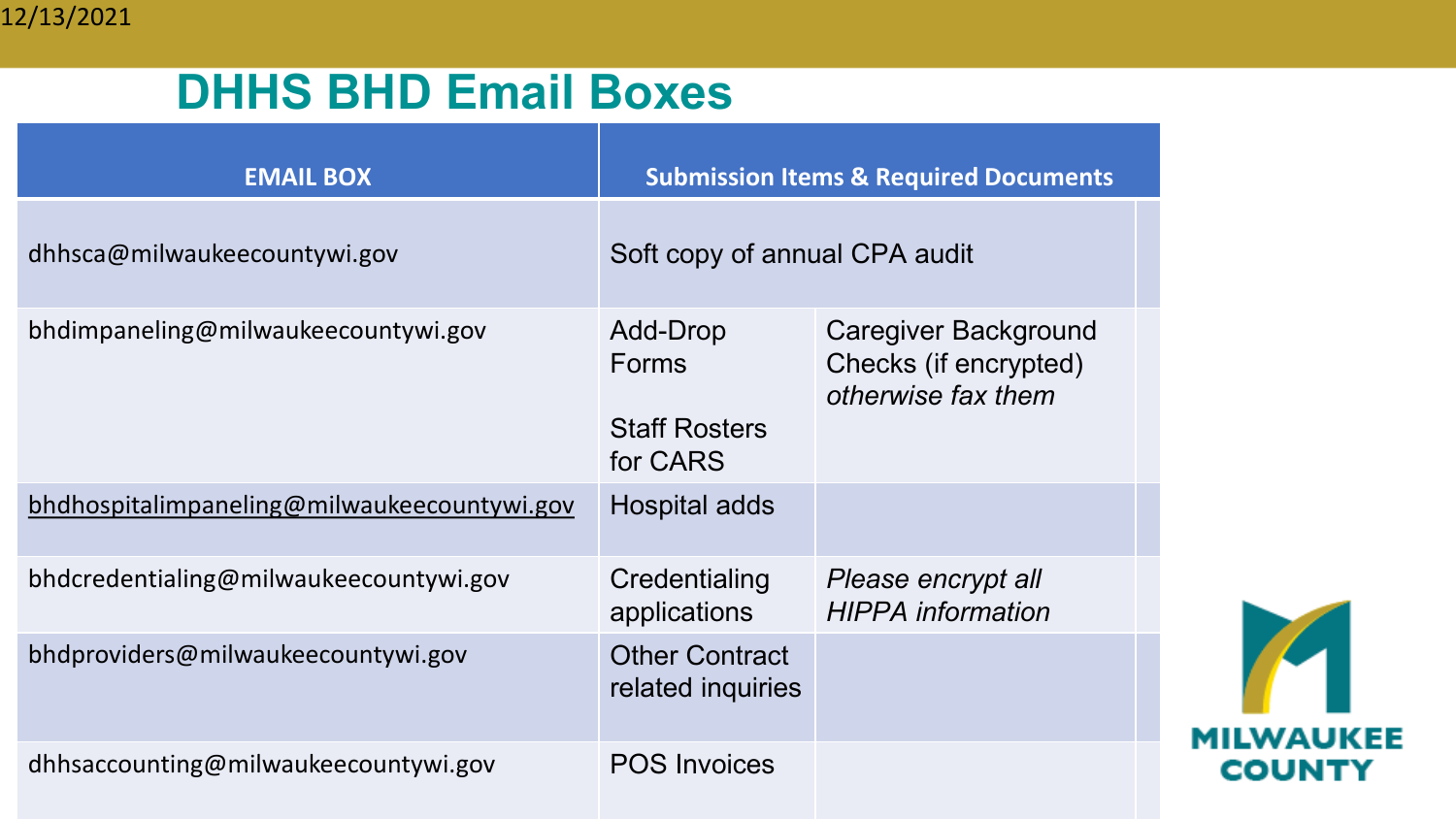#### **DHHS Email Boxes**

| <b>EMAIL BOX</b>                     | <b>Submission Items &amp; Required Documents</b>                                                                    |  |  |
|--------------------------------------|---------------------------------------------------------------------------------------------------------------------|--|--|
| dhhsperf@milwaukeecountywi.gov       | <b>Performance Collection Tools and Performance</b><br><b>Outcomes Summary</b>                                      |  |  |
| dhhscbc@milwaukeecountywi.gov        | <b>Add Delete</b><br>Form, CBC                                                                                      |  |  |
| dhhsaccounting@milwaukeecountywi.gov | Rev & Exp Reports                                                                                                   |  |  |
| dhhsca@milwaukeecountywi.gov         | <b>Staff Roster, Electronic Budget, Evaluation Report</b><br>on Logic Model, Softcopy of Annual CPA Audit<br>Report |  |  |
| dhhsaudit@milwaukeecountywi.gov      | <b>Audit Confirmation requests</b>                                                                                  |  |  |

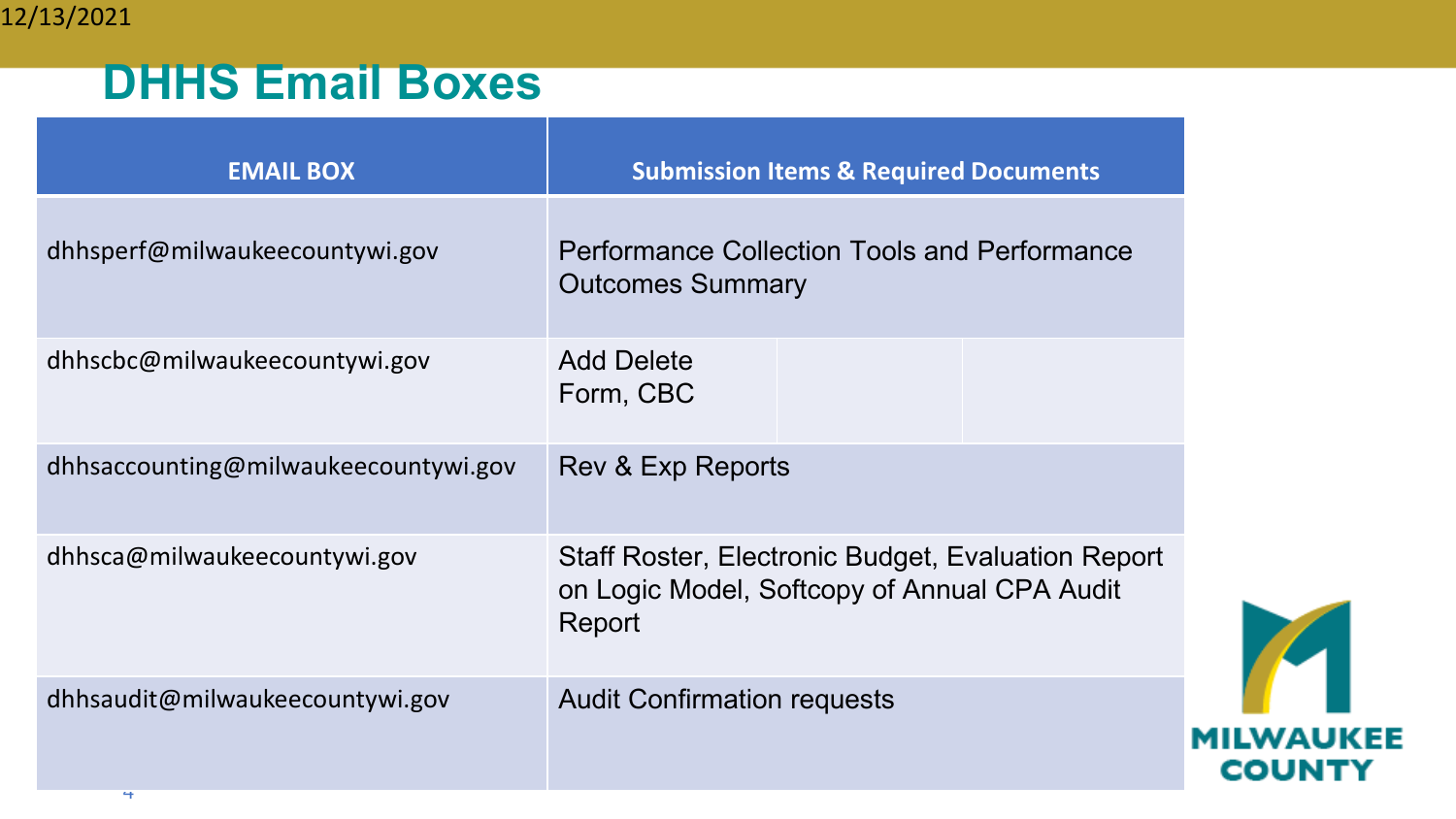# **Question - Whom to Contact? (POS)**

#### **Contract Service Coordinator:**

**Contract related Question, Billing (DHHS) related questions, Any other submission questions.**

**Program Coordinator/Manager:**

**Program-related questions, service delivery and/or standards, provider qualifications, complaints and critical incidents**

**DHHS BHD Contract Administration Quality Assurance**

**Add-Drop and/or CBC submissions go to bhdimpaneling@milwaukeecountywi.gov for CARS** 

**Synthesis - Theresa.Randall@milwaukeecountywi.gov for Wraparound**

**CPA Consultant** 

**Audit and Audit waiver questions, technical help with Budget form**

COUR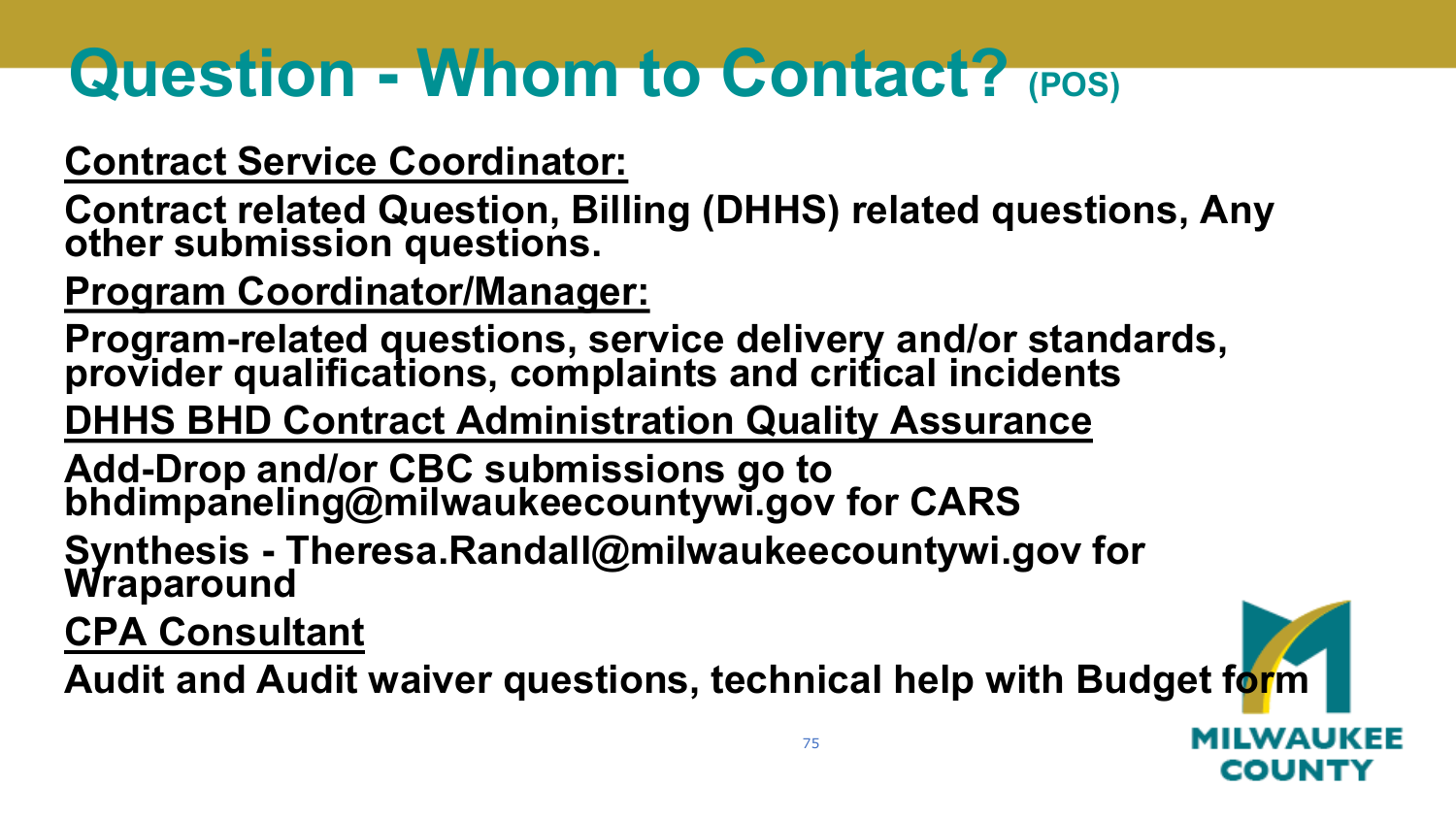# **Contact Information**

**Contract Administration**

- **Dennis Buesing**, DHHS Contract Administrator
- Email: [Dennis.Buesing@milwaukeecountywi.gov](mailto:Dennis.Buesing@milwaukeecountywi.gov)
- **Brenda Smith Jenkins**, Manager of Contract & Network Services (BHD)
- Email: [Brenda.SmithJenkins@milwaukeecountywi.gov](mailto:Brenda.SmithJenkins@milwaukeecountywi.gov)
- **Rachna Kalia,** Contract Manager (DHHS)
- Email: [Rachna.Kalia@milwaukeecountywi.gov](mailto:Rachna.Kalia@milwaukeecountywi.gov)
- **Lolita Williams**, Interim, Manager of Contract Compliance (BHD)
- Email: [Lolita.Williams@milwaukeecountywi.gov](mailto:Lolita.Williams@milwaukeecountywi.gov)
- **Sumanish Kalia**, CPA Consultant
	- (Contact for Budget, Audit and Waiver questions)
- Email: [Sumanish.Kalia@milwaukeecountywi.gov](mailto:Sumanish.Kalia@milwaukeecountywi.gov)

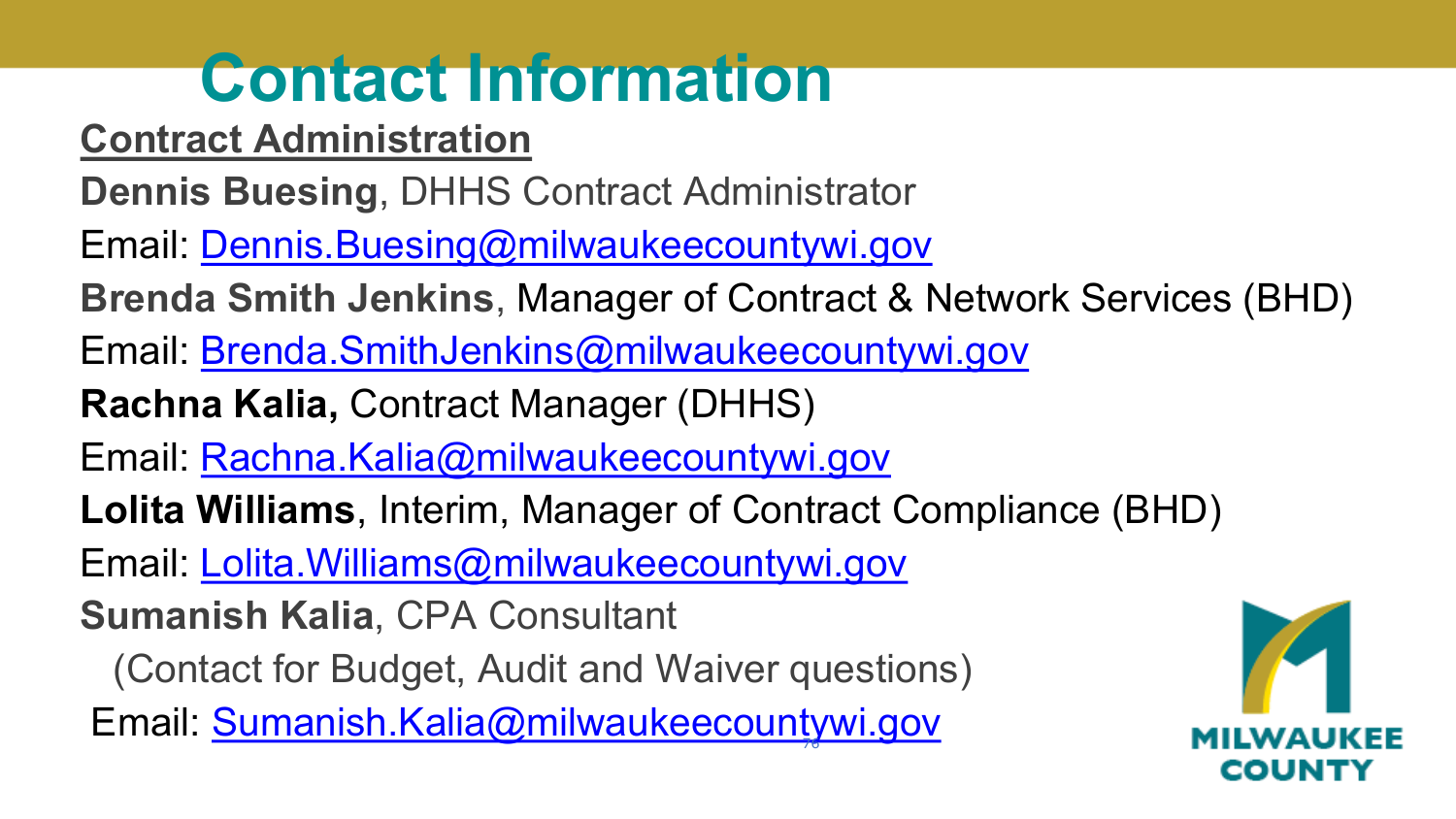## **Contact Information**

- **Contract Administration (DHHS)**
- **Dennis Buesing**, DHHS Contract Administrator
- Email: [Dennis.Buesing@milwaukeecountywi.gov](mailto:Dennis.Buesing@milwaukeecountywi.gov)
- **Rachna Kalia,** Contract Manager (DHHS)
- Email: [Rachna.Kalia@milwaukeecountywi.gov](mailto:Rachna.Kalia@milwaukeecountywi.gov)
- **Kevin Kelly**, Contract Services Coordinator (CYFS)
- Email: [Kevin.Kelly@milwaukeecountywi.gov](mailto:Kevin.Kelly@milwaukeecountywi.gov)
- **Carla Hickmon**, Contract Services Coordinator (CYSF- CLTS, Birth to Three)

77

- Email: [Carprester.Hickmon@milwaukeecountywi.gov](mailto:Carprester.Hickmon@milwaukeecountywi.gov)
- **David Xiong**, Contract Services Coordinator (HD)
- Email: [david.xiong@milwaukeecountywi.gov](mailto:david.xiong@milwaukeecountywi.gov)
- **Diane Krager**, Quality Assurance Coordinator (DHHS)
- Email: [Diane.Krager@milwaukeecountywi.gov](mailto:Diane.Krager@milwaukeecountywi.gov)
- **Cindy Carlos**, Office Support Assistant (DHHS)
- Email: [Cindy.Carlos@milwaukeecountywi.gov](mailto:Cindy.Carlos@milwaukeecountywi.gov)

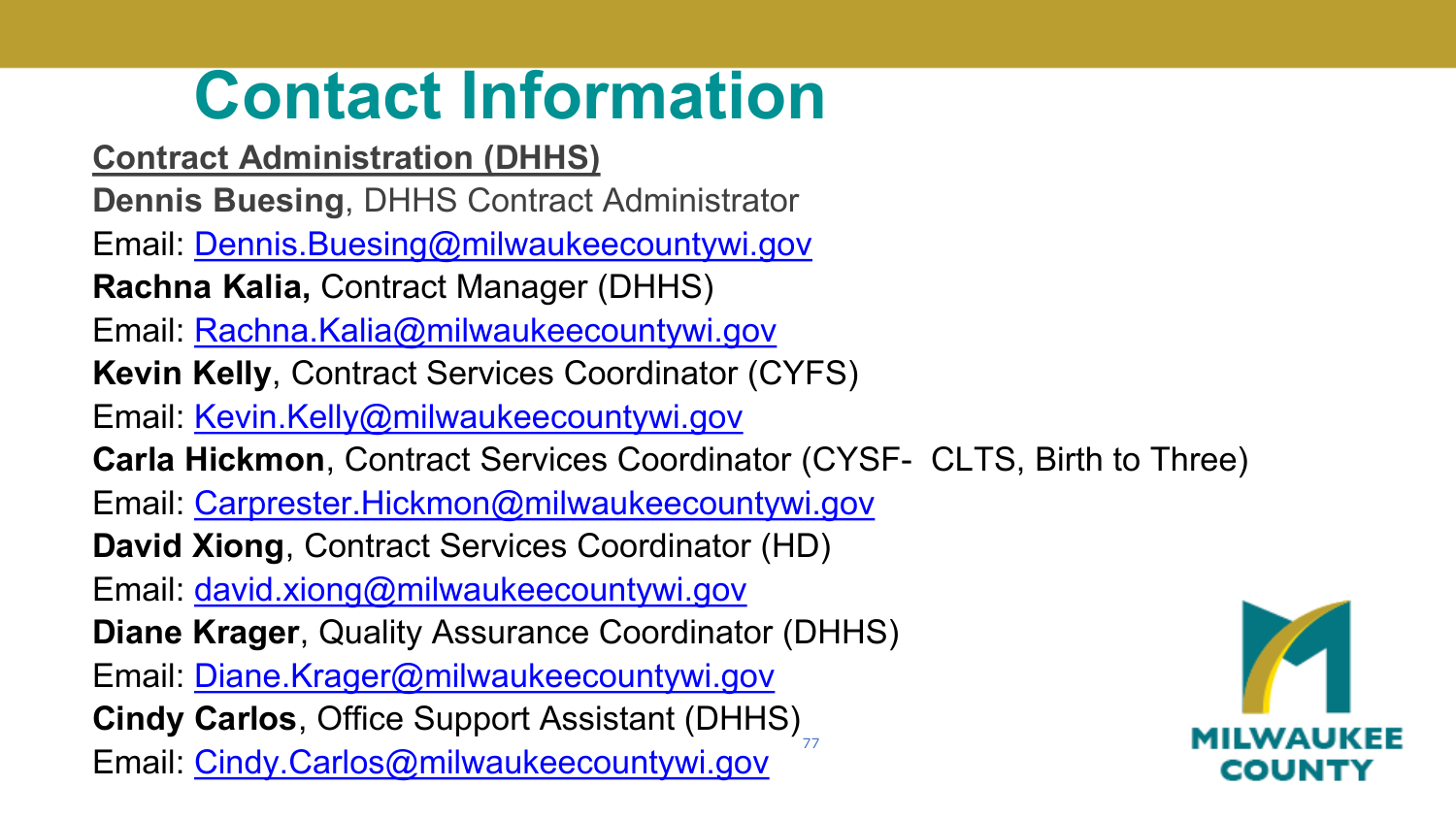### **Contact Information**

- **Contract Administration (BHD)**
- **Dennis Buesing**, DHHS Contract Administrator
- Email: [Dennis.Buesing@milwaukeecountywi.gov](mailto:Dennis.Buesing@milwaukeecountywi.gov)
- **Brenda Smith Jenkins**, Manager of Contract & Network Services (BHD)
- Email: [Brenda.SmithJenkins@milwaukeecountywi.gov](mailto:Brenda.SmithJenkins@milwaukeecountywi.gov)
- **Sara Torres**, Contract Services Coordinator (BHD)
- Email: [Sara.Torres@milwaukeecountywi.gov](mailto:Sara.Torres@milwaukeecountywi.gov)
- **Carla Kimber**, Contract Services Coordinator (BHD)
- Email: [Carla.Kimber@Milwaukeecountywi.gov](mailto:Carla.Kimber@Milwaukeecountywi.gov)
- **Hannah Harris**, Contract Services Coordinator (BHD)
- Email: [Hannah.Harris@Milwaukeecountywi.gov](mailto:Hannah.Harris@Milwaukeecountywi.gov)
- **Lolita Williams**, Contract Compliance Auditor (BHD)
- Email: [Lolita.Williams@Milwaukeecountywi.gov](mailto:Lolita.Williams@Milwaukeecountywi.gov)
- **Stewart Samantha**, Assistant-Contract Management (BHD)
- Email: **[Stewart.Samantha@Milwaukeecountywi.gov](mailto:Stewart.Samantha@Milwaukeecountywi.gov)**